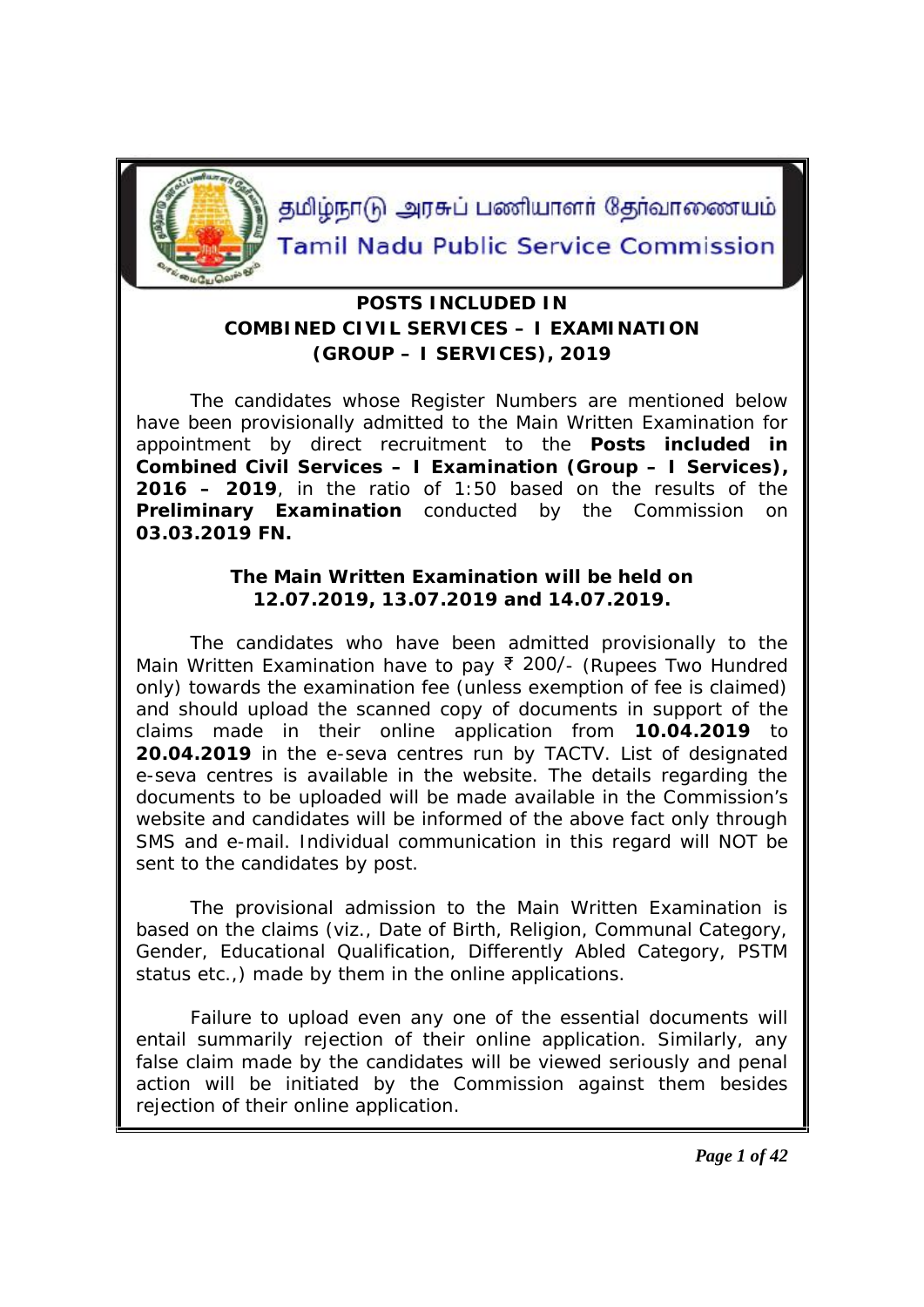| 010001057 | 010001059                     | 010001069 | 010001070 | 010001089                     | 010001101 |
|-----------|-------------------------------|-----------|-----------|-------------------------------|-----------|
| 010001104 | 010001177                     | 010001183 | 010001213 | 010001268                     | 010001278 |
| 010001291 | 010001340                     | 010001380 | 010001386 | 010002003                     | 010002034 |
| 010002035 | 010002053                     | 010002064 | 010002115 | 010002126                     | 010002139 |
| 010002147 | 010002157                     | 010002187 | 010002202 | 010002213                     | 010002252 |
| 010002253 | 010003033                     | 010003076 | 010003080 | 010003103                     | 010003107 |
| 010003129 | 010003172                     | 010003188 | 010003191 | 010003215                     | 010003225 |
| 010003234 | 010003237                     | 010003257 | 010003263 | 010003275                     | 010003277 |
| 010003279 | 010004026                     | 010004058 | 010004063 | 010004103                     | 010004143 |
| 010004176 | 010004180                     | 010004190 | 010004210 | 010004234                     | 010004244 |
| 010004245 | 010004265                     | 010004299 | 010005001 | 010005039                     | 010005044 |
| 010005046 | 010005052                     | 010005054 | 010005058 | 010005071                     | 010005106 |
| 010005113 | 010005124                     | 010005141 | 010005159 | 010005201                     | 010005258 |
| 010005263 | 010005279                     | 010005288 | 010006004 | 010006042                     | 010006043 |
| 010006075 | 010006076                     | 010006096 | 010006103 | 010006109                     | 010006121 |
| 010006195 | 010006199                     | 010006219 | 010006228 | 010006246                     | 010006278 |
| 010007001 | 010007008                     | 010007024 | 010007072 | 010007091                     | 010007107 |
| 010007120 | 010007129                     | 010007133 | 010007165 | 010007182                     | 010007197 |
| 010007213 | 010007229                     | 010007244 | 010007249 | 010007260                     | 010007285 |
| 010007297 | 010007299                     | 010008022 | 010008032 | 010008061                     | 010008074 |
| 010008125 | 010008163                     | 010008207 | 010008219 | 010008261                     | 010008274 |
| 010008280 | 010008296                     | 010009009 | 010009039 | 010009054                     | 010009065 |
| 010009066 | 010009069                     | 010009077 | 010009078 | 010009079                     | 010009114 |
| 010009121 | 010009167                     | 010009172 | 010009176 | 010009185                     | 010009195 |
| 010009198 | 010009203                     | 010009273 | 010009291 | 010009306                     | 010009343 |
| 010009347 | 010009369                     | 010009382 | 010010007 | 010010016                     | 010010022 |
| 010010028 | 010010036                     | 010010087 | 010010092 | 010010101                     | 010010139 |
| 010010170 | 010010179                     | 010010191 | 010010210 | 010010211                     | 010010216 |
| 010010224 | 010010228                     | 010010272 | 010010289 | 010010332                     | 010010352 |
| 010011036 | 010011082                     | 010011094 | 010011095 | 010011105                     | 010011134 |
|           | 010011149 010012056 010012061 |           |           | 010012090 010012119 010012139 |           |
| 010012209 | 010012210                     | 010012213 | 010012214 | 010012226                     | 010012230 |
| 010013003 | 010013024                     | 010013026 | 010013041 | 010013048                     | 010013075 |
| 010013111 | 010013118                     | 010013141 | 010013161 | 010013162                     | 010013186 |
| 010013193 | 010013216                     | 010013221 | 010013236 | 010013238                     | 010013250 |
| 010013289 | 010014005                     | 010014024 | 010014081 | 010014103                     | 010014118 |
| 010014139 | 010014145                     | 010014181 | 010014210 | 010014224                     | 010014232 |
| 010014252 | 010014256                     | 010014309 | 010014345 | 010015002                     | 010015016 |
| 010015022 | 010015031                     | 010015045 | 010015046 | 010015052                     | 010015059 |
| 010015065 | 010015093                     | 010015094 | 010015117 | 010015136                     | 010015149 |
| 010015159 | 010015177                     | 010015178 | 010015292 | 010016005                     | 010016034 |
| 010016074 | 010016099                     | 010016108 | 010016124 | 010016137                     | 010016154 |

*Page 2 of 42*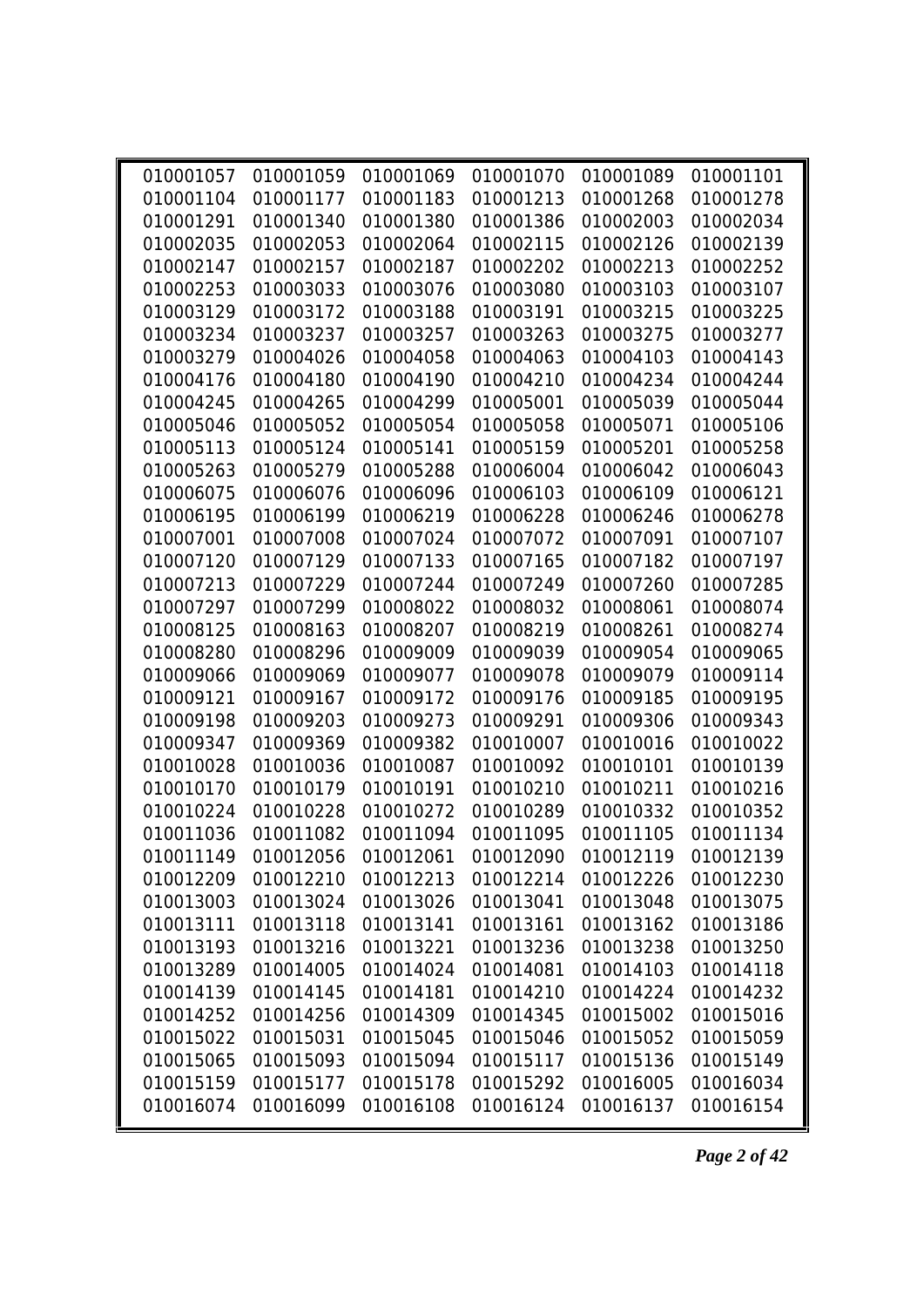| 010016201 | 010016213 | 010016266 | 010016269                                                        | 010016276 | 010016285 |
|-----------|-----------|-----------|------------------------------------------------------------------|-----------|-----------|
| 010016290 | 010017005 | 010017037 | 010017045                                                        | 010017110 | 010017122 |
| 010017139 | 010017158 | 010017169 | 010017234                                                        | 010017250 | 010017255 |
| 010017279 | 010018011 | 010018016 | 010018075                                                        | 010018077 | 010018104 |
| 010018105 | 010018111 | 010018114 | 010018124                                                        | 010018126 | 010018197 |
| 010019031 | 010019038 | 010019066 | 010019075                                                        | 010019091 | 010019112 |
| 010019161 | 010019211 | 010019235 | 010019253                                                        | 010019261 | 010019273 |
| 010020002 | 010020015 | 010020055 | 010020091                                                        | 010020103 | 010020109 |
| 010020116 | 010020119 | 010020122 | 010020140                                                        | 010020176 | 010020180 |
| 010021002 | 010021025 | 010021027 | 010021082                                                        | 010021115 | 010021125 |
| 010021127 | 010021129 | 010021138 | 010021146                                                        | 010021229 | 010021249 |
| 010021292 | 010021299 | 010021307 | 010021313                                                        | 010022005 | 010022053 |
| 010022082 | 010022103 | 010022174 | 010022175                                                        | 010022200 | 010022218 |
| 010022235 | 010022242 | 010023003 | 010023022                                                        | 010023030 | 010023035 |
| 010023039 | 010023074 | 010023101 | 010023157                                                        | 010023175 | 010023187 |
| 010023213 | 010023261 | 010023276 | 010023293                                                        | 010023298 | 010024007 |
| 010024008 | 010024023 | 010024033 | 010024047                                                        | 010024082 | 010024084 |
| 010024095 | 010024132 | 010024141 | 010024167                                                        | 010024188 | 010024189 |
| 010024193 | 010024211 | 010024241 | 010024252                                                        | 010024259 | 010025063 |
| 010025147 | 010025184 | 010025186 | 010025196                                                        | 010025224 | 010025226 |
| 010025229 | 010025247 | 010025262 | 010025271                                                        | 010025283 | 010025298 |
| 010026017 | 010026042 | 010026043 | 010026089                                                        | 010026092 | 010026099 |
| 010026118 | 010026146 | 010026207 | 010026220                                                        | 010026231 | 010026240 |
| 010026262 | 010026305 | 010026308 | 010026309                                                        | 010026350 | 010026351 |
| 010026358 | 010027003 | 010027016 | 010027031                                                        | 010027038 | 010027059 |
| 010027103 | 010027111 | 010027118 | 010027134                                                        | 010027141 | 010027169 |
| 010027170 | 010027193 | 010027201 | 010027251                                                        | 010027256 | 010027268 |
| 010027282 | 010027299 | 010027323 | 010027343                                                        | 010027345 | 010028002 |
| 010028050 | 010028056 | 010028074 | 010028077                                                        | 010028087 | 010028095 |
| 010028098 | 010028121 | 010028157 | 010028177                                                        | 010028190 | 010028194 |
|           |           |           | 010028219  010028247  010028256  010028285  010028297  010028312 |           |           |
| 010028314 | 010028355 | 010029001 | 010029029                                                        | 010029054 | 010029057 |
| 010029135 | 010029146 | 010029169 | 010029175                                                        | 010029179 | 010029197 |
| 010029249 | 010029277 | 010030001 | 010030006                                                        | 010030009 | 010030033 |
| 010030067 | 010030091 | 010030172 | 010030182                                                        | 010030184 | 010030244 |
| 010030249 | 010030286 | 010030291 | 010031005                                                        | 010031011 | 010031031 |
| 010031065 | 010031091 | 010031101 | 010031112                                                        | 010031122 | 010031131 |
| 010031145 | 010031170 | 010031179 | 010031193                                                        | 010031224 | 010031227 |
| 010031232 | 010031236 | 010031249 | 010031287                                                        | 010031303 | 010031319 |
| 010031335 | 010031353 | 010031364 | 010031373                                                        | 010031390 | 010031395 |
| 010032066 | 010032071 | 010032098 | 010032127                                                        | 010032137 | 010032147 |
| 010032258 | 010032288 | 010032304 | 010032305                                                        | 010032308 | 010032318 |

*Page 3 of 42*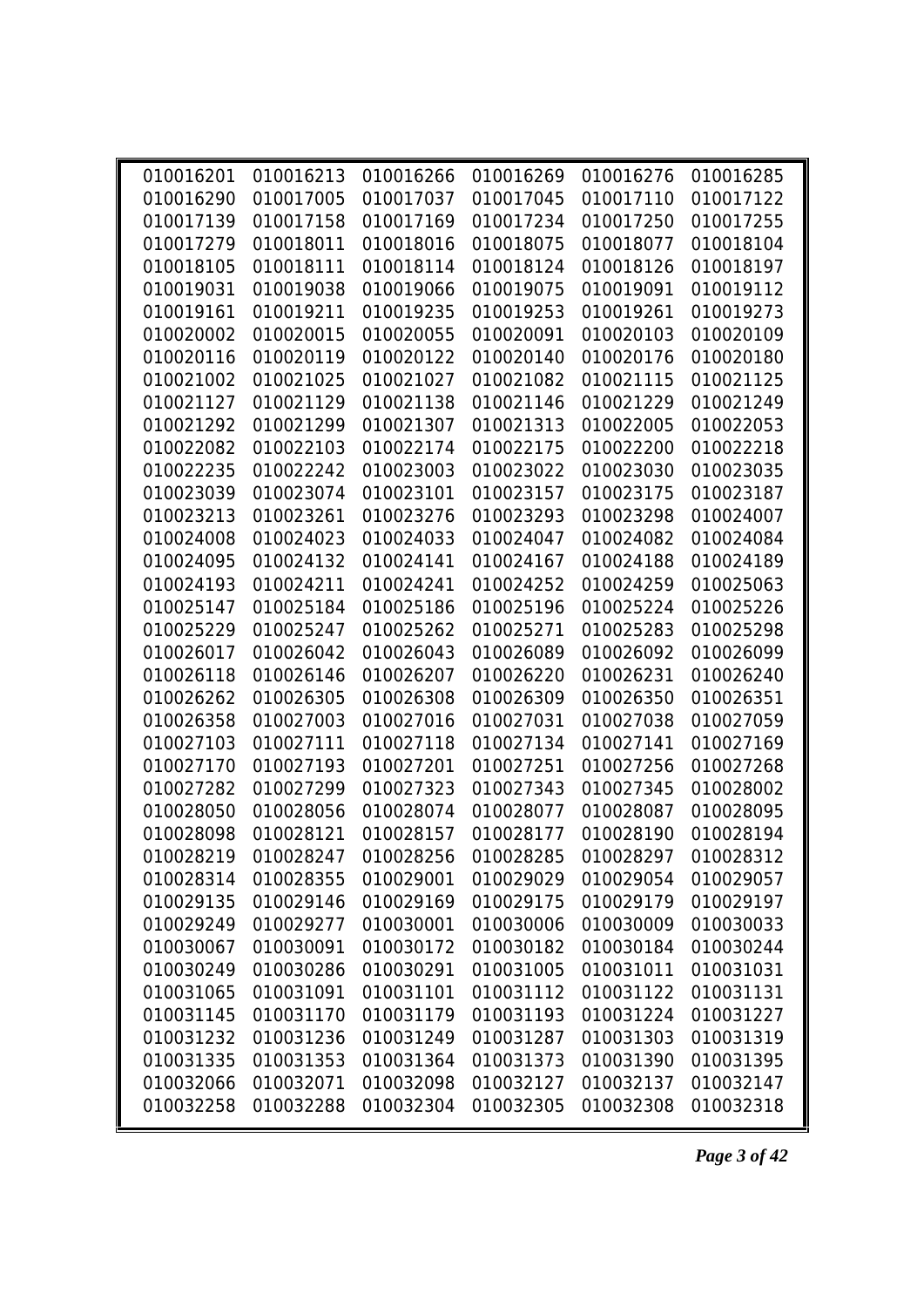| 010032367 | 010032370 | 010032381 | 010032389                                                        | 010033053 | 010033055 |
|-----------|-----------|-----------|------------------------------------------------------------------|-----------|-----------|
| 010033109 | 010033129 | 010033149 | 010033173                                                        | 010033210 | 010033227 |
| 010033300 | 010033320 | 010033322 | 010033362                                                        | 010033385 | 010034010 |
| 010034012 | 010034029 | 010034056 | 010034060                                                        | 010034065 | 010034070 |
| 010034077 | 010034097 | 010034170 | 010034198                                                        | 010034219 | 010034238 |
| 010034259 | 010034272 | 010034283 | 010034289                                                        | 010034296 | 010034298 |
| 010034314 | 010034328 | 010035037 | 010035049                                                        | 010035122 | 010035204 |
| 010035207 | 010035210 | 010035211 | 010035227                                                        | 010035238 | 010035250 |
| 010035263 | 010036019 | 010036032 | 010036053                                                        | 010036077 | 010036090 |
| 010036101 | 010036179 | 010036180 | 010037024                                                        | 010037071 | 010037084 |
| 010037088 | 010037089 | 010037105 | 010037108                                                        | 010037113 | 010037124 |
| 010037156 | 010037159 | 010037182 | 010038002                                                        | 010038007 | 010038019 |
| 010038056 | 010038079 | 010038130 | 010038137                                                        | 010038144 | 010038188 |
| 010039095 | 010039099 | 010039109 | 010039133                                                        | 010039146 | 010039164 |
| 010039232 | 010039238 | 010039291 | 010039295                                                        | 010039297 | 010039329 |
| 010039347 | 010039379 | 010039387 | 010040007                                                        | 010040014 | 010040030 |
| 010040059 | 010040083 | 010040106 | 010040115                                                        | 010040151 | 010040170 |
| 010040196 | 010040204 | 010040213 | 010040216                                                        | 010040218 | 010040221 |
| 010040228 | 010040236 | 010040308 | 010040317                                                        | 010040332 | 010040351 |
| 010040395 | 010041003 | 010041020 | 010041026                                                        | 010041027 | 010041059 |
| 010041076 | 010041090 | 010041117 | 010041134                                                        | 010041151 | 010041154 |
| 010041170 | 010041217 | 010041221 | 010041225                                                        | 010041283 | 010042014 |
| 010042026 | 010042028 | 010042034 | 010042101                                                        | 010042107 | 010042150 |
| 010042152 | 010042166 | 010042171 | 010042186                                                        | 010042195 | 010042221 |
| 010042223 | 010042230 | 010042259 | 010042314                                                        | 010042325 | 010042334 |
| 010042353 | 010042382 | 010043001 | 010043011                                                        | 010043045 | 010043080 |
| 010043086 | 010043110 | 010043122 | 010043146                                                        | 010043158 | 010043176 |
| 010043214 | 010043219 | 010043272 | 010043298                                                        | 010044011 | 010044018 |
| 010044041 | 010044048 | 010044064 | 010044082                                                        | 010044090 | 010044107 |
| 010044115 | 010044118 | 010044140 | 010044153                                                        | 010044173 | 010044182 |
|           |           |           | 010044195  010044230  010044233  010044280  010044290  010044291 |           |           |
| 010044295 | 010044297 | 010045024 | 010045025                                                        | 010045026 | 010045028 |
| 010045036 | 010045052 | 010045087 | 010045122                                                        | 010045125 | 010045137 |
| 010045139 | 010045143 | 010045156 | 010045167                                                        | 010045169 | 010045172 |
| 010045207 | 010045212 | 010045267 | 010045291                                                        | 010046029 | 010046033 |
| 010046040 | 010046075 | 010046104 | 010046139                                                        | 010046144 | 010046162 |
| 010047011 | 010047015 | 010047023 | 010047037                                                        | 010047047 | 010047049 |
| 010047054 | 010047078 | 010047096 | 010047115                                                        | 010047117 | 010047147 |
| 010047155 | 010047156 | 010047206 | 010047211                                                        | 010047231 | 010048005 |
| 010048026 | 010048031 | 010048081 | 010048092                                                        | 010048111 | 010048119 |
| 010048149 | 010048150 | 010048154 | 010048160                                                        | 010048163 | 010048184 |
| 010048206 | 010048272 | 010048278 | 010048282                                                        | 010049090 | 010049122 |

*Page 4 of 42*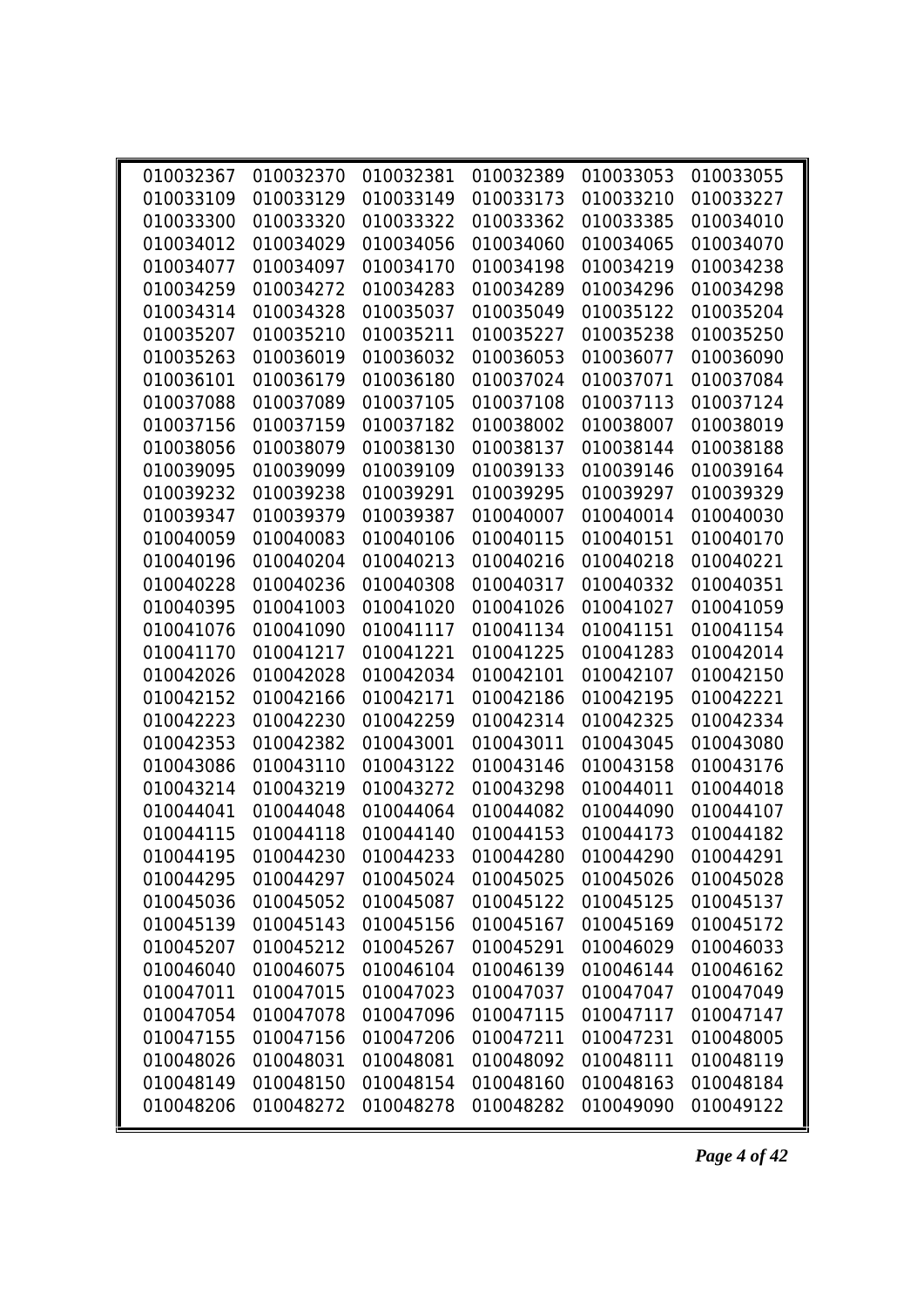| 010049149 | 010049182                               | 010049189 | 010050007 | 010050016 | 010050056 |
|-----------|-----------------------------------------|-----------|-----------|-----------|-----------|
| 010050078 | 010050081                               | 010050104 | 010050112 | 010050134 | 010050155 |
| 010050203 | 010050213                               | 010050219 | 010050229 | 010050262 | 010050279 |
| 010050296 | 010051030                               | 010051075 | 010051091 | 010051098 | 010051102 |
| 010051151 | 010051153                               | 010051167 | 010051169 | 010051201 | 010051230 |
| 010051239 | 010051251                               | 010051255 | 010051269 | 010051283 | 010052019 |
| 010052056 | 010052156                               | 010052184 | 010052200 | 010052205 | 010052210 |
| 010052235 | 010052251                               | 010052255 | 010052282 | 010053019 | 010053028 |
| 010053045 | 010053071                               | 010053115 | 010053116 | 010053139 | 010053155 |
| 010053283 | 010054011                               | 010054019 | 010054046 | 010054065 | 010054100 |
| 010054102 | 010054129                               | 010054150 | 010054169 | 010054171 | 010054178 |
| 010054230 | 010054233                               | 010054236 | 010054250 | 010054265 | 010054291 |
| 010054292 | 010054299                               | 010055019 | 010055027 | 010055041 | 010055046 |
| 010055050 | 010055063                               | 010055066 | 010055092 | 010055110 | 010055175 |
| 010055185 | 010055259                               | 010055264 | 010055268 | 010055270 | 010055279 |
| 010055292 | 010056003                               | 010056016 | 010056051 | 010056081 | 010056094 |
| 010056100 | 010056127                               | 010056176 | 010056238 | 010056275 | 010056295 |
| 010057040 | 010057066                               | 010057076 | 010057080 | 010057088 | 010057090 |
| 010057111 | 010057115                               | 010057134 | 010057150 | 010057155 | 010057161 |
| 010057165 | 010057203                               | 010057232 | 010058008 | 010058029 | 010058054 |
| 010058061 | 010058080                               | 010058084 | 010058090 | 010058127 | 010058150 |
| 010058197 | 010058210                               | 010058226 | 010058227 | 010058251 | 010058253 |
| 010058260 | 010058264                               | 010058270 | 010058287 | 010058311 | 010058335 |
| 010058345 | 010058350                               | 010059001 | 010059058 | 010059154 | 010059172 |
| 010059204 | 010059212                               | 010059237 | 010059255 | 010059277 | 010059298 |
| 010059303 | 010059316                               | 010060031 | 010060038 | 010060124 | 010060139 |
| 010060153 | 010060164                               | 010060174 | 010060192 | 010060195 | 010061036 |
| 010061048 | 010061081                               | 010061116 | 010061136 | 010061140 | 010061143 |
| 010061214 | 010062032                               | 010062055 | 010062086 | 010062111 | 010062122 |
| 010062129 | 010062159                               | 010062171 | 010062209 | 010062217 | 010062225 |
|           | 010062226 010062245 010062270 010062277 |           |           | 010063017 | 010063055 |
| 010063071 | 010063092                               | 010063099 | 010063111 | 010063117 | 010063175 |
| 010063209 | 010063246                               | 010063278 | 010063290 | 010063320 | 010064018 |
| 010064030 | 010064053                               | 010064092 | 010064099 | 010064103 | 010064119 |
| 010064145 | 010064164                               | 010064178 | 010064183 | 010064189 | 010064258 |
| 010064267 | 010064268                               | 010064302 | 010064312 | 010064331 | 010065002 |
| 010065035 | 010065056                               | 010065075 | 010065082 | 010065100 | 010065127 |
| 010065139 | 010065146                               | 010065149 | 010065155 | 010065162 | 010065166 |
| 010065178 | 010065204                               | 010065219 | 010065234 | 010065269 | 010065271 |
| 010065278 | 010065285                               | 010065294 | 010066032 | 010066052 | 010066081 |
| 010066108 | 010066139                               | 010066145 | 010066182 | 010066184 | 010066192 |
| 010066255 | 010066260                               | 010067029 | 010067037 | 010067044 | 010067057 |

*Page 5 of 42*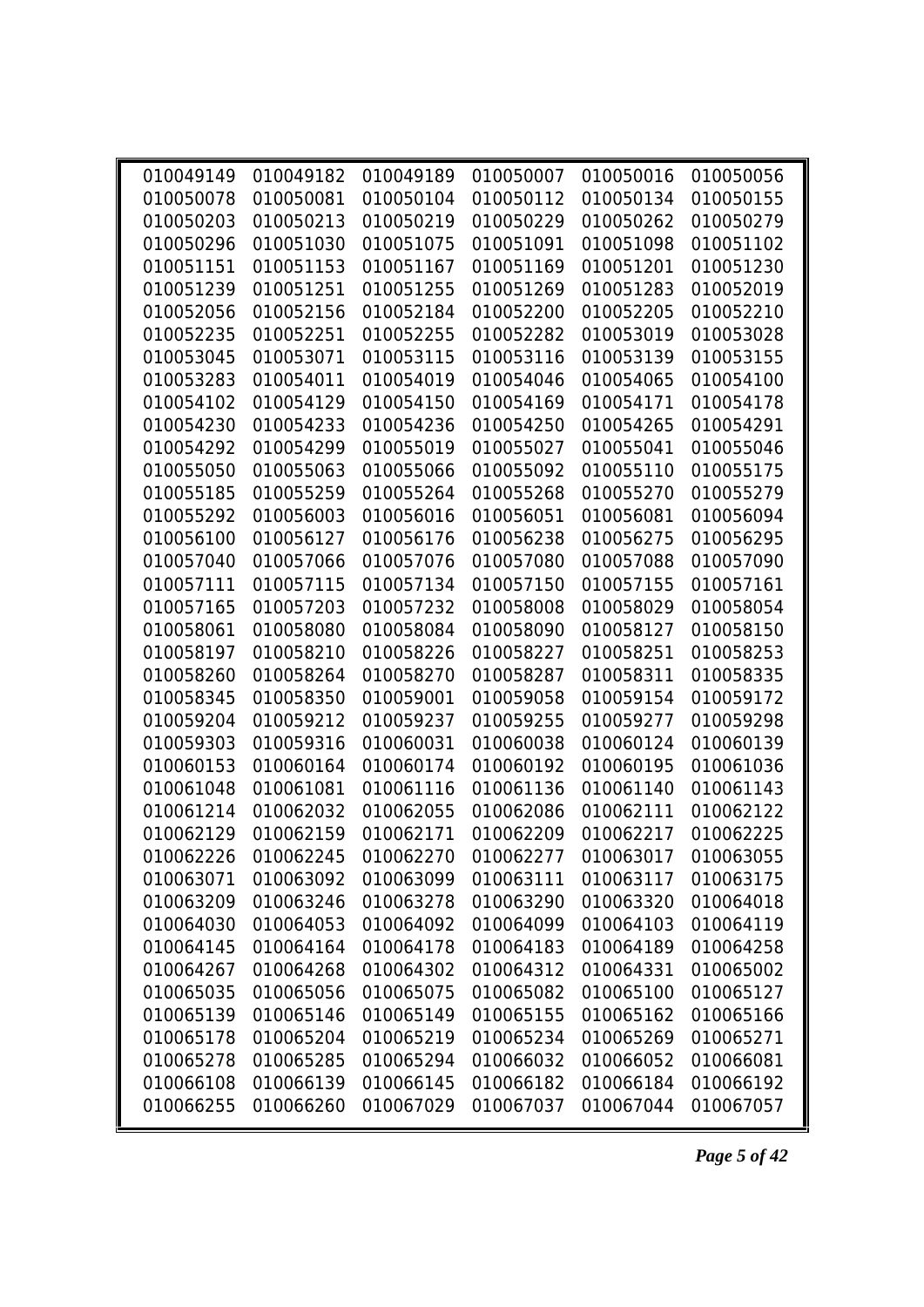| 010067078 | 010067111 | 010067160 | 010067185 | 010067191                                                   | 010067198 |
|-----------|-----------|-----------|-----------|-------------------------------------------------------------|-----------|
| 010067208 | 010067249 | 010067251 | 010067261 | 010067295                                                   | 010067317 |
| 010068001 | 010068027 | 010068063 | 010068092 | 010068146                                                   | 010068163 |
| 010068184 | 010068185 | 010068195 | 010068242 | 010068248                                                   | 010068265 |
| 010068289 | 010069003 | 010069025 | 010069031 | 010069044                                                   | 010069081 |
| 010069124 | 010069181 | 010069189 | 010069203 | 010069268                                                   | 010070004 |
| 010070006 | 010070053 | 010070060 | 010070093 | 010070158                                                   | 010070170 |
| 010070180 | 010070205 | 010070211 | 010070230 | 010070257                                                   | 010070265 |
| 010070269 | 010070283 | 010071012 | 010071024 | 010071034                                                   | 010071038 |
| 010071078 | 010071086 | 010071090 | 010071096 | 010071098                                                   | 010071112 |
| 010071113 | 010071136 | 010071140 | 010072001 | 010072048                                                   | 010072060 |
| 010072063 | 010072071 | 010072083 | 010072108 | 010072143                                                   | 010072165 |
| 010072187 | 010072188 | 010072202 | 010072216 | 010072248                                                   | 010072285 |
| 010073045 | 010073046 | 010073058 | 010073083 | 010073089                                                   | 010073110 |
| 010073117 | 010073132 | 010073154 | 010073164 | 010073197                                                   | 010073229 |
| 010074031 | 010074055 | 010074056 | 010074073 | 010074088                                                   | 010074089 |
| 010074106 | 010074116 | 010074137 | 010074157 | 010074208                                                   | 010074227 |
| 010074228 | 010074246 | 010074279 | 010074288 | 010074296                                                   | 010075018 |
| 010075025 | 010075029 | 010075048 | 010075066 | 010075119                                                   | 010075120 |
| 010075156 | 010075157 | 010075170 | 010075181 | 010075201                                                   | 010075225 |
| 010075258 | 010075260 | 010076033 | 010076044 | 010076072                                                   | 010076077 |
| 010076078 | 010076080 | 010076096 | 010076101 | 010076131                                                   | 010076140 |
| 010076142 | 010076145 | 010076162 | 010076191 | 010077021                                                   | 010077053 |
| 010077058 | 010077095 | 010077106 | 010077114 | 010077130                                                   | 010077142 |
| 010077145 | 010077153 | 010077157 | 010077160 | 010077166                                                   | 010077178 |
| 010077206 | 010077232 | 010077251 | 010077273 | 010077292                                                   | 010077297 |
| 010078006 | 010078015 | 010078031 | 010078034 | 010078044                                                   | 010078068 |
| 010078095 | 010078097 | 010078106 | 010078114 | 010078129                                                   | 010078131 |
| 010078136 | 010078158 | 010078170 | 010078203 | 010078215                                                   | 010078224 |
| 010078240 | 010078276 | 010078286 | 010079004 | 010079007                                                   | 010079016 |
|           |           |           |           | 010079022 010079033 010079047 010079059 010079075 010079120 |           |
| 010079141 | 010079143 | 010079147 | 010079158 | 010079192                                                   | 010079242 |
| 010079246 | 010079271 | 010079281 | 010079283 | 010079292                                                   | 010080024 |
| 010080025 | 010080075 | 010080086 | 010080096 | 010080115                                                   | 010080142 |
| 010080159 | 010080161 | 010080180 | 010080183 | 010080188                                                   | 010080232 |
| 010080249 | 010080254 | 010080258 | 010080269 | 010080277                                                   | 010081034 |
| 010081047 | 010081058 | 010081085 | 010081086 | 010081087                                                   | 010081095 |
| 010081100 | 010081106 | 010081112 | 010081113 | 010081125                                                   | 010081133 |
| 010081166 | 010081185 | 010081205 | 010081224 | 010081251                                                   | 010081254 |
| 010081274 | 010081275 | 010081278 | 010081295 | 010081299                                                   | 010082004 |
| 010082009 | 010082026 | 010082031 | 010082065 | 010082099                                                   | 010082108 |
| 010082121 | 010082130 | 010082150 | 010082181 | 010082184                                                   | 010082235 |

*Page 6 of 42*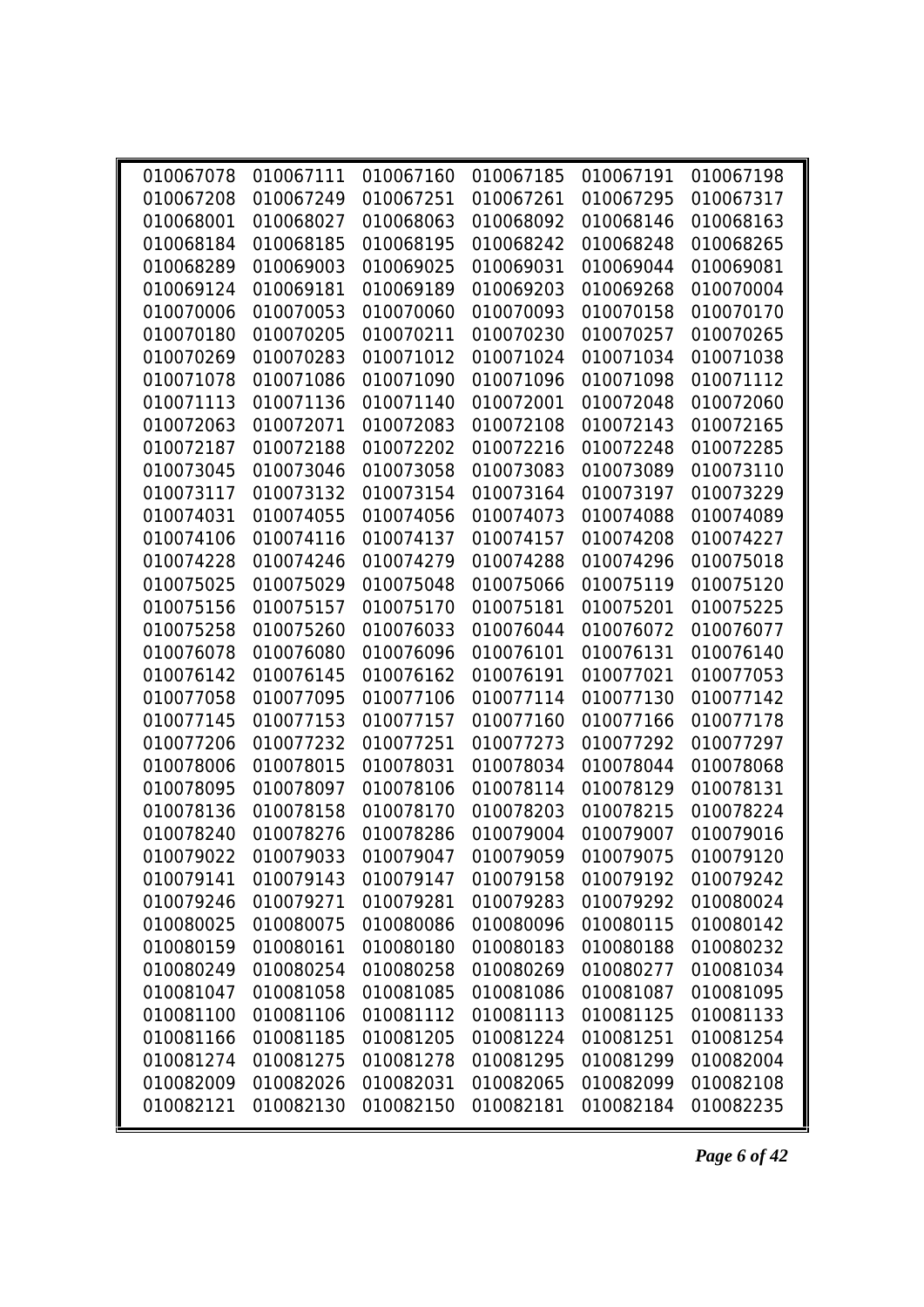| 010082254 | 010082289 | 010083052 | 010083054                                         | 010083128 | 010083131 |
|-----------|-----------|-----------|---------------------------------------------------|-----------|-----------|
| 010083142 | 010083143 | 010083145 | 010083182                                         | 010083188 | 010083213 |
| 010083215 | 010083219 | 010083235 | 010083281                                         | 010083307 | 010083311 |
| 010083312 | 010083315 | 010083323 | 010083335                                         | 010083347 | 010083358 |
| 010083361 | 010083372 | 010083394 | 010084001                                         | 010084008 | 010084028 |
| 010084038 | 010084045 | 010084078 | 010084093                                         | 010084143 | 010084163 |
| 010084173 | 010084191 | 010084267 | 010085046                                         | 010085073 | 010085102 |
| 010085114 | 010085119 | 010085120 | 010085160                                         | 010085178 | 010085199 |
| 010085235 | 010085244 | 010085284 | 010086017                                         | 010086019 | 010086033 |
| 010086034 | 010086104 | 010086107 | 010086178                                         | 010086191 | 010086197 |
| 010086207 | 010086240 | 010086253 | 010086288                                         | 010086294 | 010087013 |
| 010087033 | 010087096 | 010087105 | 010087119                                         | 010087126 | 010087137 |
| 010087138 | 010087164 | 010087165 | 010087231                                         | 010087238 | 010087248 |
| 010087250 | 010087261 | 010087267 | 010087268                                         | 010087269 | 010087300 |
| 010088006 | 010088061 | 010088092 | 010088110                                         | 010088124 | 010088136 |
| 010088164 | 010088169 | 010088172 | 010088182                                         | 010088186 | 010088197 |
| 010088200 | 010088206 | 010088225 | 010088273                                         | 010088299 | 010088300 |
| 010089022 | 010089033 | 010089059 | 010089071                                         | 010089100 | 010089122 |
| 010089131 | 010089143 | 010089151 | 010089162                                         | 010089207 | 010089272 |
| 010089294 | 010089359 | 010089360 | 010089363                                         | 010089375 | 010089384 |
| 010090021 | 010090025 | 010090047 | 010090056                                         | 010090059 | 010090069 |
| 010090096 | 010090100 | 010090118 | 010090122                                         | 010090131 | 010090167 |
| 010090196 | 010090234 | 010090236 | 010090332                                         | 010090335 | 010091001 |
| 010091021 | 010091027 | 010091059 | 010091075                                         | 010091102 | 010091106 |
| 010091148 | 010091149 | 010091156 | 010091203                                         | 010091207 | 010091212 |
| 010091215 | 010091235 | 010091249 | 010092039                                         | 010092041 | 010092047 |
| 010092050 | 010092082 | 010092104 | 010092116                                         | 010092143 | 010092147 |
| 010092173 | 010092224 | 010092236 | 010092249                                         | 010092258 | 010092306 |
| 010092320 | 010092328 | 010092337 | 010093005                                         | 010093026 | 010093056 |
| 010093062 | 010093081 | 010093112 | 010093121                                         | 010093181 | 010093214 |
|           |           |           | 010093248 010093253 010093276 010093279 010093303 |           | 010093316 |
| 010093330 | 010094001 | 010094012 | 010094018                                         | 010094026 | 010094055 |
| 010094096 | 010094137 | 010094173 | 010094179                                         | 010094200 | 010094201 |
| 010094203 | 010094297 | 010094325 | 010095027                                         | 010095033 | 010095041 |
| 010095058 | 010095090 | 010095096 | 010095139                                         | 010095145 | 010095148 |
| 010095164 | 010095182 | 010095184 | 010095202                                         | 010095213 | 010095218 |
| 010095224 | 010096005 | 010096008 | 010096010                                         | 010096015 | 010096025 |
| 010096031 | 010096074 | 010096095 | 010096106                                         | 010096127 | 010096152 |
| 010096162 | 010096168 | 010096173 | 010096188                                         | 010096203 | 010096225 |
| 010096232 | 010096266 | 010096275 | 010097015                                         | 010097019 | 010097071 |
| 010097126 | 010097154 | 010097179 | 010097192                                         | 010097197 | 010097231 |
| 010097233 | 010097258 | 010097276 | 010097294                                         | 010097333 | 010098016 |
|           |           |           |                                                   |           |           |

*Page 7 of 42*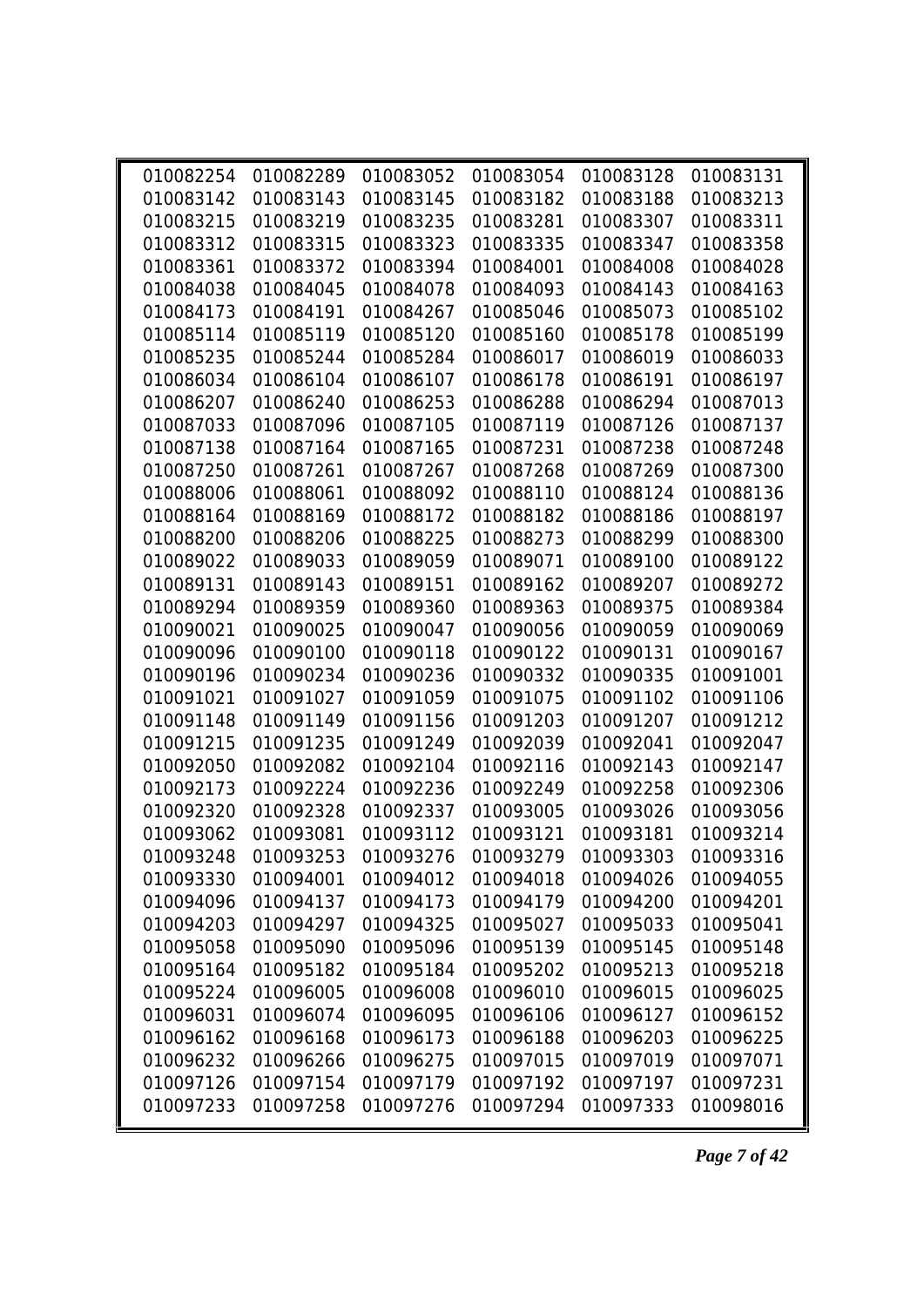| 010098020 | 010098051 | 010098070 | 010098076                                                   | 010098081 | 010098100 |
|-----------|-----------|-----------|-------------------------------------------------------------|-----------|-----------|
| 010098159 | 010098169 | 010098191 | 010098213                                                   | 010098223 | 010098224 |
| 010098276 | 010098278 | 010098285 | 010099002                                                   | 010099015 | 010099055 |
| 010099069 | 010099070 | 010099074 | 010099075                                                   | 010099083 | 010099097 |
| 010099101 | 010099154 | 010099156 | 010099176                                                   | 010099178 | 010099183 |
| 010099204 | 010099210 | 010099222 | 010099232                                                   | 010099271 | 010099273 |
| 010099280 | 010099299 | 010101035 | 010101039                                                   | 010101040 | 010101045 |
| 010101046 | 010101052 | 010101055 | 010101060                                                   | 010101064 | 010101091 |
| 010101097 | 010101106 | 010101111 | 010101121                                                   | 010101125 | 010101134 |
| 010101145 | 010101146 | 010101147 | 010101151                                                   | 010101162 | 010101165 |
| 010101194 | 010101215 | 010101221 | 010101224                                                   | 010101247 | 010101250 |
| 010101251 | 010101258 | 010101268 | 010101274                                                   | 010101277 | 010101283 |
| 010101284 | 010101294 | 010101299 | 010102021                                                   | 010102028 | 010102036 |
| 010102046 | 010102048 | 010102069 | 010102081                                                   | 010102086 | 010102091 |
| 010102092 | 010102111 | 010102127 | 010102128                                                   | 010102139 | 010102140 |
| 010102147 | 010102153 | 010102185 | 010102186                                                   | 010102190 | 010102203 |
| 010102219 | 010102225 | 010102237 | 010102244                                                   | 010102272 | 010102278 |
| 010102295 | 010102324 | 010102327 | 010102328                                                   | 010102331 | 010102354 |
| 010102363 | 010102375 | 010102379 | 010102392                                                   | 010102400 | 010103009 |
| 010103021 | 010103027 | 010103031 | 010103035                                                   | 010103055 | 010103056 |
| 010103078 | 010103085 | 010103093 | 010103120                                                   | 010103125 | 010103131 |
| 010103132 | 010103151 | 010103162 | 010103168                                                   | 010103174 | 010103179 |
| 010103188 | 010103195 | 010103197 | 010103200                                                   | 010103217 | 010103219 |
| 010103221 | 010103251 | 010103252 | 010103279                                                   | 010103280 | 010103317 |
| 010103318 | 010104001 | 010104010 | 010104012                                                   | 010104025 | 010104026 |
| 010104049 | 010104061 | 010104094 | 010104096                                                   | 010104105 | 010104142 |
| 010104148 | 010104155 | 010104156 | 010104169                                                   | 010104172 | 010104185 |
| 010104187 | 010104195 | 010104197 | 010104212                                                   | 010104220 | 010104221 |
| 010104233 | 010104245 | 010104252 | 010104254                                                   | 010104258 | 010104267 |
| 010104270 | 010104276 | 010104283 | 010104293                                                   | 010105006 | 010105019 |
|           |           |           | 010105034 010105036 010105040 010105047 010105050 010105057 |           |           |
| 010105064 | 010105102 | 010105119 | 010105136                                                   | 010105150 | 010105157 |
| 010105191 | 010105208 | 010105210 | 010105236                                                   | 010105238 | 010105247 |
| 010105253 | 010105257 | 010105258 | 010105280                                                   | 010105293 | 010105301 |
| 010105317 | 010105336 | 010105360 | 010106015                                                   | 010106025 | 010106027 |
| 010106047 | 010106054 | 010106058 | 010106068                                                   | 010106072 | 010106078 |
| 010106086 | 010106088 | 010106098 | 010106103                                                   | 010106110 | 010106116 |
| 010106123 | 010106124 | 010106137 | 010106142                                                   | 010106149 | 010106162 |
| 010106173 | 010106176 | 010106182 | 010106188                                                   | 010106191 | 010106201 |
| 010106207 | 010106241 | 010106245 | 010106301                                                   | 010106309 | 010106313 |
| 010106325 | 010106327 | 010106338 | 010106344                                                   | 010106346 | 010106349 |
| 010106354 | 010106357 | 010106358 | 010107005                                                   | 010107029 | 010107034 |
|           |           |           |                                                             |           |           |

*Page 8 of 42*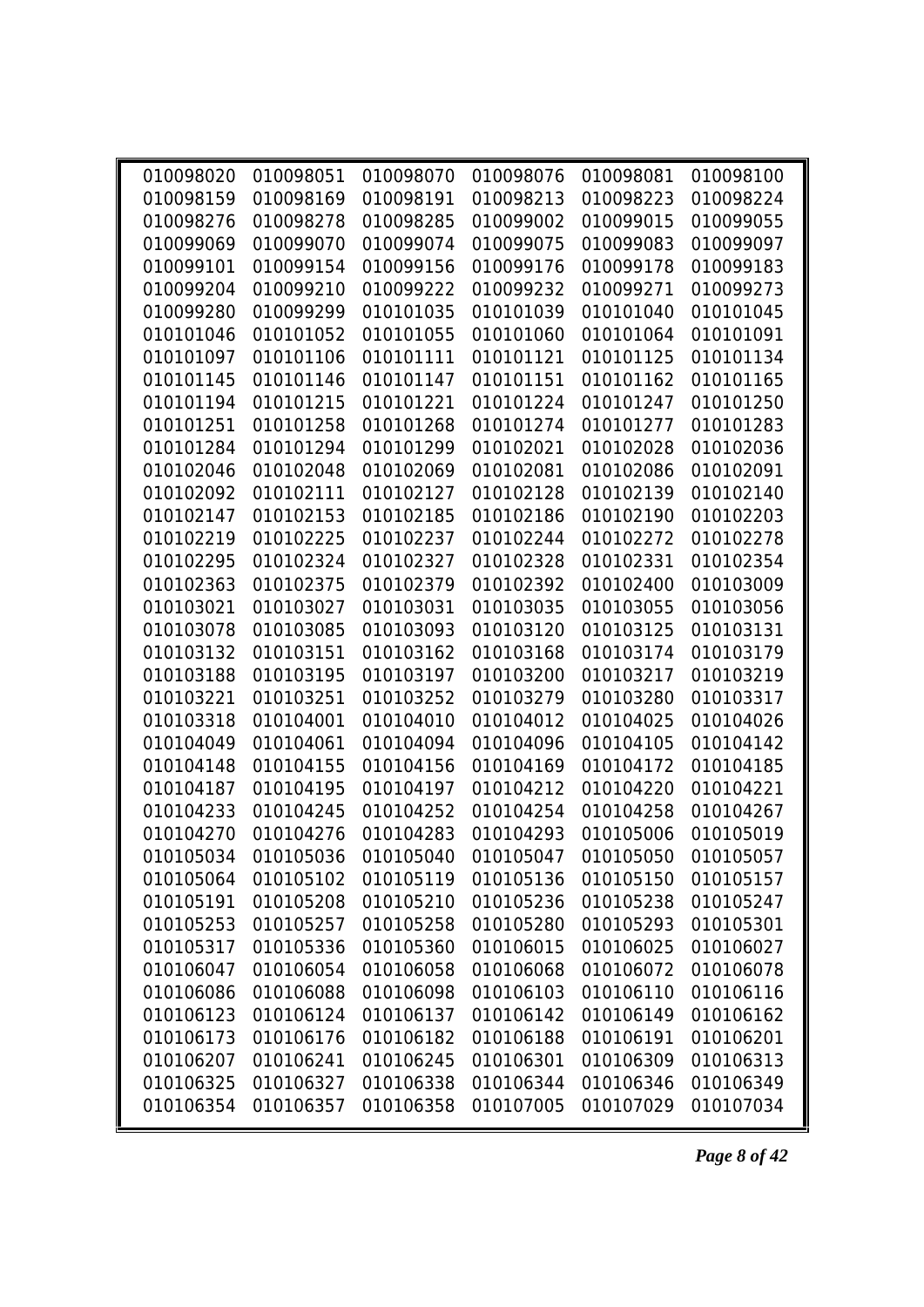|           | 010107053 010107055 010107062 010107081                          |           |           | 010107082 | 010107094 |
|-----------|------------------------------------------------------------------|-----------|-----------|-----------|-----------|
| 010107114 | 010107122                                                        | 010107129 | 010107132 | 010107135 | 010107139 |
| 010107145 | 010107163                                                        | 010107164 | 010107168 | 010107182 | 010107208 |
| 010107216 | 010107228                                                        | 010107245 | 010107252 | 010107258 | 010107270 |
| 010107278 | 010107279                                                        | 010107294 | 010107315 | 010107327 | 010108027 |
| 010108030 | 010108045                                                        | 010108051 | 010108056 | 010108057 | 010108060 |
| 010108067 | 010108073                                                        | 010108080 | 010108094 | 010108132 | 010108147 |
| 010108170 | 010108181                                                        | 010108197 | 010108242 | 010108247 | 010108259 |
| 010108262 | 010108263                                                        | 010108277 | 010108299 | 010109006 | 010109024 |
| 010109040 | 010109043                                                        | 010109066 | 010109067 | 010109101 | 010109121 |
| 010109123 | 010109124                                                        | 010109129 | 010109140 | 010109141 | 010109161 |
| 010109166 | 010109169                                                        | 010109198 | 010109231 | 010109253 | 010109254 |
| 010109274 | 010109283                                                        | 010109294 | 010110023 | 010110039 | 010110045 |
| 010110056 | 010110081                                                        | 010110094 | 010110101 | 010110102 | 010110106 |
| 010110108 | 010110117                                                        | 010110126 | 010110149 | 010110151 | 010110158 |
| 010110160 | 010110169                                                        | 010110173 | 010110203 | 010110210 | 010110219 |
| 010110222 | 010110239                                                        | 010110247 | 010110327 | 010110331 | 010110339 |
| 010111015 | 010111019                                                        | 010111026 | 010111053 | 010111055 | 010111060 |
| 010111061 | 010111062                                                        | 010111066 | 010111067 | 010111069 | 010111143 |
| 010111155 | 010111159                                                        | 010111168 | 010111169 | 010111185 | 010111218 |
| 010111225 | 010111230                                                        | 010111261 | 010111267 | 010111298 | 010111299 |
| 010112001 | 010112004                                                        | 010112005 | 010112032 | 010112033 | 010112035 |
| 010112052 | 010112054                                                        | 010112055 | 010112058 | 010112074 | 010112088 |
| 010112101 | 010112118                                                        | 010112141 | 010112143 | 010112153 | 010112161 |
| 010112169 | 010112176                                                        | 010112182 | 010112189 | 010112201 | 010112210 |
| 010112221 | 010112231                                                        | 010112233 | 010112238 | 010112264 | 010112272 |
| 010112278 | 010112293                                                        | 010112299 | 010112307 | 010112313 | 010112318 |
| 010112320 | 010112321                                                        | 010112322 | 010112335 | 010112339 | 010112365 |
| 010112367 | 010112395                                                        | 010113007 | 010113010 | 010113015 | 010113026 |
| 010113027 | 010113039                                                        | 010113041 | 010113057 | 010113060 | 010113061 |
|           | 010113071  010113101  010113108  010113111  010113116  010113133 |           |           |           |           |
| 010113143 | 010113156                                                        | 010113162 | 010113176 | 010113189 | 010113190 |
| 010113191 | 010113206                                                        | 010113215 | 010113227 | 010113241 | 010113251 |
| 010113254 | 010113256                                                        | 010113259 | 010113268 | 010113280 | 010113300 |
| 010113307 | 010113310                                                        | 010113317 | 010114003 | 010114014 | 010114030 |
| 010114038 | 010114045                                                        | 010114053 | 010114055 | 010114089 | 010114092 |
| 010114094 | 010114099                                                        | 010114111 | 010114126 | 010114144 | 010114149 |
| 010114156 | 010114158                                                        | 010114160 | 010114170 | 010114186 | 010114189 |
| 010114198 | 010114199                                                        | 010114220 | 010114223 | 010114224 | 010114247 |
| 010114292 | 010114296                                                        | 010115010 | 010115051 | 010115053 | 010115058 |
| 010115074 | 010115095                                                        | 010115106 | 010115107 | 010115136 | 010115152 |
| 010115159 | 010115162                                                        | 010115170 | 010115177 | 010115193 | 010115221 |

*Page 9 of 42*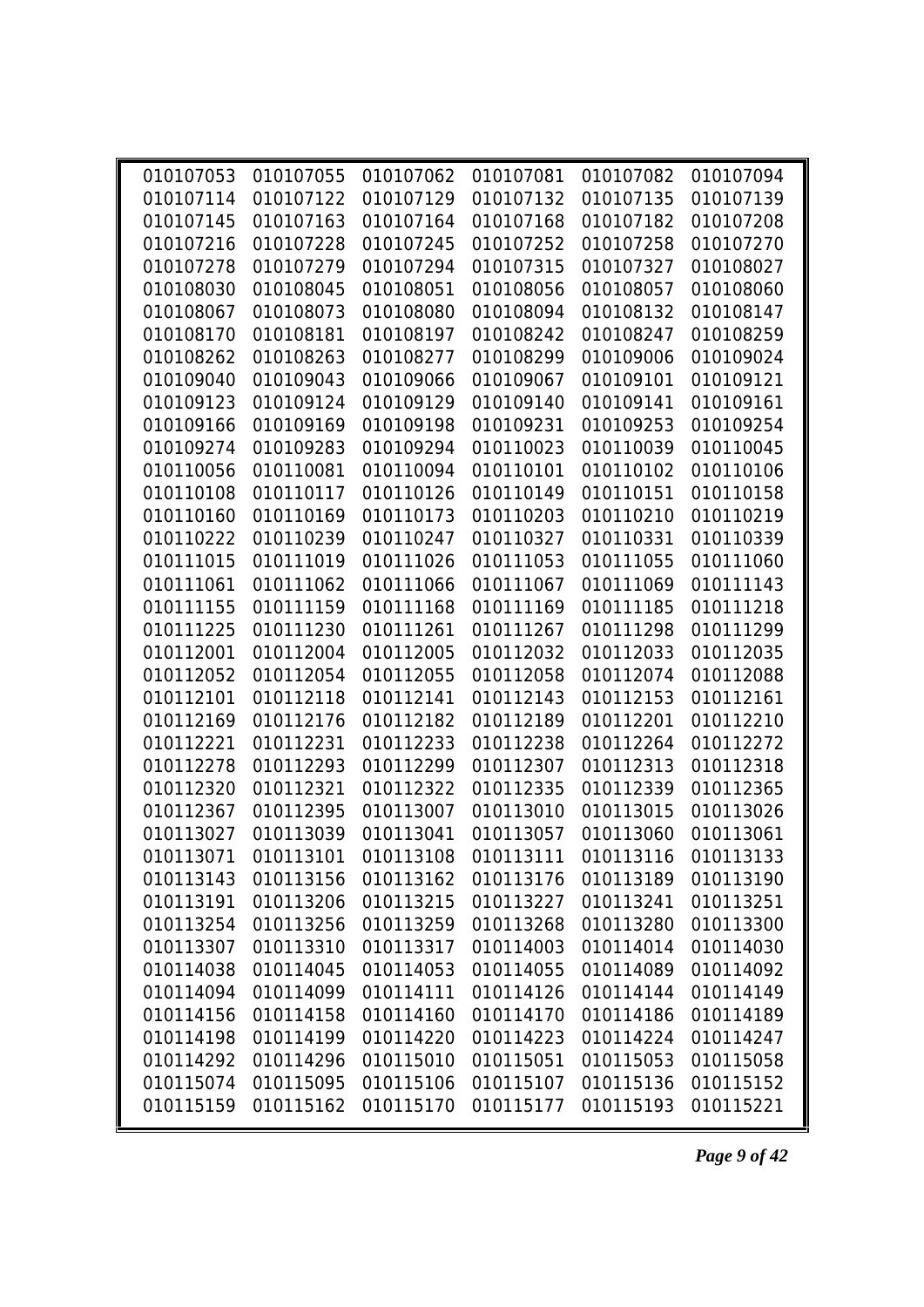|           | 010115222 010115224 |           | 010115234 010115239                                         |           | 010115242 010115254 |  |
|-----------|---------------------|-----------|-------------------------------------------------------------|-----------|---------------------|--|
| 010115257 | 010115259           | 010115267 | 010115284                                                   | 010115285 | 010116001           |  |
| 010116005 | 010116023           | 010116030 | 010116036                                                   | 010116040 | 010116044           |  |
| 010116049 | 010116055           | 010116056 | 010116066                                                   | 010116067 | 010116071           |  |
| 010116095 | 010116105           | 010116106 | 010116107                                                   | 010116122 | 010116133           |  |
| 010116143 | 010116145           | 010116160 | 010116167                                                   | 010116169 | 010116185           |  |
| 010116188 | 010116196           | 010116207 | 010116208                                                   | 010116228 | 010116229           |  |
| 010116248 | 010116249           | 010116263 | 010116265                                                   | 010116270 | 010116271           |  |
| 010116287 | 010116288           | 010116294 | 010116299                                                   | 010116300 | 010116304           |  |
| 010116311 | 010116312           | 010116337 | 010116358                                                   | 010117001 | 010117027           |  |
| 010117034 | 010117040           | 010117065 | 010117075                                                   | 010117085 | 010117088           |  |
| 010117090 | 010117092           | 010117113 | 010117120                                                   | 010117150 | 010117163           |  |
| 010117181 | 010117206           | 010117212 | 010117216                                                   | 010117219 | 010117259           |  |
| 010118017 | 010118019           | 010118023 | 010118028                                                   | 010118042 | 010118049           |  |
| 010118085 | 010118110           | 010118118 | 010118123                                                   | 010118125 | 010118130           |  |
| 010118134 | 010118167           | 010118174 | 010118184                                                   | 010118196 | 010118202           |  |
| 010118210 | 010118218           | 010118220 | 010118224                                                   | 010118237 | 010118241           |  |
| 010118253 | 010118258           | 010118262 | 010118264                                                   | 010118267 | 010118268           |  |
| 010118277 | 010118278           | 010118281 | 010118292                                                   | 010118307 | 010118315           |  |
| 010118323 | 010118326           | 010118328 | 010118333                                                   | 010118337 | 010118355           |  |
| 010119011 | 010119014           | 010119095 | 010119096                                                   | 010119099 | 010119101           |  |
| 010119106 | 010119109           | 010119120 | 010119124                                                   | 010119130 | 010119134           |  |
| 010119135 | 010119143           | 010119150 | 010119152                                                   | 010119153 | 010119165           |  |
| 010119223 | 010119224           | 010119226 | 010119229                                                   | 010119235 | 010119236           |  |
| 010119242 | 010119255           | 010119257 | 010119259                                                   | 010120003 | 010120006           |  |
| 010120011 | 010120028           | 010120033 | 010120053                                                   | 010120058 | 010120067           |  |
| 010120077 | 010120090           | 010120097 | 010120099                                                   | 010120104 | 010120111           |  |
| 010120115 | 010120119           | 010120130 | 010120137                                                   | 010120139 | 010120142           |  |
| 010120171 | 010120174           | 010120184 | 010120188                                                   | 010120192 | 010120199           |  |
| 010120208 | 010120212           | 010120229 | 010120233                                                   | 010120234 | 010120266           |  |
|           |                     |           | 010120268 010120278 010120294 010120313 010120321 010120329 |           |                     |  |
| 010120342 | 010120353           | 010121019 | 010121040                                                   | 010121049 | 010121062           |  |
| 010121067 | 010121081           | 010121099 | 010121105                                                   | 010121113 | 010121117           |  |
| 010121121 | 010121123           | 010121124 | 010121134                                                   | 010121151 | 010121157           |  |
| 010121200 | 010121220           | 010121244 | 010121295                                                   | 010122010 | 010122025           |  |
| 010122032 | 010122036           | 010122048 | 010122092                                                   | 010122110 | 010122121           |  |
| 010122132 | 010122141           | 010122154 | 010122156                                                   | 010122192 | 010122208           |  |
| 010122217 | 010122219           | 010122221 | 010122222                                                   | 010122236 | 010122257           |  |
| 010122263 | 010122276           | 010123003 | 010123011                                                   | 010123027 | 010123054           |  |
| 010123064 | 010123086           | 010123104 | 010123113                                                   | 010123120 | 010123123           |  |
| 010123135 | 010123162           | 010123165 | 010123183                                                   | 010123190 | 010123202           |  |
| 010123203 | 010123240           | 010123274 | 010123275                                                   | 010123281 | 010124020           |  |
|           |                     |           |                                                             |           |                     |  |

*Page 10 of 42*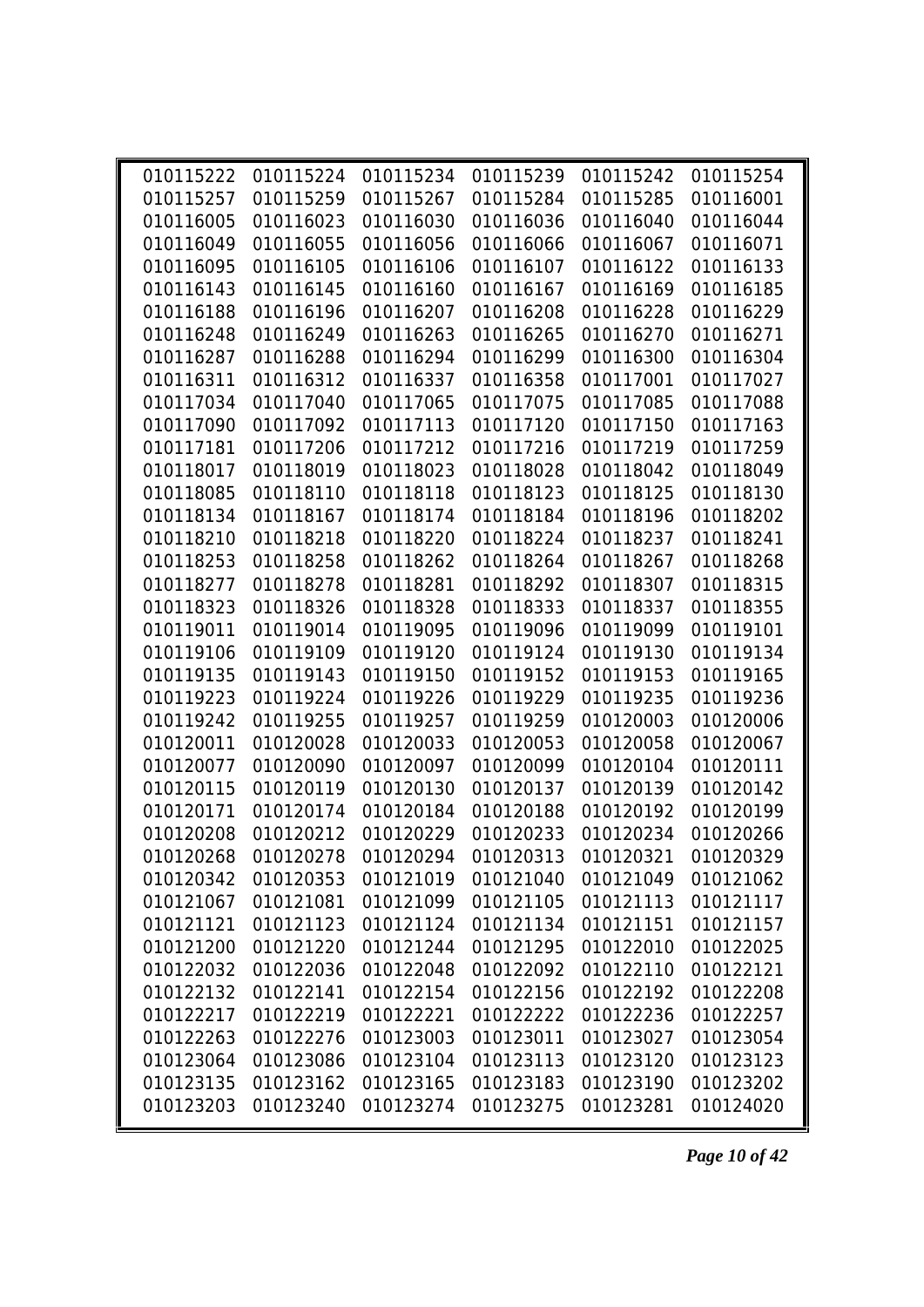| 010124021 |           | 010124034 010124048 010124055 |                                                                  |           | 010124056 010124059 |  |
|-----------|-----------|-------------------------------|------------------------------------------------------------------|-----------|---------------------|--|
| 010124089 | 010124095 | 010124155                     | 010124167                                                        | 010124173 | 010124182           |  |
| 010124188 | 010124189 | 010124190                     | 010124208                                                        | 010124215 | 010124238           |  |
| 010124255 | 010124261 | 010124277                     | 010124278                                                        | 010124286 | 010124290           |  |
| 010125005 | 010125006 | 010125009                     | 010125032                                                        | 010125042 | 010125054           |  |
| 010125062 | 010125066 | 010125069                     | 010125077                                                        | 010125093 | 010125101           |  |
| 010125120 | 010125134 | 010125140                     | 010125157                                                        | 010125194 | 010125212           |  |
| 010125219 | 010125228 | 010125229                     | 010125242                                                        | 010125275 | 010126007           |  |
| 010126008 | 010126018 | 010126032                     | 010126039                                                        | 010126041 | 010126048           |  |
| 010126052 | 010126066 | 010126070                     | 010126073                                                        | 010126079 | 010126104           |  |
| 010126109 | 010126120 | 010126123                     | 010126134                                                        | 010126135 | 010126144           |  |
| 010126162 | 010126180 | 010126182                     | 010126189                                                        | 010126195 | 010126199           |  |
| 010126201 | 010126205 | 010126243                     | 010126248                                                        | 010126269 | 010126276           |  |
| 010126283 | 010126284 | 010126288                     | 010126296                                                        | 010126302 | 010126312           |  |
| 010126343 | 010126346 | 010126371                     | 010126400                                                        | 010127016 | 010127028           |  |
| 010127039 | 010127056 | 010127060                     | 010127076                                                        | 010127090 | 010127092           |  |
| 010127107 | 010127108 | 010127118                     | 010127128                                                        | 010127139 | 010127142           |  |
| 010127145 | 010127161 | 010127166                     | 010127180                                                        | 010127229 | 010127234           |  |
| 010127243 | 010127278 | 010127294                     | 010127305                                                        | 010127306 | 010127323           |  |
| 010127330 | 010127341 | 010127343                     | 010127361                                                        | 010127365 | 010127373           |  |
| 010127377 | 010127400 | 010128007                     | 010128012                                                        | 010128014 | 010128015           |  |
| 010128040 | 010128044 | 010128045                     | 010128050                                                        | 010128060 | 010128071           |  |
| 010128081 | 010128099 | 010128110                     | 010128122                                                        | 010128134 | 010128135           |  |
| 010128139 | 010128149 | 010128163                     | 010128177                                                        | 010128193 | 010128201           |  |
| 010128203 | 010128209 | 010128214                     | 010128227                                                        | 010128229 | 010128235           |  |
| 010128254 | 010128272 | 010128275                     | 010129007                                                        | 010129022 | 010129026           |  |
| 010129027 | 010129042 | 010129053                     | 010129054                                                        | 010129057 | 010129066           |  |
| 010129067 | 010129081 | 010129084                     | 010129101                                                        | 010129143 | 010129159           |  |
| 010129188 | 010129204 | 010129205                     | 010129223                                                        | 010129229 | 010129238           |  |
| 010129264 | 010129266 | 010129274                     | 010129280                                                        | 010129289 | 010129300           |  |
|           |           |                               | 010130007  010130028  010130031  010130032  010130037  010130053 |           |                     |  |
| 010130055 | 010130072 | 010130088                     | 010130096                                                        | 010130097 | 010130100           |  |
| 010130119 | 010130148 | 010130151                     | 010130164                                                        | 010130185 | 010130187           |  |
| 010130190 | 010130197 | 010130200                     | 010130206                                                        | 010130213 | 010130215           |  |
| 010130228 | 010130229 | 010130232                     | 010130235                                                        | 010130246 | 010130254           |  |
| 010130255 | 010130257 | 010130263                     | 010130272                                                        | 010130279 | 010130292           |  |
| 010131004 | 010131005 | 010131023                     | 010131039                                                        | 010131042 | 010131055           |  |
| 010131065 | 010131083 | 010131091                     | 010131092                                                        | 010131101 | 010131115           |  |
| 010131130 | 010131144 | 010131146                     | 010131157                                                        | 010131183 | 010131194           |  |
| 010131220 | 010131223 | 010131227                     | 010131230                                                        | 010131243 | 010131269           |  |
| 010131272 | 010131275 | 010131277                     | 010131284                                                        | 010131318 | 010131350           |  |
| 010131353 | 010131358 | 010131360                     | 010131363                                                        | 010131371 | 010131373           |  |

*Page 11 of 42*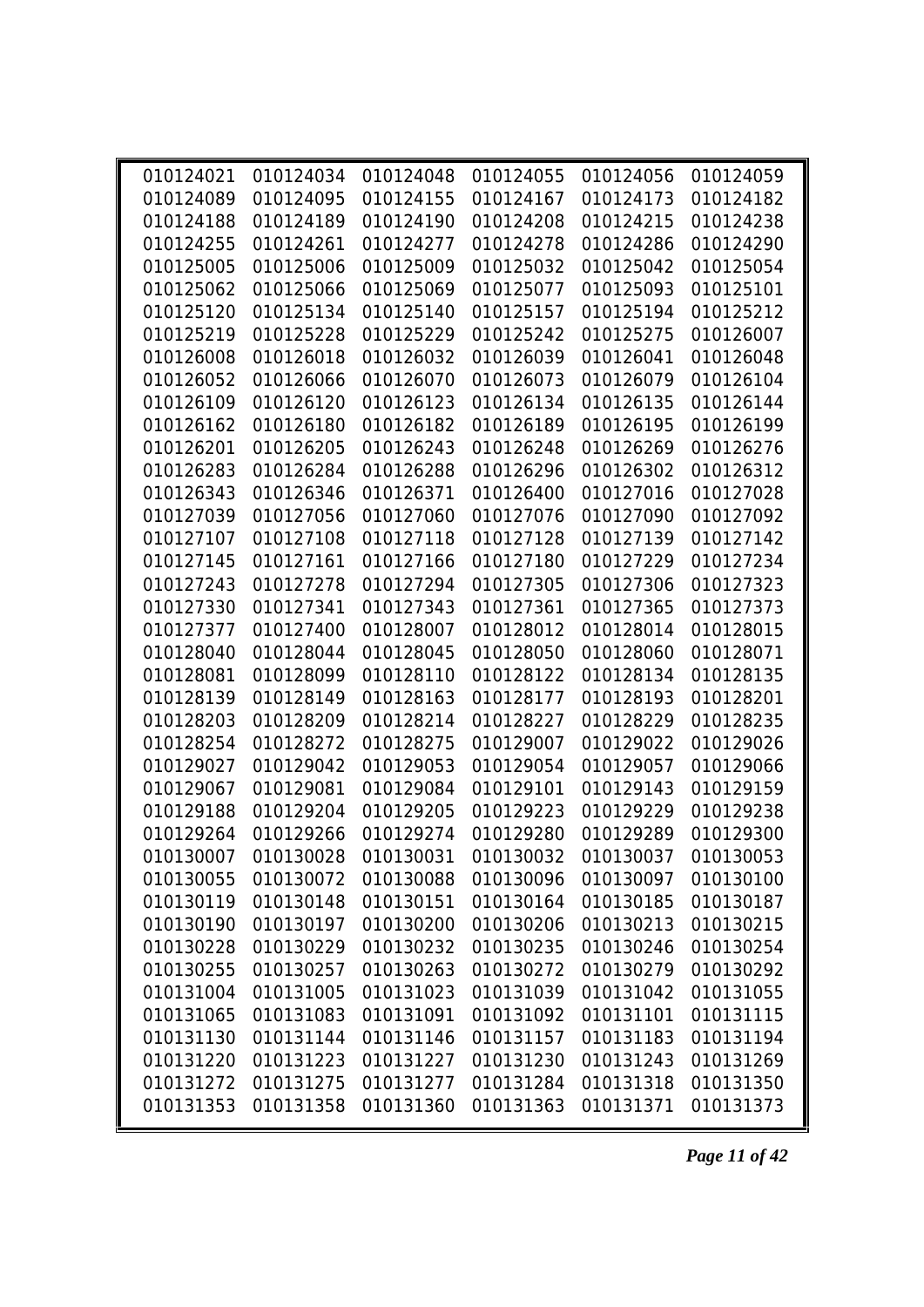| 010131376 | 010131380 | 010131382 | 010131392                                                        | 010131394 | 010132019 |  |
|-----------|-----------|-----------|------------------------------------------------------------------|-----------|-----------|--|
| 010132035 | 010132051 | 010132087 | 010132088                                                        | 010132098 | 010132103 |  |
| 010132129 | 010132131 | 010132132 | 010132169                                                        | 010132175 | 010132189 |  |
| 010132191 | 010132210 | 010132217 | 010132228                                                        | 010132232 | 010132263 |  |
| 010132267 | 010132275 | 010132276 | 010132281                                                        | 010133004 | 010133005 |  |
| 010133016 | 010133047 | 010133058 | 010133063                                                        | 010133077 | 010133091 |  |
| 010133094 | 010133097 | 010133098 | 010133101                                                        | 010133108 | 010133116 |  |
| 010133125 | 010133126 | 010133129 | 010133143                                                        | 010133149 | 010133152 |  |
| 010133154 | 010133155 | 010133157 | 010133161                                                        | 010133172 | 010133204 |  |
| 010133206 | 010133219 | 010133220 | 010133223                                                        | 010133237 | 010133288 |  |
| 010133294 | 010133300 | 010134010 | 010134015                                                        | 010134019 | 010134022 |  |
| 010134047 | 010134049 | 010134051 | 010134060                                                        | 010134062 | 010134078 |  |
| 010134087 | 010134095 | 010134107 | 010134111                                                        | 010134118 | 010134124 |  |
| 010134131 | 010134135 | 010134140 | 010134143                                                        | 010134144 | 010134176 |  |
| 010134191 | 010134193 | 010134196 | 010134199                                                        | 010135042 | 010135048 |  |
| 010135055 | 010135056 | 010135057 | 010135087                                                        | 010135091 | 010135093 |  |
| 010135124 | 010135138 | 010135139 | 010135142                                                        | 010135152 | 010135156 |  |
| 010135161 | 010135163 | 010135177 | 010135218                                                        | 010135221 | 010135230 |  |
| 010135269 | 010135286 | 010135293 | 010135303                                                        | 010135305 | 010135317 |  |
| 010135325 | 010135335 | 010135337 | 010135367                                                        | 010135377 | 010135381 |  |
| 010135396 | 010136001 | 010136013 | 010136029                                                        | 010136037 | 010136043 |  |
| 010136050 | 010136053 | 010136054 | 010136080                                                        | 010136088 | 010136107 |  |
| 010136136 | 010136164 | 010136175 | 010136178                                                        | 010136201 | 010136210 |  |
| 010136211 | 010136225 | 010136227 | 010136235                                                        | 010136239 | 010136241 |  |
| 010136252 | 010136270 | 010136277 | 010136280                                                        | 010136287 | 010136300 |  |
| 010137009 | 010137037 | 010137066 | 010137094                                                        | 010137095 | 010137117 |  |
| 010137125 | 010137128 | 010137139 | 010137147                                                        | 010137148 | 010137151 |  |
| 010137152 | 010137154 | 010137159 | 010137180                                                        | 010137182 | 010137185 |  |
| 010137197 | 010137211 | 010137241 | 010137251                                                        | 010137272 | 010137275 |  |
| 010138001 | 010138009 | 010138018 | 010138019                                                        | 010138037 | 010138039 |  |
|           |           |           | 010138040  010138055  010138084  010138097  010138100  010138104 |           |           |  |
| 010138108 | 010138115 | 010138118 | 010138127                                                        | 010138129 | 010138139 |  |
| 010138169 | 010138192 | 010138208 | 010138226                                                        | 010138228 | 010138229 |  |
| 010138240 | 010138243 | 010138244 | 010138255                                                        | 010138259 | 010138261 |  |
| 010138269 | 010138272 | 010138281 | 010139002                                                        | 010139018 | 010139020 |  |
| 010139023 | 010139025 | 010139037 | 010139040                                                        | 010139054 | 010139081 |  |
| 010139095 | 010139097 | 010139100 | 010139102                                                        | 010139103 | 010139105 |  |
| 010139116 | 010139128 | 010139158 | 010139182                                                        | 010139183 | 010139187 |  |
| 010139191 | 010139206 | 010139210 | 010139213                                                        | 010139221 | 010139239 |  |
| 010139257 | 010139262 | 010139269 | 010139270                                                        | 010139273 | 010139282 |  |
| 010139291 | 010139296 | 010139297 | 010139311                                                        | 010139321 | 010139327 |  |
| 010139346 | 010139347 | 010139360 | 010139370                                                        | 010140013 | 010140019 |  |
|           |           |           |                                                                  |           |           |  |

*Page 12 of 42*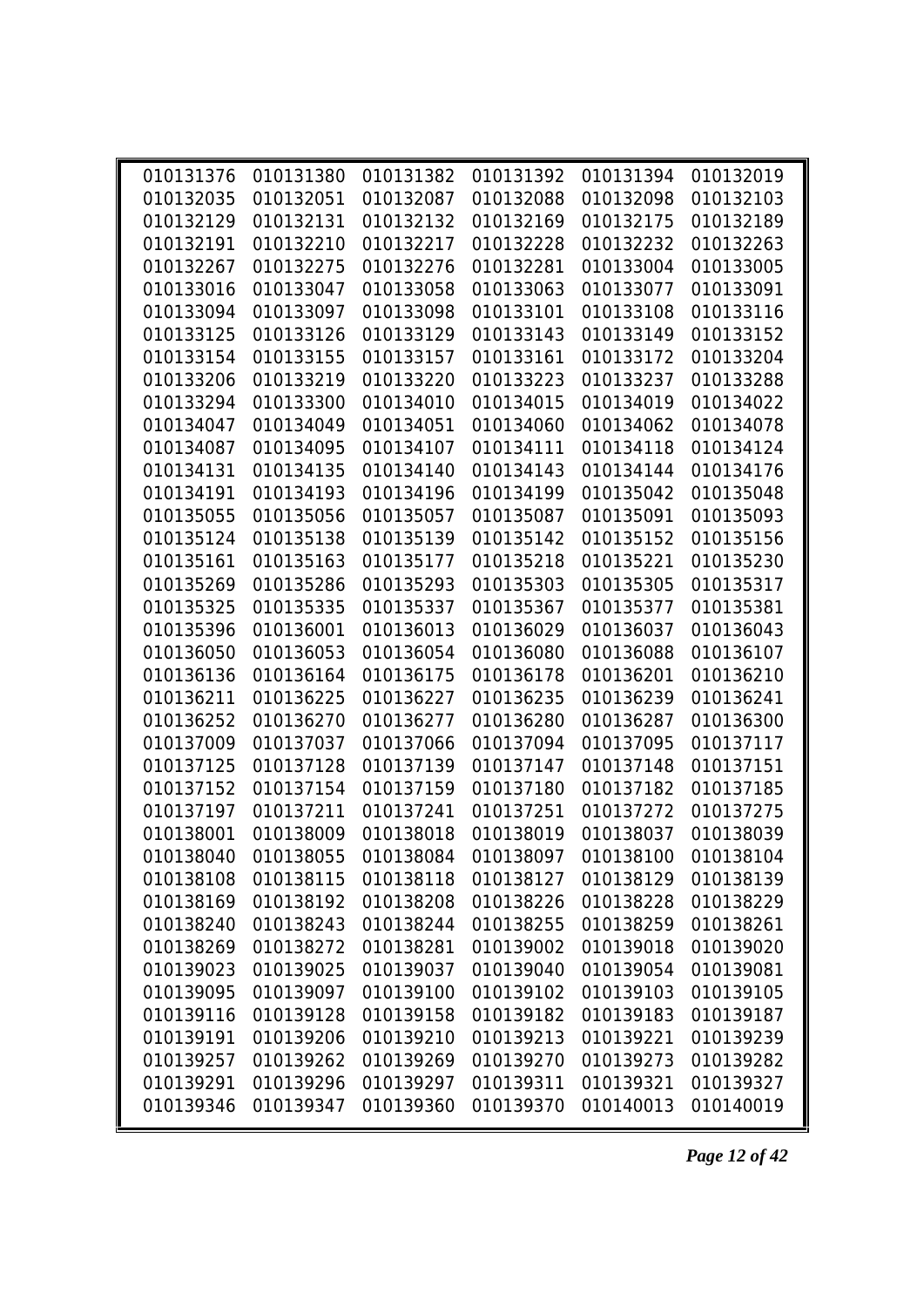|                        | 010140063 |           | 010140072 010140080                                         | 010140093 | 010140094 |
|------------------------|-----------|-----------|-------------------------------------------------------------|-----------|-----------|
| 010140051<br>010140104 | 010140109 | 010140122 | 010140125                                                   | 010140134 | 010140136 |
| 010140141              | 010140144 | 010140151 | 010140161                                                   | 010140165 | 010140168 |
| 010140173              | 010140191 | 010140203 | 010140228                                                   | 010140229 | 010140231 |
| 010140234              | 010140258 | 010140264 | 010140270                                                   | 010140292 | 010140297 |
| 010140309              | 010140311 | 010140316 | 010140318                                                   | 010140342 | 010140348 |
| 010140363              | 010140394 | 010141007 | 010141016                                                   | 010141019 | 010141033 |
| 010141037              | 010141094 | 010141101 | 010141114                                                   | 010141116 | 010141125 |
| 010141137              | 010141149 | 010141156 | 010141174                                                   | 010141192 | 010141195 |
| 010141207              | 010141209 | 010141222 | 010141248                                                   | 010141257 | 010142016 |
| 010142018              | 010142033 | 010142034 | 010142036                                                   | 010142042 | 010142056 |
| 010142078              | 010142079 | 010142086 | 010142109                                                   | 010142120 | 010142146 |
| 010142170              | 010142176 | 010142186 | 010142187                                                   | 010142189 | 010142203 |
| 010142204              | 010142218 | 010142223 | 010142226                                                   | 010142227 | 010142228 |
| 010142235              | 010142237 | 010143013 | 010143018                                                   | 010143019 | 010143028 |
| 010143048              | 010143065 | 010143066 | 010143067                                                   | 010143084 | 010143089 |
| 010143093              | 010143112 | 010143118 | 010143123                                                   | 010143126 | 010143135 |
| 010143147              | 010143152 | 010143160 | 010143167                                                   | 010143183 | 010143184 |
| 010143191              | 010143211 | 010143214 | 010143232                                                   | 010143234 | 010143242 |
| 010143248              | 010143278 | 010143282 | 010143285                                                   | 010143291 | 010144002 |
| 010144019              | 010144029 | 010144033 | 010144040                                                   | 010144041 | 010144042 |
| 010144051              | 010144060 | 010144067 | 010144068                                                   | 010144073 | 010144075 |
| 010144086              | 010144109 | 010144112 | 010144117                                                   | 010144133 | 010144135 |
| 010144142              | 010144185 | 010144186 | 010144190                                                   | 010144197 | 010144220 |
| 010144241              | 010144243 | 010144246 | 010144250                                                   | 010144263 | 010144284 |
| 010144288              | 010144291 | 010144293 | 010145005                                                   | 010145010 | 010145013 |
| 010145029              | 010145032 | 010145055 | 010145065                                                   | 010145070 | 010145081 |
| 010145100              | 010145116 | 010145119 | 010145127                                                   | 010145143 | 010145146 |
| 010145151              | 010145153 | 010145164 | 010145167                                                   | 010145171 | 010145173 |
| 010145177              | 010145183 | 010145194 | 010145218                                                   | 010145221 | 010145228 |
|                        |           |           | 010145230 010145237 010145239 010145240 010145254 010145278 |           |           |
| 010145281              | 010145290 | 010145320 | 010146005                                                   | 010146050 | 010146069 |
| 010146083              | 010146090 | 010146112 | 010146119                                                   | 010146126 | 010146142 |
| 010146145              | 010146147 | 010146150 | 010146161                                                   | 010146163 | 010146172 |
| 010146178              | 010146189 | 010146193 | 010146196                                                   | 010146197 | 010146215 |
| 010146232              | 010146239 | 010146251 | 010146264                                                   | 010146277 | 010146279 |
| 010146301              | 010146307 | 010146341 | 010146343                                                   | 010146346 | 010146350 |
| 010146361              | 010146362 | 010146369 | 010146372                                                   | 010146381 | 010146385 |
| 010146387              | 010147014 | 010147021 | 010147043                                                   | 010147049 | 010147056 |
| 010147059              | 010147072 | 010147076 | 010147119                                                   | 010147135 | 010147141 |
| 010147151              | 010147183 | 010147184 | 010147192                                                   | 010147193 | 010148008 |
| 010148013              | 010148019 | 010148043 | 010148070                                                   | 010148076 | 010148084 |
|                        |           |           |                                                             |           |           |

*Page 13 of 42*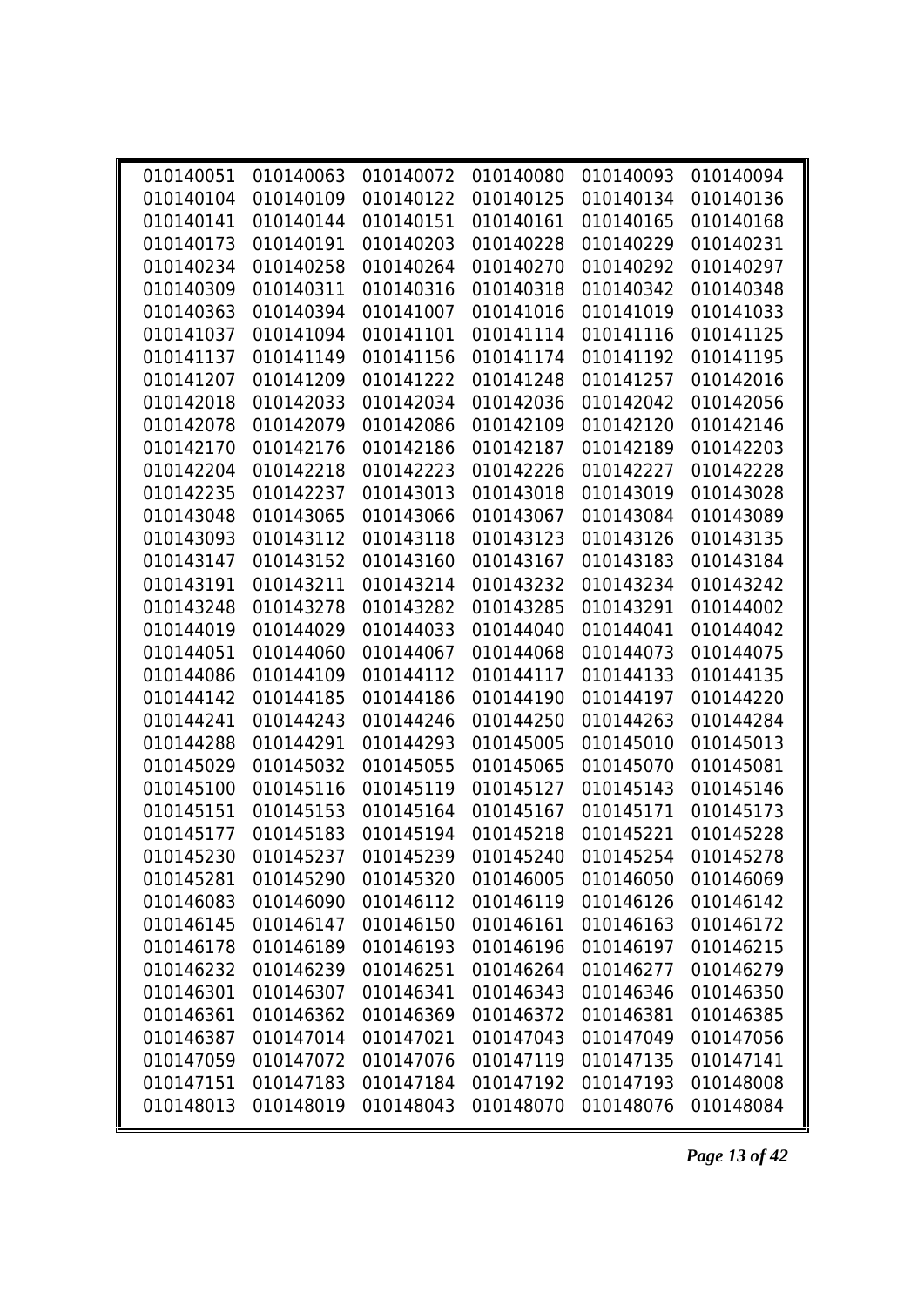| 010148091 | 010148119 | 010148141 | 010148143                                                   | 010148151 | 010148161 |
|-----------|-----------|-----------|-------------------------------------------------------------|-----------|-----------|
| 010148164 | 010148176 | 010148192 | 010148193                                                   | 010148200 | 010148207 |
| 010148224 | 010148231 | 010148246 | 010148248                                                   | 010148263 | 010148276 |
| 010148277 | 010148292 | 010148293 | 010149013                                                   | 010149040 | 010149054 |
| 010149065 | 010149070 | 010149075 | 010149078                                                   | 010149095 | 010149104 |
| 010149129 | 010149146 | 010149150 | 010149176                                                   | 010149183 | 010149189 |
| 010149226 | 010149227 | 010149231 | 010149259                                                   | 010149277 | 010149281 |
| 010149286 | 010150004 | 010150011 | 010150036                                                   | 010150039 | 010150048 |
| 010150058 | 010150065 | 010150096 | 010150110                                                   | 010150113 | 010150115 |
| 010150122 | 010150126 | 010150127 | 010150138                                                   | 010150143 | 010150148 |
| 010150153 | 010150156 | 010150162 | 010150165                                                   | 010150166 | 010150174 |
| 010150199 | 010150201 | 010150209 | 010150214                                                   | 010150225 | 010150226 |
| 010150232 | 010150238 | 010150239 | 010150240                                                   | 010150242 | 010150260 |
| 010150271 | 010150285 | 010150291 | 010150299                                                   | 010150315 | 010150323 |
| 010150329 | 010150332 | 010150364 | 010150369                                                   | 010151017 | 010151023 |
| 010151031 | 010151039 | 010151048 | 010151050                                                   | 010151052 | 010151053 |
| 010151058 | 010151116 | 010151117 | 010151121                                                   | 010151137 | 010151155 |
| 010151157 | 010151160 | 010151170 | 010151172                                                   | 010151175 | 010151183 |
| 010151194 | 010151208 | 010151214 | 010151217                                                   | 010151234 | 010151267 |
| 010151284 | 010151297 | 010151298 | 010151313                                                   | 010151315 | 010151319 |
| 010151323 | 010151329 | 010151340 | 010151359                                                   | 010151374 | 010151399 |
| 010152003 | 010152006 | 010152014 | 010152025                                                   | 010152030 | 010152033 |
| 010152042 | 010152043 | 010152050 | 010152071                                                   | 010152079 | 010152083 |
| 010152088 | 010152092 | 010152107 | 010152123                                                   | 010152125 | 010152145 |
| 010152151 | 010152159 | 010152185 | 010152190                                                   | 010152212 | 010152220 |
| 010152229 | 010152264 | 010152278 | 010152279                                                   | 010152287 | 010152294 |
| 010152297 | 010152303 | 010152312 | 010152313                                                   | 010152327 | 010152329 |
| 010152335 | 010152338 | 010152363 | 010152365                                                   | 010152370 | 010152390 |
| 010153009 | 010153012 | 010153021 | 010153032                                                   | 010153039 | 010153040 |
| 010153042 | 010153075 | 010153081 | 010153083                                                   | 010153107 | 010153124 |
|           |           |           | 010153152 010153165 010153167 010153173 010153186 010153192 |           |           |
| 010153195 | 010153199 | 010153202 | 010153209                                                   | 010153228 | 010153229 |
| 010153245 | 010153251 | 010153252 | 010153258                                                   | 010153268 | 010154002 |
| 010154012 | 010154013 | 010154014 | 010154025                                                   | 010154028 | 010154046 |
| 010154052 | 010154056 | 010154065 | 010154104                                                   | 010154114 | 010154124 |
| 010154138 | 010154149 | 010154158 | 010154178                                                   | 010154186 | 010154187 |
| 010154200 | 010154214 | 010154237 | 010154245                                                   | 010154268 | 010154292 |
| 010154293 | 010154298 | 010154301 | 010154310                                                   | 010154326 | 010154327 |
| 010154331 | 010154342 | 010154348 | 010154356                                                   | 010154357 | 010154360 |
| 010154378 | 010154385 | 010154392 | 010154397                                                   | 010155003 | 010155007 |
| 010155018 | 010155033 | 010155037 | 010155038                                                   | 010155045 | 010155046 |
| 010155050 | 010155051 | 010155054 | 010155056                                                   | 010155095 | 010155108 |
|           |           |           |                                                             |           |           |

*Page 14 of 42*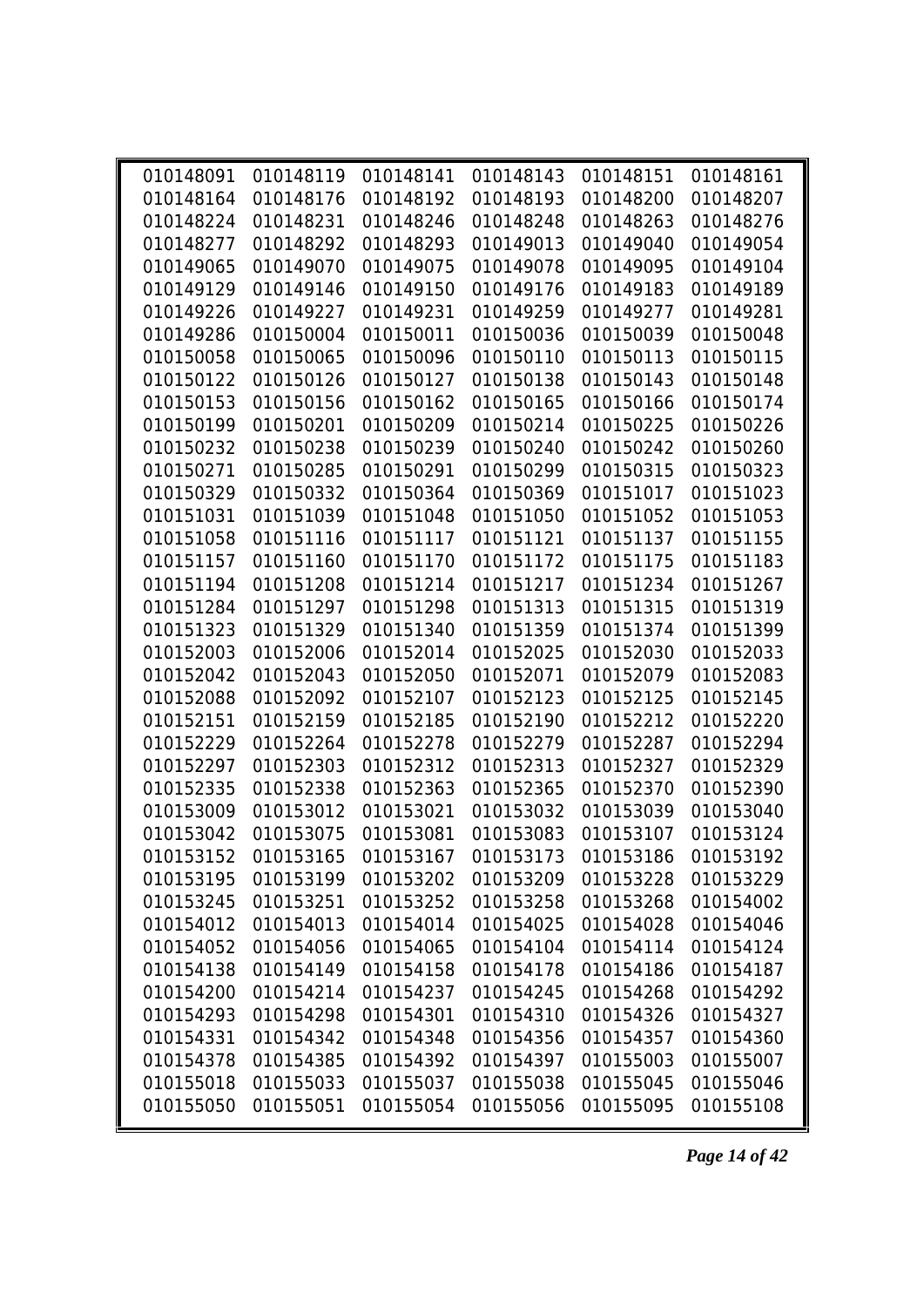| 010155115 | 010155119 | 010155122 | 010155127                                                        | 010155163 | 010155165 |  |
|-----------|-----------|-----------|------------------------------------------------------------------|-----------|-----------|--|
| 010155177 | 010155185 | 010155213 | 010155226                                                        | 010155236 | 010155240 |  |
| 010155262 | 010155297 | 010156002 | 010156005                                                        | 010156018 | 010156027 |  |
| 010156029 | 010156037 | 010156052 | 010156118                                                        | 010156131 | 010156138 |  |
| 010156142 | 010156173 | 010156175 | 010156186                                                        | 010156189 | 010156190 |  |
| 010156193 | 010156202 | 010156208 | 010156233                                                        | 010156239 | 010156251 |  |
| 010156253 | 010156257 | 010156263 | 010156276                                                        | 010156277 | 010156283 |  |
| 010156288 | 010157013 | 010157020 | 010157029                                                        | 010157035 | 010157049 |  |
| 010157053 | 010157058 | 010157078 | 010157107                                                        | 010157116 | 010157123 |  |
| 010157130 | 010157150 | 010157152 | 010157165                                                        | 010157177 | 010157210 |  |
| 010157218 | 010157225 | 010157232 | 010157239                                                        | 010157245 | 010157252 |  |
| 020001012 | 020001107 | 020001115 | 020001140                                                        | 020001173 | 020001196 |  |
| 020001232 | 020002037 | 020002105 | 020002123                                                        | 020002159 | 020002180 |  |
| 020002191 | 020002238 | 020003031 | 020003101                                                        | 020003115 | 020003116 |  |
| 020003122 | 020003130 | 020003137 | 020003168                                                        | 020003176 | 020003205 |  |
| 020004032 | 020004040 | 020004110 | 020004128                                                        | 020004163 | 020004229 |  |
| 020005050 | 020005097 | 020005106 | 020005129                                                        | 020005139 | 020005167 |  |
| 020005217 | 020005261 | 020005284 | 020005291                                                        | 020006016 | 020006020 |  |
| 020006111 | 020006117 | 020006190 | 020006210                                                        | 020006267 | 020006269 |  |
| 020007025 | 020007083 | 020007101 | 020007167                                                        | 020007240 | 020008054 |  |
| 020008083 | 020008105 | 020008109 | 020008155                                                        | 020008160 | 020009152 |  |
| 020009179 | 020009202 | 020009240 | 020009247                                                        | 020010044 | 020010097 |  |
| 020010115 | 020010129 | 020010130 | 020010142                                                        | 020010143 | 020010160 |  |
| 020010164 | 020011001 | 020011021 | 020011044                                                        | 020011066 | 020011071 |  |
| 020011125 | 020011200 | 020011284 | 020011291                                                        | 020012002 | 020012014 |  |
| 020012082 | 020012134 | 020012140 | 020012174                                                        | 020012182 | 020012199 |  |
| 020013001 | 020013029 | 020013068 | 020013100                                                        | 020013113 | 020013131 |  |
| 020013159 | 020013178 | 020013190 | 020013241                                                        | 020013256 | 020013263 |  |
| 020014057 | 020014062 | 020014083 | 020014170                                                        | 020014182 | 020015047 |  |
| 020015095 | 020015101 | 020015241 | 020015256                                                        | 020016028 | 020016041 |  |
|           |           |           | 020016096  020016113  020016114  020017086  020017092  020017130 |           |           |  |
| 020017140 | 020017206 | 020017239 | 020017273                                                        | 020017277 | 020018002 |  |
| 020018004 | 020018013 | 020018060 | 020018066                                                        | 020018075 | 020018122 |  |
| 020018150 | 020018191 | 020018200 | 020019048                                                        | 020019052 | 020019058 |  |
| 020019137 | 020019138 | 020019234 | 020020002                                                        | 020020020 | 020020035 |  |
| 020020038 | 020020071 | 020020073 | 020020113                                                        | 020020132 | 020020184 |  |
| 020020190 | 020020204 | 020021052 | 020021062                                                        | 020021067 | 020021088 |  |
| 020021101 | 020021135 | 020021147 | 020022054                                                        | 020022059 | 020022063 |  |
| 020022071 | 020022076 | 020022087 | 020022093                                                        | 020022197 | 020022230 |  |
| 020022284 | 020023049 | 020023147 | 020023149                                                        | 020023160 | 020024020 |  |
| 020024086 | 020024090 | 020024094 | 020024127                                                        | 020024169 | 020024182 |  |
| 020024202 | 020024237 | 020024263 | 020025004                                                        | 020025028 | 020025029 |  |
|           |           |           |                                                                  |           |           |  |

*Page 15 of 42*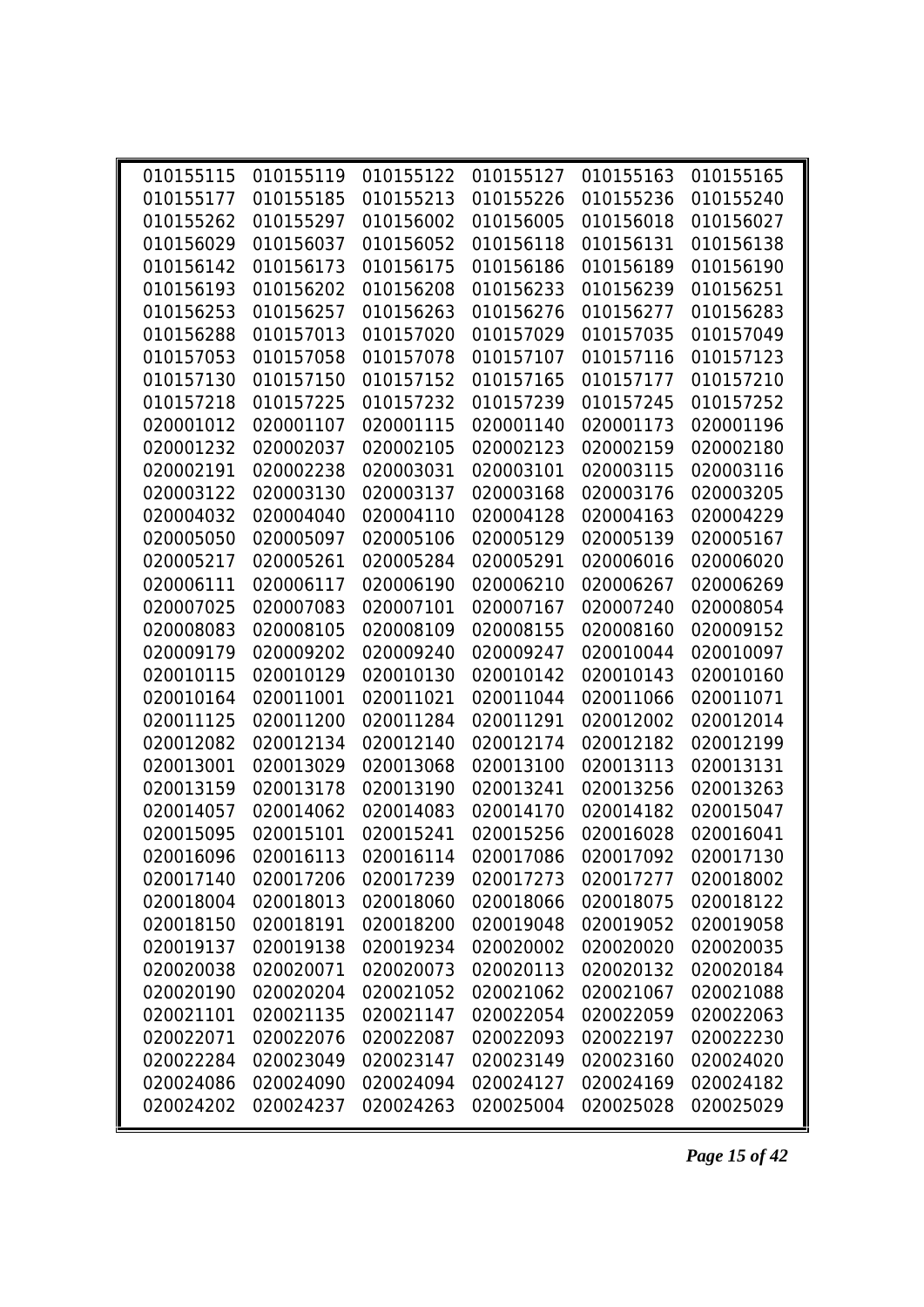| 020025033 | 020025040 | 020025050 | 020025077                                  | 020025080 | 020025099 |
|-----------|-----------|-----------|--------------------------------------------|-----------|-----------|
| 020025113 | 020025158 | 020025160 | 020025176                                  | 020025200 | 020026008 |
| 020026034 | 020026055 | 020026105 | 020026125                                  | 020026159 | 020027022 |
| 020027114 | 020027131 | 020027191 | 020027200                                  | 020028058 | 020028059 |
| 020028080 | 020028153 | 020028156 | 020028157                                  | 020028180 | 020028202 |
| 020028210 | 020028232 | 020028236 | 020028259                                  | 020029029 | 020029069 |
| 020029099 | 020029114 | 020029149 | 020029226                                  | 020029227 | 020029283 |
| 020029291 | 020030044 | 020030071 | 020030072                                  | 020030093 | 020030118 |
| 020030156 | 020030169 | 020030201 | 020030255                                  | 020030278 | 020030279 |
| 020030293 | 020031018 | 020031036 | 020031046                                  | 020031063 | 020031080 |
| 020031083 | 020031102 | 020031107 | 020031175                                  | 020031176 | 020031184 |
| 020032007 | 020032013 | 020032051 | 020032060                                  | 020032124 | 020032149 |
| 020032177 | 020033042 | 020033059 | 020033074                                  | 020033090 | 020033121 |
| 020033130 | 020033135 | 020033161 | 020033169                                  | 020033170 | 020033172 |
| 020033203 | 020033207 | 020033221 | 020033224                                  | 020033236 | 020033264 |
| 020033267 | 020033287 | 020033293 | 020033297                                  | 020034001 | 020034027 |
| 020034073 | 020034075 | 020034077 | 020034099                                  | 020034101 | 020034141 |
| 020034158 | 020034220 | 020034242 | 020034243                                  | 020034284 | 020035025 |
| 020035120 | 020035171 | 020035183 | 020035201                                  | 020035221 | 020035249 |
| 020035292 | 020036014 | 020036024 | 020036062                                  | 020036196 | 020036204 |
| 020036209 | 020036212 | 020036277 | 020037036                                  | 020037069 | 020037076 |
| 020037079 | 020037091 | 020037174 | 020037182                                  | 020037186 | 020037201 |
| 020037215 | 020037255 | 020038022 | 020038040                                  | 020038041 | 020038081 |
| 020038186 | 020038297 | 020038299 | 020039041                                  | 020039060 | 020039098 |
| 020039106 | 020039139 | 020039185 | 020039187                                  | 020039266 | 020039274 |
| 020040159 | 020040228 | 020040269 | 020041006                                  | 020041021 | 020041023 |
| 020041061 | 020041063 | 020041112 | 020041167                                  | 020041175 | 020041185 |
| 020041237 | 020042013 | 020042084 | 020042127                                  | 020042142 | 020042184 |
| 020042244 | 020042267 | 020043012 | 020043024                                  | 020043026 | 020043058 |
| 020043077 | 020043101 | 020043202 | 020043205                                  | 020043209 | 020043239 |
|           |           |           | 030201025  030201065  030201088  030201112 | 030201188 | 030201199 |
| 030201203 | 030201245 | 030201286 | 030202001                                  | 030202045 | 030202048 |
| 030202169 | 030202202 | 030202274 | 030203015                                  | 030203054 | 030203070 |
| 030203079 | 030203082 | 030203107 | 030203108                                  | 030203140 | 030203157 |
| 030203197 | 030203200 | 030203214 | 030203223                                  | 030203258 | 030203276 |
| 030204007 | 030204011 | 030204013 | 030204043                                  | 030204097 | 030204103 |
| 030204117 | 030204130 | 030204154 | 030204182                                  | 030204254 | 030204267 |
| 030204272 | 030204292 | 030205007 | 030205023                                  | 030205075 | 030205100 |
| 030205131 | 030205189 | 030205208 | 030205220                                  | 030205222 | 030205253 |
| 030205259 | 030206006 | 030206097 | 030206146                                  | 030206166 | 030206248 |
| 030207009 | 030207018 | 030207019 | 030207020                                  | 030207021 | 030207023 |
| 030207029 | 030207033 | 030207044 | 030207052                                  | 030207059 | 030207089 |

*Page 16 of 42*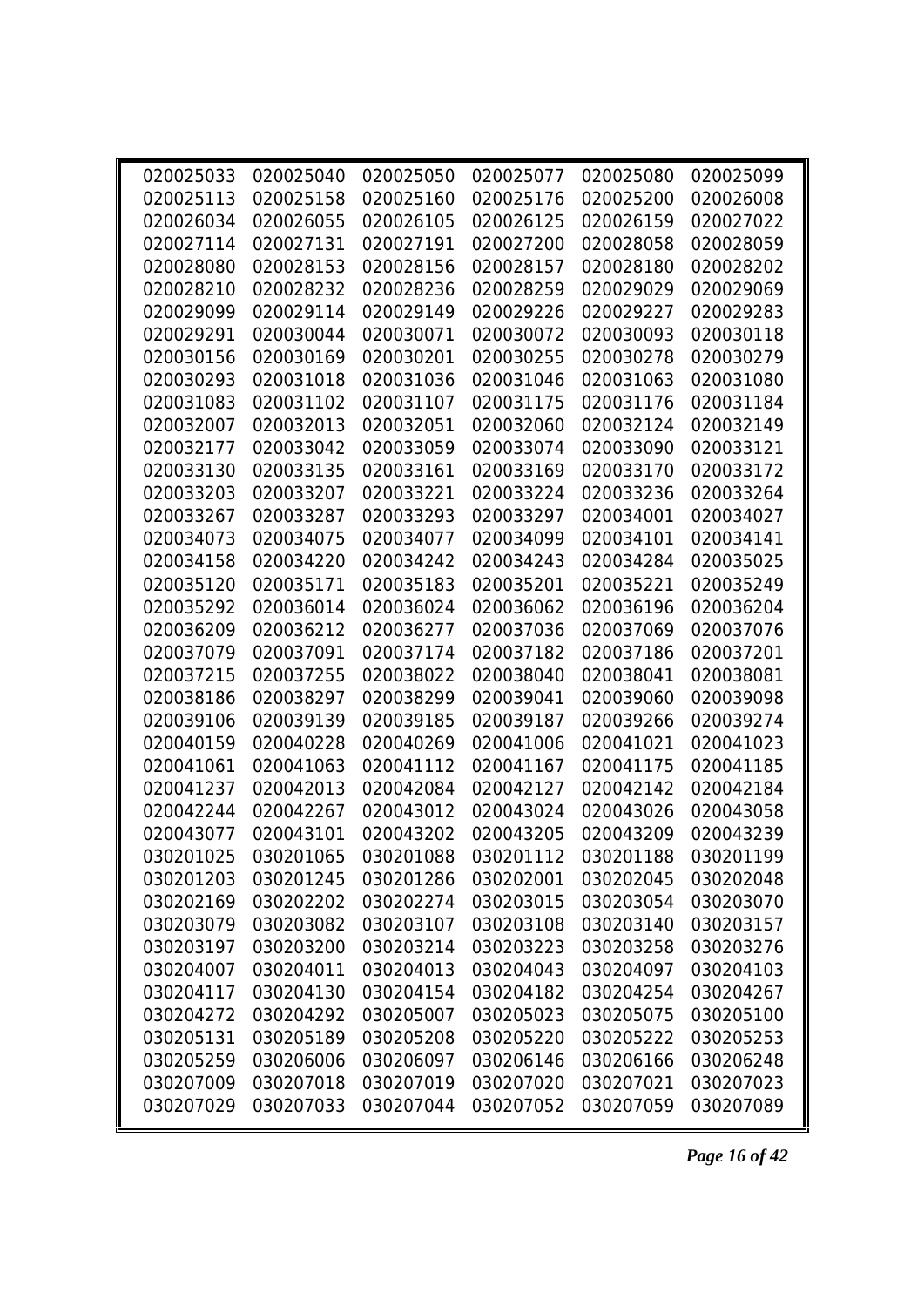| 030207104 | 030207107 | 030207161 | 030207176                                                        | 030207177 | 030207180 |
|-----------|-----------|-----------|------------------------------------------------------------------|-----------|-----------|
| 030207192 | 030207195 | 030207224 | 030207292                                                        | 030208022 | 030208041 |
| 030208057 | 030208120 | 030208146 | 030208187                                                        | 030208212 | 030208264 |
| 030208284 | 030208289 | 030208293 | 030209003                                                        | 030209007 | 030209048 |
| 030209053 | 030209060 | 030209129 | 030209142                                                        | 030209148 | 030209161 |
| 030209171 | 030209206 | 030209242 | 030209328                                                        | 030209332 | 030209368 |
| 030210075 | 030210076 | 030210105 | 030210116                                                        | 030210179 | 030210197 |
| 030210212 | 030210216 | 030210254 | 030210261                                                        | 030210267 | 030210316 |
| 030211051 | 030211059 | 030211077 | 030211083                                                        | 030211084 | 030211089 |
| 030211092 | 030211132 | 030211218 | 030211224                                                        | 030211238 | 030211242 |
| 030211259 | 030211267 | 030211283 | 030212063                                                        | 030212070 | 030212095 |
| 030212097 | 030212109 | 030212130 | 030212156                                                        | 030212195 | 030212199 |
| 030212211 | 030212228 | 030212253 | 030212255                                                        | 030212280 | 030212290 |
| 030213041 | 030213064 | 030213078 | 030213131                                                        | 030213146 | 030213163 |
| 030213177 | 030213243 | 030213252 | 030213295                                                        | 030214028 | 030214035 |
| 030214063 | 030214115 | 030214150 | 030214214                                                        | 030214294 | 030214345 |
| 030215051 | 030215053 | 030215063 | 030215071                                                        | 030215087 | 030215104 |
| 030215147 | 030215159 | 030215212 | 030215228                                                        | 030215265 | 030215284 |
| 030215285 | 030215305 | 030215318 | 030215330                                                        | 030215332 | 030215343 |
| 030215365 | 030216013 | 030216037 | 030216088                                                        | 030216107 | 030216118 |
| 030216120 | 030216162 | 030216193 | 030216197                                                        | 030216199 | 030216250 |
| 030216253 | 030217001 | 030217017 | 030217059                                                        | 030217076 | 030217085 |
| 030217090 | 030217108 | 030217125 | 030217164                                                        | 030217197 | 030217282 |
| 030217292 | 030218018 | 030218055 | 030218056                                                        | 030218082 | 030218163 |
| 030218193 | 030218224 | 030218230 | 030219025                                                        | 030219040 | 030219051 |
| 030219116 | 030219136 | 030219167 | 030219194                                                        | 030219199 | 030219237 |
| 030219258 | 040101011 | 040101052 | 040101059                                                        | 040101068 | 040101085 |
| 040101100 | 040101111 | 040101150 | 040101172                                                        | 040101175 | 040101185 |
| 040101197 | 040101265 | 040101283 | 040102016                                                        | 040102022 | 040102036 |
| 040102039 | 040102059 | 040102110 | 040102134                                                        | 040102139 | 040102141 |
|           |           |           | 040102167  040102174  040102192  040103007  040103050  040103130 |           |           |
| 040103176 | 040103214 | 040103218 | 040103253                                                        | 040103266 | 040104027 |
| 040104044 | 040104086 | 040104106 | 040104121                                                        | 040104130 | 040104140 |
| 040104214 | 040104233 | 040105059 | 040105060                                                        | 040105087 | 040105110 |
| 040105122 | 040105154 | 040105219 | 040105221                                                        | 040105269 | 040105292 |
| 040106041 | 040106050 | 040106104 | 040106123                                                        | 040106172 | 040106186 |
| 040106195 | 040106221 | 040106223 | 040106229                                                        | 040106286 | 040106287 |
| 040106295 | 040107002 | 040107048 | 040107106                                                        | 040107126 | 040107162 |
| 040107229 | 040107260 | 040107271 | 040107272                                                        | 040107283 | 040107286 |
| 040108046 | 040108080 | 040108083 | 040108109                                                        | 040108159 | 040108173 |
| 040108225 | 040108241 | 040108254 | 040108261                                                        | 040108271 | 040108291 |
| 040108304 | 040108323 | 040108338 | 040108347                                                        | 040108380 | 040108398 |
|           |           |           |                                                                  |           |           |

*Page 17 of 42*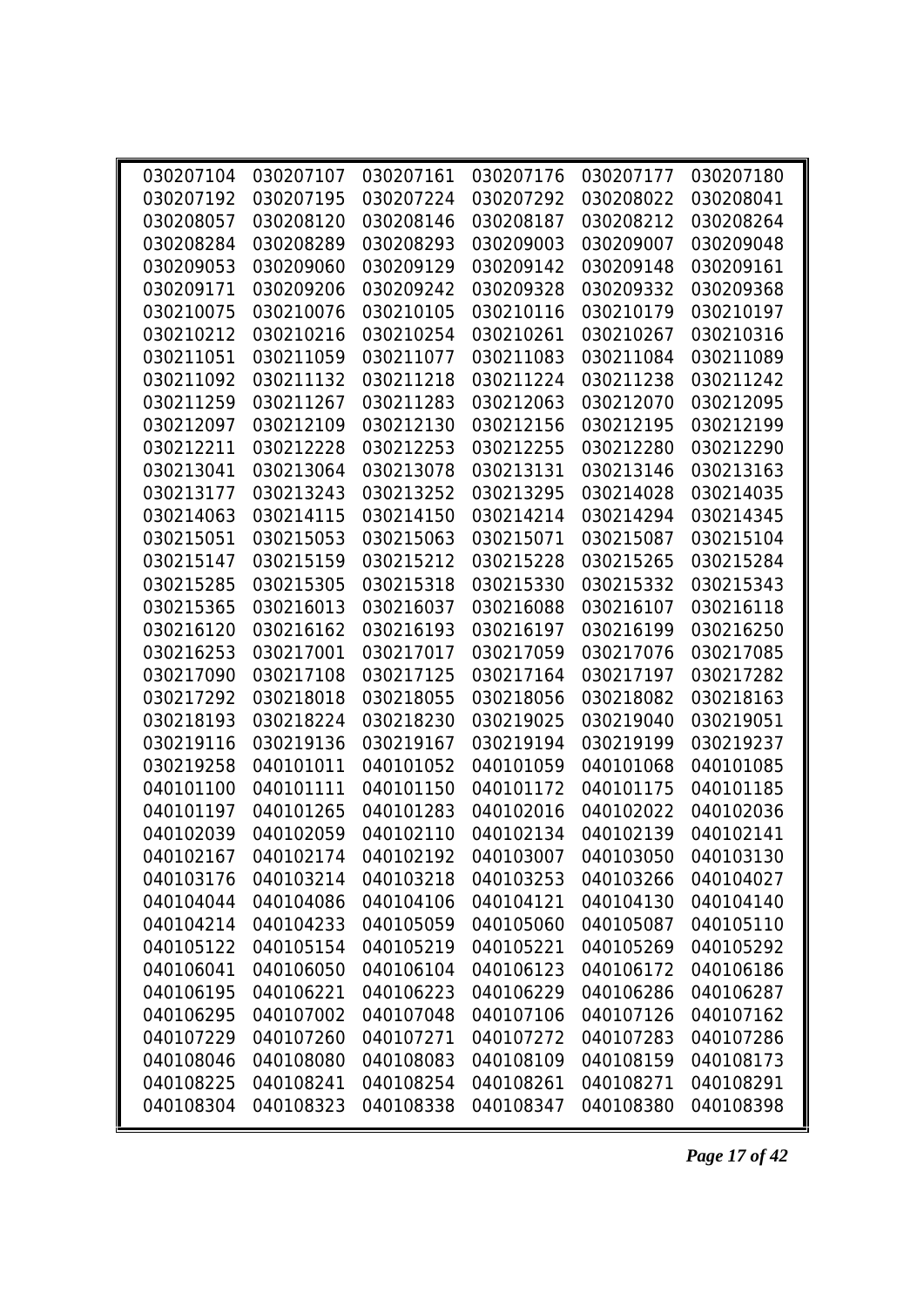| 040109027 | 040109031 |           | 040109048 040109055                                              | 040109072 | 040109076 |
|-----------|-----------|-----------|------------------------------------------------------------------|-----------|-----------|
| 040109085 | 040109098 | 040109120 | 040109121                                                        | 040109157 | 040109164 |
| 040109177 | 040109218 | 040109300 | 040109302                                                        | 040109311 | 040109329 |
| 040109340 | 040109361 | 040109392 | 040109394                                                        | 040110016 | 040110083 |
| 040110123 | 040110144 | 040110218 | 040110221                                                        | 040110250 | 040110259 |
| 040110269 | 040110271 | 040110273 | 040110274                                                        | 040110311 | 040110349 |
| 040110375 | 040110390 | 040111007 | 040111017                                                        | 040111040 | 040111043 |
| 040111054 | 040111063 | 040111073 | 040111074                                                        | 040111137 | 040111147 |
| 040111148 | 040111152 | 040111186 | 040111193                                                        | 040111210 | 040111215 |
| 040111221 | 040111275 | 040111290 | 040112006                                                        | 040112020 | 040112046 |
| 040112074 | 040112116 | 040112157 | 040112201                                                        | 040112207 | 040112209 |
| 040112232 | 040112233 | 040112279 | 040112287                                                        | 040112312 | 040112350 |
| 040112366 | 040112367 | 040113010 | 040113024                                                        | 040113051 | 040113079 |
| 040113096 | 040113109 | 040113114 | 040113150                                                        | 040113154 | 040113169 |
| 040113198 | 040113218 | 040113227 | 040113249                                                        | 040113257 | 040113260 |
| 040113283 | 040113293 | 040113295 | 040114001                                                        | 040114006 | 040114038 |
| 040114070 | 040114112 | 040114161 | 040114168                                                        | 040114174 | 040114187 |
| 040114282 | 040114286 | 040115005 | 040115006                                                        | 040115008 | 040115043 |
| 040115050 | 040115053 | 040115113 | 040115139                                                        | 040115157 | 040115198 |
| 040115287 | 040116004 | 040116007 | 040116008                                                        | 040116025 | 040116028 |
| 040116055 | 040116058 | 040116099 | 040116128                                                        | 040116169 | 040116172 |
| 040116173 | 040116209 | 040116254 | 040116270                                                        | 040116274 | 040116281 |
| 040116300 | 040117051 | 040117060 | 040117080                                                        | 040117093 | 040117145 |
| 040117147 | 040117149 | 040117151 | 040117178                                                        | 040117180 | 040117183 |
| 040117191 | 040117207 | 040117247 | 040118016                                                        | 040118019 | 040118027 |
| 040118062 | 040118080 | 040118087 | 040118104                                                        | 040118170 | 040118193 |
| 040118205 | 040118210 | 040118224 | 040118226                                                        | 040118255 | 040119028 |
| 040119034 | 040119082 | 040119110 | 040119127                                                        | 040119137 | 040119194 |
| 040119271 | 040120072 | 040120093 | 040120098                                                        | 040120101 | 040120125 |
| 040120128 | 040120137 | 040120163 | 040120187                                                        | 040120200 | 040120215 |
|           |           |           | 040120248  040120268  040121003  040121076  040121126  040121128 |           |           |
| 040121216 | 040121227 | 040121249 | 040121280                                                        | 040121304 | 040121337 |
| 040121366 | 040121373 | 040122007 | 040122034                                                        | 040122044 | 040122086 |
| 040122094 | 040122102 | 040122156 | 040122208                                                        | 040122254 | 040122255 |
| 040122284 | 040122292 | 050101053 | 050101116                                                        | 050101149 | 050101264 |
| 050102063 | 050102078 | 050102083 | 050102107                                                        | 050102110 | 050102141 |
| 050102169 | 050102198 | 050102214 | 050102232                                                        | 050102254 | 050102276 |
| 050102281 | 050102283 | 050102296 | 050103050                                                        | 050103056 | 050103087 |
| 050103132 | 050103203 | 050103214 | 050103222                                                        | 050103247 | 050103250 |
| 050103284 | 050103288 | 050103289 | 050103298                                                        | 050104002 | 050104107 |
| 050104239 | 050104242 | 050104249 | 050104298                                                        | 050105026 | 050105038 |
| 050105049 | 050105056 | 050105087 | 050105096                                                        | 050105114 | 050105129 |

*Page 18 of 42*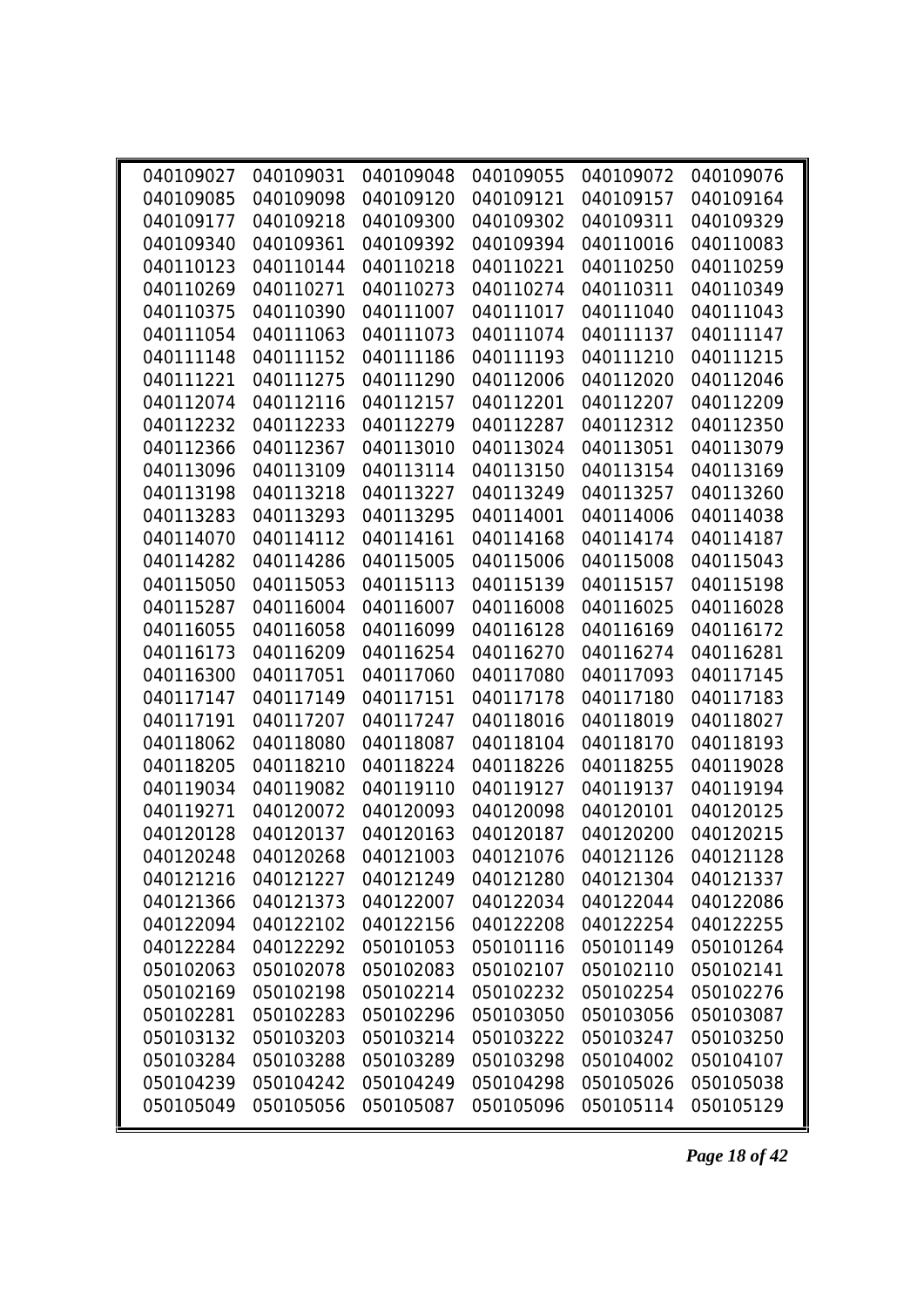| 050105136 | 050105235 | 050105250 | 050105253                                         | 050106013 | 050106019 |
|-----------|-----------|-----------|---------------------------------------------------|-----------|-----------|
| 050106030 | 050106042 | 050106177 | 050107068                                         | 050107084 | 050107181 |
| 050107205 | 050107213 | 050107249 | 050108033                                         | 050108055 | 050108068 |
| 050108124 | 050108132 | 050108148 | 050108154                                         | 050108170 | 050108172 |
| 050108180 | 050108229 | 050108275 | 050109060                                         | 050109093 | 050109107 |
| 050109113 | 050109135 | 050109136 | 050109166                                         | 050109168 | 050110013 |
| 050110019 | 050110074 | 050110076 | 050110095                                         | 050110134 | 050110148 |
| 050110199 | 050111026 | 050111029 | 050111144                                         | 050111185 | 050112036 |
| 050112115 | 050112144 | 050112152 | 050112177                                         | 050112188 | 050112248 |
| 050112251 | 050112273 | 050113026 | 050113088                                         | 050113118 | 050113131 |
| 050113157 | 050113225 | 050113269 | 050113277                                         | 050114008 | 050114029 |
| 050114035 | 050114037 | 050114051 | 050114082                                         | 050114091 | 050114102 |
| 050114253 | 050115036 | 050115096 | 050115157                                         | 050115185 | 050116001 |
| 050116032 | 050116057 | 050116106 | 050116119                                         | 050116151 | 050116156 |
| 050116199 | 050116201 | 050116220 | 050116234                                         | 050117051 | 050117078 |
| 050117142 | 050117191 | 050118041 | 050118053                                         | 050118078 | 050118098 |
| 050118099 | 050118100 | 050118109 | 050118124                                         | 050118164 | 050118206 |
| 050118228 | 050118263 | 050118275 | 050118286                                         | 050119015 | 050119025 |
| 050119032 | 050119169 | 050119172 | 050119206                                         | 050119281 | 050119285 |
| 050120018 | 050120023 | 050120132 | 050120177                                         | 050120200 | 050120252 |
| 060101005 | 060101044 | 060101049 | 060101053                                         | 060101071 | 060101086 |
| 060101087 | 060101094 | 060101110 | 060101160                                         | 060101164 | 060101176 |
| 060101236 | 060102023 | 060102032 | 060102118                                         | 060102125 | 060102156 |
| 060102182 | 060102200 | 060102284 | 060102286                                         | 060102292 | 060102296 |
| 060103088 | 060103101 | 060103104 | 060103105                                         | 060103114 | 060103130 |
| 060103133 | 060103156 | 060103190 | 060103195                                         | 060103210 | 060103230 |
| 060103280 | 060103284 | 060103292 | 060104001                                         | 060104022 | 060104039 |
| 060104074 | 060104230 | 060104267 | 060104268                                         | 060104294 | 060104296 |
| 060105030 | 060105058 | 060105085 | 060105087                                         | 060105091 | 060105105 |
| 060105111 | 060105149 | 060105157 | 060105162                                         | 060105256 | 060105261 |
|           |           |           | 060106012 060106019 060106022 060106065 060106094 |           | 060106125 |
| 060106152 | 060106179 | 060106184 | 060106194                                         | 060106242 | 060106253 |
| 060106273 | 060106286 | 060107018 | 060107021                                         | 060107071 | 060107077 |
| 060107097 | 060107154 | 060107213 | 060107217                                         | 060107231 | 060107232 |
| 060108047 | 060108050 | 060108081 | 060108091                                         | 060108124 | 060108150 |
| 060108173 | 060108180 | 060108189 | 060108246                                         | 060108254 | 060108266 |
| 060108268 | 060108288 | 060109110 | 060109163                                         | 060109176 | 060109188 |
| 060109192 | 060109194 | 060109199 | 060109200                                         | 060109219 | 060109258 |
| 060109260 | 060109262 | 060109287 | 060109294                                         | 060109296 | 060110011 |
| 060110021 | 060110034 | 060110047 | 060110082                                         | 060110117 | 060110156 |
| 060110185 | 060110261 | 060110278 | 060110289                                         | 060110293 | 060111003 |
| 060111060 | 060111074 | 060111081 | 060111095                                         | 060111124 | 060111157 |
|           |           |           |                                                   |           |           |

*Page 19 of 42*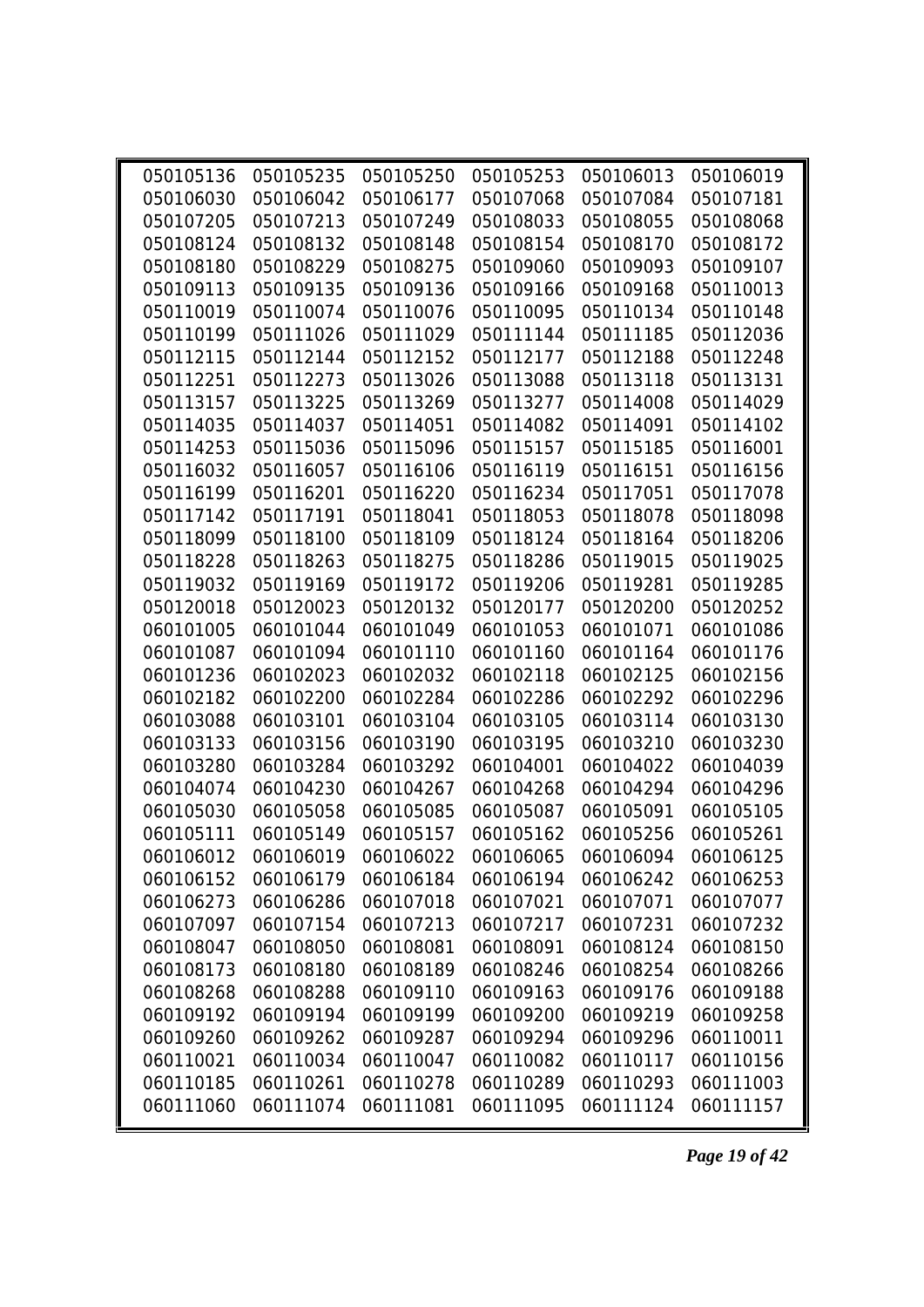| 060111187 |                                                                  |           | 060111206 060111256 060111259 | 060111291 | 060112016 |
|-----------|------------------------------------------------------------------|-----------|-------------------------------|-----------|-----------|
| 060112030 | 060112033                                                        | 060112040 | 060112066                     | 060112067 | 060112073 |
| 060112075 | 060112116                                                        | 060112138 | 060112165                     | 060112220 | 060112223 |
| 060112256 | 060112273                                                        | 060112300 | 060112313                     | 060112316 | 060112329 |
| 060112374 | 060112375                                                        | 060113011 | 060113017                     | 060113025 | 060113054 |
| 060113107 | 060113157                                                        | 060113163 | 060113165                     | 060113213 | 060113238 |
| 060113260 | 060113286                                                        | 060113297 | 060114052                     | 060114055 | 060114062 |
| 060114094 | 060114095                                                        | 060114179 | 060114223                     | 060114244 | 060114248 |
| 060114254 | 060114268                                                        | 060114271 | 060114273                     | 060114290 | 060115049 |
| 060115108 | 060115121                                                        | 060115130 | 060115182                     | 060115192 | 060115204 |
| 060115207 | 060115213                                                        | 060115224 | 060115240                     | 060115256 | 060115271 |
| 060115318 | 060116026                                                        | 060116053 | 060116079                     | 060116099 | 060116107 |
| 060116109 | 060116129                                                        | 060116158 | 060116228                     | 060116256 | 060116268 |
| 060116272 | 060116282                                                        | 060116297 | 060116301                     | 060116307 | 060116311 |
| 060116323 | 060116324                                                        | 060116333 | 060116360                     | 060116372 | 060116377 |
| 060117001 | 060117053                                                        | 060117056 | 060117061                     | 060117078 | 060117115 |
| 060117148 | 060117166                                                        | 060117218 | 060117230                     | 060117240 | 060117299 |
| 060118037 | 060118072                                                        | 060118096 | 060118162                     | 060118229 | 060118238 |
| 060118250 | 060118278                                                        | 060119069 | 060119072                     | 060119107 | 060119117 |
| 060119174 | 060119190                                                        | 060119235 | 060119243                     | 060119259 | 060119292 |
| 060119298 | 060119300                                                        | 060120002 | 060120012                     | 060120016 | 060120024 |
| 060120035 | 060120075                                                        | 060120120 | 060120123                     | 060120132 | 060120151 |
| 060120160 | 060120220                                                        | 060120244 | 060120248                     | 060120254 | 060120299 |
| 060121024 | 060121144                                                        | 060121155 | 060121190                     | 060121204 | 060121216 |
| 060121227 | 060121242                                                        | 060121273 | 060121286                     | 060121289 | 060122002 |
| 060122011 | 060122027                                                        | 060122029 | 060122067                     | 060122082 | 060122094 |
| 060122108 | 060122118                                                        | 060122119 | 060122139                     | 060122155 | 060122178 |
| 060122190 | 060122218                                                        | 060122225 | 060122243                     | 060122261 | 070101002 |
| 070101029 | 070101049                                                        | 070101075 | 070101103                     | 070101112 | 070101120 |
| 070101139 | 070101140                                                        | 070101154 | 070101162                     | 070101195 | 070101247 |
|           | 070101256  070101267  070101278  070101287  070101292  070102002 |           |                               |           |           |
| 070102011 | 070102026                                                        | 070102051 | 070102067                     | 070102099 | 070102102 |
| 070102107 | 070102138                                                        | 070102142 | 070102219                     | 070102233 | 070102240 |
| 070102253 | 070102293                                                        | 070102300 | 070103001                     | 070103005 | 070103009 |
| 070103015 | 070103070                                                        | 070103075 | 070103106                     | 070103116 | 070103143 |
| 070103171 | 070103177                                                        | 070103180 | 070103190                     | 070103204 | 070103215 |
| 070103218 | 070103260                                                        | 070103275 | 070104005                     | 070104014 | 070104042 |
| 070104052 | 070104055                                                        | 070104083 | 070104099                     | 070104117 | 070104124 |
| 070104131 | 070104161                                                        | 070104178 | 070104193                     | 070104203 | 070104204 |
| 070104213 | 070104247                                                        | 070104250 | 070104273                     | 070104291 | 070105005 |
| 070105009 | 070105028                                                        | 070105045 | 070105060                     | 070105073 | 070105077 |
| 070105086 | 070105098                                                        | 070105186 | 070105191                     | 070105201 | 070105206 |

*Page 20 of 42*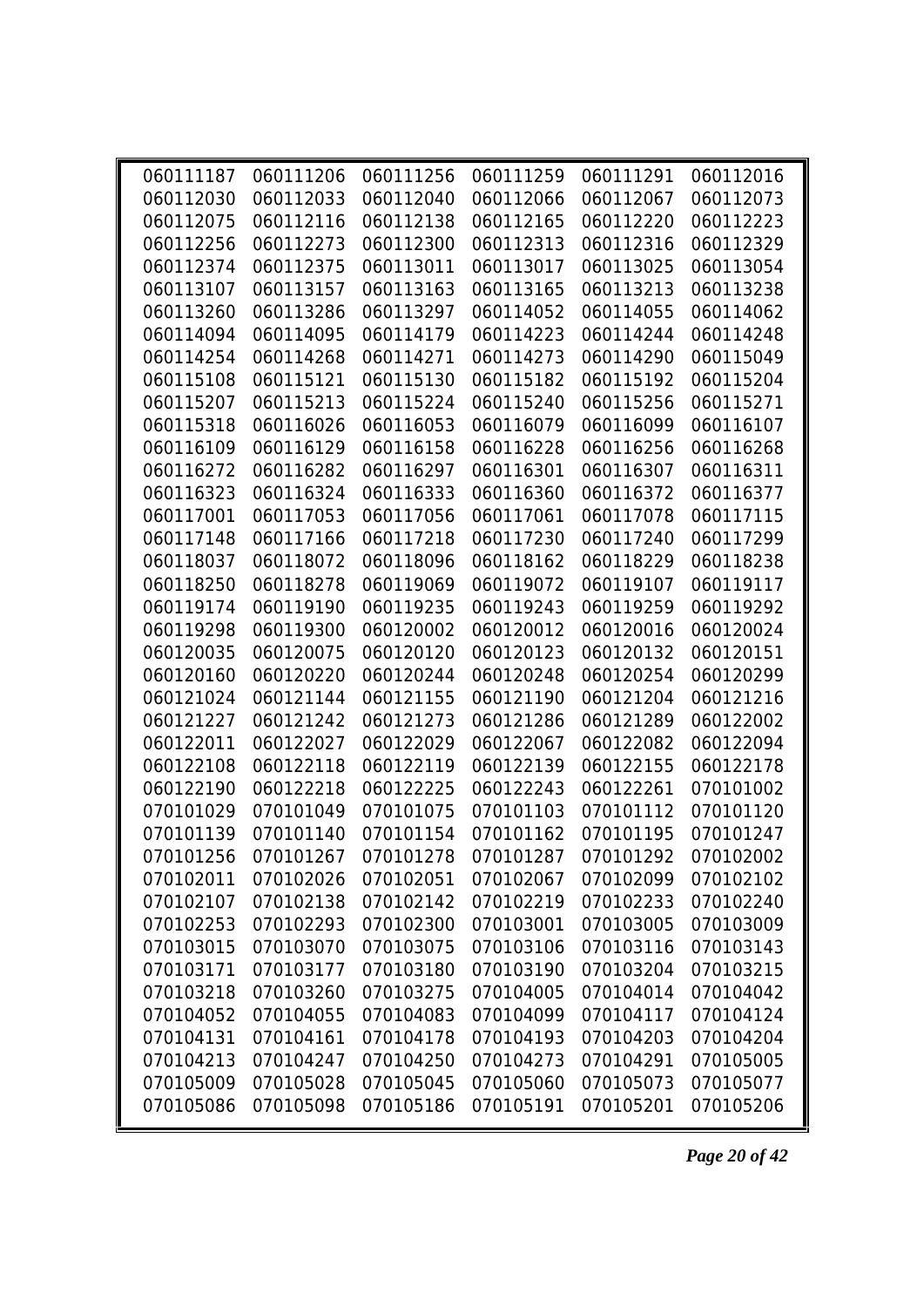| 070106050 | 070106081 | 070106107 | 070105238 070105249 070105250 070105257<br>070106112             | 070105267<br>070106118 | 070106031<br>070106137 |
|-----------|-----------|-----------|------------------------------------------------------------------|------------------------|------------------------|
| 070106213 | 070106215 | 070106233 | 070106251                                                        | 070107005              | 070107007              |
| 070107070 | 070107092 | 070107095 | 070107097                                                        | 070107165              | 070107183              |
| 070107192 | 070107198 | 070107223 | 070107229                                                        | 070107232              | 070107268              |
| 070107273 | 070107288 | 070107294 | 070108064                                                        | 070108074              | 070108078              |
| 070108100 | 070108101 | 070108130 | 070108136                                                        | 070108208              | 070108283              |
| 070109022 | 070109038 | 070109061 | 070109096                                                        | 070109102              | 070109103              |
| 070109135 | 070109140 | 070109144 | 070109151                                                        | 070109152              | 070109174              |
| 070109199 | 070109205 | 070109240 | 070109265                                                        | 070109278              | 070109281              |
| 070110109 | 070110143 | 070110166 | 070110168                                                        | 070110291              | 070110295              |
| 070111004 | 070111050 | 070111121 | 070111131                                                        | 070111147              | 070111154              |
| 070111159 | 070111166 | 070111178 | 070111179                                                        | 070111254              | 070112003              |
| 070112040 | 070112045 | 070112056 | 070112081                                                        | 070112084              | 070112088              |
| 070112093 | 070112107 | 070112116 | 070112119                                                        | 070112130              | 070112174              |
| 070112175 | 070112295 | 070113002 | 070113009                                                        | 070113050              | 070113063              |
| 070113086 | 070113094 | 070113111 | 070113119                                                        | 070113129              | 070113134              |
| 070113144 | 070113150 | 070113175 | 070113181                                                        | 070113185              | 070113195              |
| 070113238 | 070113247 | 070113255 | 070113256                                                        | 070113263              | 070113266              |
| 070113269 | 070113296 | 070114014 | 070114017                                                        | 070114019              | 070114068              |
| 070114077 | 070114134 | 070114152 | 070114168                                                        | 070114215              | 070114230              |
| 070114241 | 070114252 | 070115006 | 070115053                                                        | 070115070              | 070115092              |
| 070115097 | 070115104 | 070115136 | 070115147                                                        | 070115152              | 070115164              |
| 070115212 | 070115247 | 070115251 | 070115279                                                        | 070115281              | 070115290              |
| 070116037 | 070116070 | 070116082 | 070116123                                                        | 070116127              | 070116160              |
| 070116168 | 070116190 | 070116198 | 070116229                                                        | 070116236              | 070116242              |
| 070116254 | 070116284 | 070117034 | 070117051                                                        | 070117052              | 070117058              |
| 070117088 | 070117089 | 070117098 | 070117135                                                        | 070117155              | 070117170              |
| 070117190 | 070117201 | 070117234 | 070117237                                                        | 070117253              | 070117263              |
| 070117288 | 070118033 | 070118035 | 070118057                                                        | 070118086              | 070118116              |
|           |           |           | 070118123  070118140  070118143  070118152  070118177  070118200 |                        |                        |
| 070118212 | 070118233 | 070118242 | 070118268                                                        | 070118279              | 070118284              |
| 070119014 | 070119023 | 070119025 | 070119029                                                        | 070119051              | 070119052              |
| 070119073 | 070119078 | 070119086 | 070119105                                                        | 070119149              | 070119198              |
| 070119213 | 070119228 | 070119254 | 070119270                                                        | 070119274              | 070120032              |
| 070120036 | 070120100 | 070120115 | 070120192                                                        | 070120208              | 070120211              |
| 070120233 | 070120241 | 070120247 | 070120258                                                        | 070120260              | 070120266              |
| 070120275 | 070121019 | 070121055 | 070121057                                                        | 070121090              | 070121115              |
| 070121137 | 070121139 | 070121154 | 070121174                                                        | 070121182              | 070121191              |
| 070121202 | 070121246 | 070121247 | 070121274                                                        | 070121300              | 070122013              |
| 070122064 | 070122084 | 070122086 | 070122098                                                        | 070122172              | 070122173              |
| 070122187 | 070122220 | 070122248 | 070122268                                                        | 070122284              | 070123015              |
|           |           |           |                                                                  |                        |                        |

*Page 21 of 42*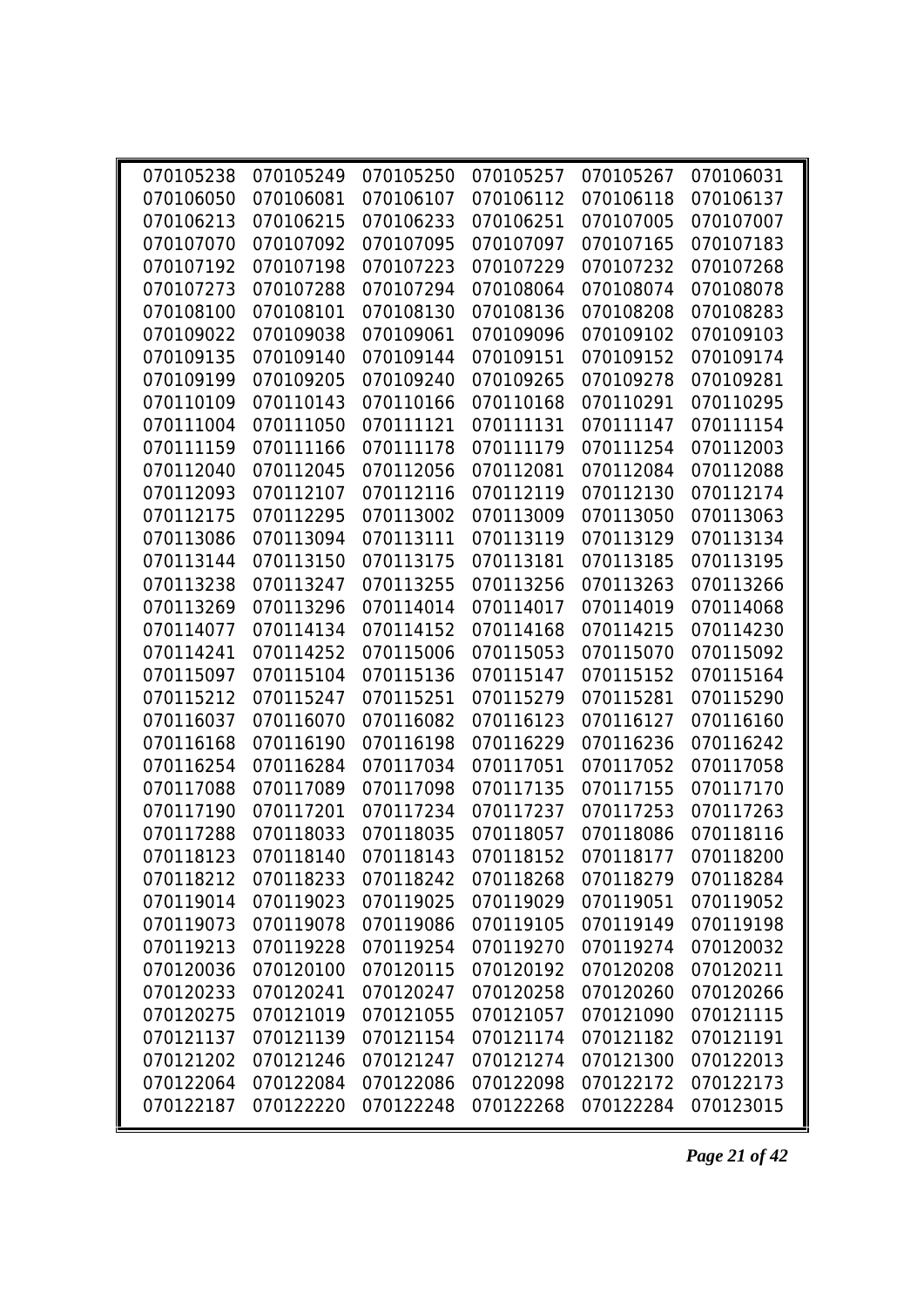| 070123046 | 070123047 |           | 070123128 070123143                                         | 070123179 | 070123180 |
|-----------|-----------|-----------|-------------------------------------------------------------|-----------|-----------|
| 070123211 | 070123215 | 070123225 | 070123232                                                   | 070123259 | 070123260 |
| 070123261 | 070123270 | 070123282 | 070123286                                                   | 070123290 | 070123297 |
| 070124018 | 070124024 | 070124025 | 070124036                                                   | 070124043 | 070124060 |
| 070124063 | 070124074 | 070124086 | 070124104                                                   | 070124168 | 070124224 |
| 070124227 | 070124236 | 070124256 | 070124276                                                   | 070124277 | 070124293 |
| 070125018 | 070125055 | 070125073 | 070125104                                                   | 070125110 | 070125120 |
| 070125122 | 070125143 | 070125165 | 070125167                                                   | 070125175 | 070125181 |
| 070125193 | 070125199 | 070125203 | 080101024                                                   | 080101077 | 080101105 |
| 080101133 | 080101151 | 080101211 | 080101233                                                   | 080101241 | 080101252 |
| 080101264 | 080101270 | 080101290 | 080102032                                                   | 080102098 | 080102101 |
| 080102107 | 080102132 | 080102143 | 080102146                                                   | 080102182 | 080102204 |
| 080102245 | 080103034 | 080103073 | 080103079                                                   | 080103107 | 080103160 |
| 080103191 | 080103245 | 080103289 | 080104044                                                   | 080104094 | 080104190 |
| 080105023 | 080105047 | 080105081 | 080105128                                                   | 080105181 | 080105182 |
| 080105198 | 080105216 | 080105232 | 080105239                                                   | 080105257 | 080106007 |
| 080106016 | 080106082 | 080106161 | 080106190                                                   | 080106236 | 080107021 |
| 080107110 | 080107141 | 080107177 | 080107242                                                   | 080107260 | 080107264 |
| 080107273 | 080107283 | 080108011 | 080108104                                                   | 080108154 | 080108173 |
| 080108186 | 080108189 | 080108237 | 080108249                                                   | 080108265 | 080108269 |
| 080108279 | 080108289 | 080108290 | 080109021                                                   | 080109149 | 080109154 |
| 080109161 | 080109191 | 080109217 | 080110004                                                   | 080110007 | 080110014 |
| 080110016 | 080110019 | 080110058 | 080110060                                                   | 080110087 | 080110090 |
| 080110109 | 080110110 | 080110142 | 080110215                                                   | 080110216 | 080110259 |
| 080111006 | 080111084 | 080111103 | 080111144                                                   | 080111149 | 080111161 |
| 080111170 | 080111171 | 080112045 | 080112198                                                   | 080112203 | 080112240 |
| 080112246 | 080112255 | 080112286 | 080113028                                                   | 080113089 | 080113096 |
| 080113097 | 080113132 | 080113184 | 080113191                                                   | 080113208 | 080113291 |
| 080114047 | 080114088 | 080114093 | 080114125                                                   | 080114133 | 080114207 |
| 080115007 | 080115034 | 080115044 | 080115074                                                   | 080115190 | 080115198 |
|           |           |           | 080115224 080115233 080115270 080116159 080116162 080116222 |           |           |
| 080116294 | 080117084 | 080117151 | 080117181                                                   | 080117227 | 080117252 |
| 080117267 | 090101010 | 090101039 | 090101061                                                   | 090101139 | 090101158 |
| 090101170 | 090101176 | 090101189 | 090101205                                                   | 090101238 | 090101247 |
| 090101270 | 090102009 | 090102054 | 090102057                                                   | 090102074 | 090102141 |
| 090102174 | 090102212 | 090102257 | 090102300                                                   | 090103016 | 090103047 |
| 090103056 | 090103090 | 090103114 | 090103135                                                   | 090103142 | 090103174 |
| 090103208 | 090103228 | 090103261 | 090103268                                                   | 090104010 | 090104026 |
| 090104033 | 090104046 | 090104088 | 090104132                                                   | 090104145 | 090104154 |
| 090104193 | 090104207 | 090104208 | 090104210                                                   | 090104212 | 090104242 |
| 090104277 | 090104288 | 090105014 | 090105095                                                   | 090105120 | 090105231 |
| 090105259 | 090105262 | 090106011 | 090106024                                                   | 090106050 | 090106115 |

*Page 22 of 42*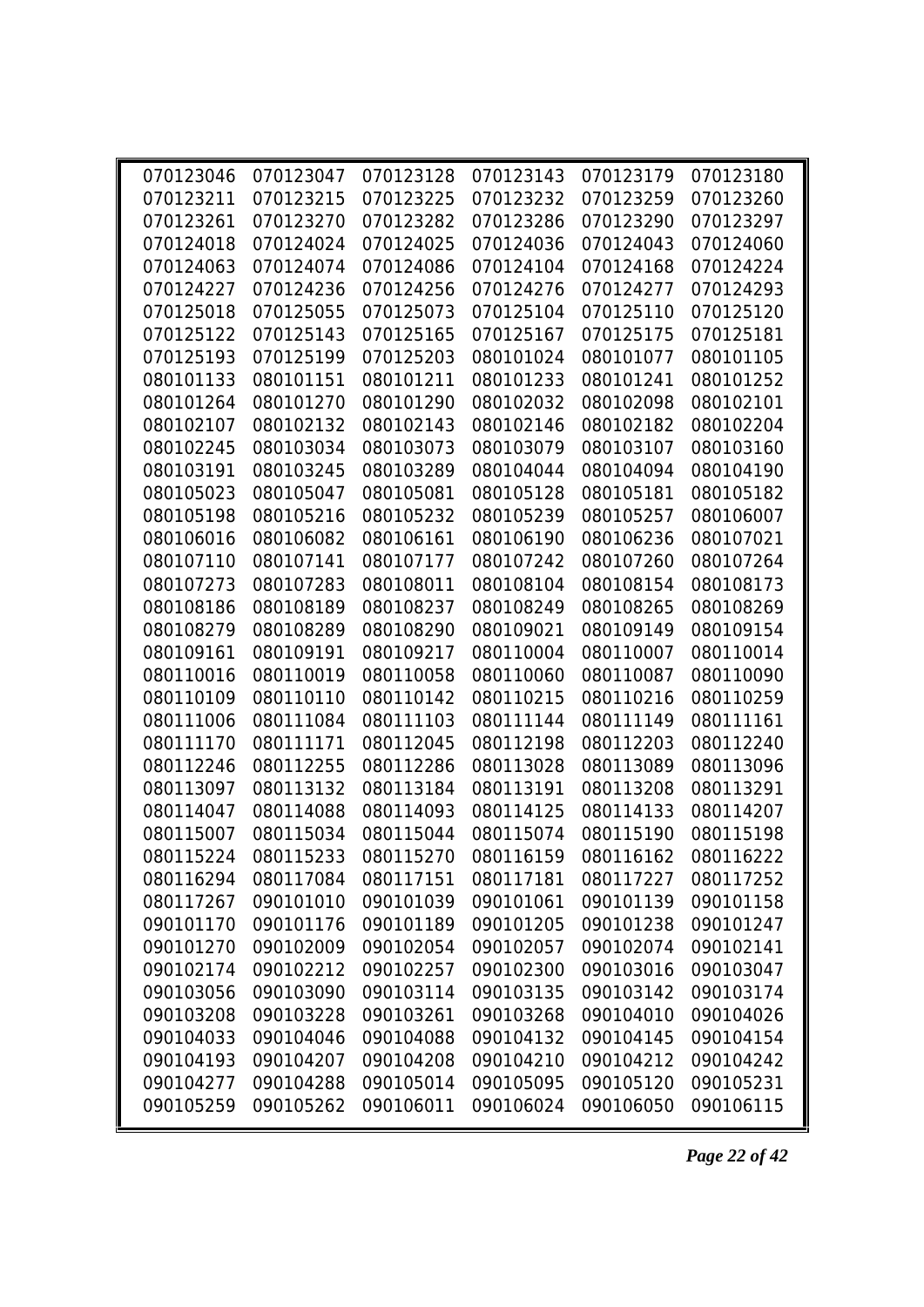| 090106118 | 090106166 | 090106184 | 090106226 | 090106248 | 090106258 |
|-----------|-----------|-----------|-----------|-----------|-----------|
| 090106262 | 090106270 | 090107001 | 090107010 | 090107024 | 090107053 |
| 090107109 | 090107112 | 090107125 | 090107174 | 090107250 | 090107281 |
| 090107371 | 090107389 | 090108028 | 090108054 | 090108082 | 090108096 |
| 090108106 | 090108125 | 090108130 | 090108186 | 090108193 | 090108230 |
| 090109001 | 090109006 | 090109032 | 090109056 | 090109065 | 090109162 |
| 090109197 | 090109203 | 100001006 | 100001045 | 100001046 | 100001110 |
| 100001114 | 100001138 | 100001150 | 100001158 | 100001189 | 100002015 |
| 100002026 | 100002081 | 100002089 | 100002131 | 100002138 | 100002169 |
| 100002185 | 100002250 | 100003012 | 100003024 | 100003046 | 100003104 |
| 100003142 | 100003148 | 100003215 | 100003220 | 100003221 | 100003263 |
| 100004055 | 100004067 | 100004090 | 100004103 | 100004141 | 100004149 |
| 100004165 | 100004194 | 100004216 | 100004235 | 100004248 | 100004259 |
| 100004260 | 100004288 | 100005002 | 100005022 | 100005031 | 100005108 |
| 100005178 | 100005194 | 100006001 | 100006002 | 100006021 | 100006030 |
| 100006035 | 100006067 | 100006102 | 100006162 | 100006168 | 100006173 |
| 100006187 | 100006211 | 100006214 | 100006280 | 100007019 | 100007022 |
| 100007037 | 100007038 | 100007071 | 100007180 | 100007189 | 100007240 |
| 100007252 | 100007262 | 100007287 | 100008010 | 100008015 | 100008063 |
| 100008071 | 100008080 | 100008120 | 100008152 | 100008176 | 100008233 |
| 100008253 | 100008259 | 100008274 | 100009010 | 100009087 | 100009119 |
| 100009132 | 100009174 | 100009218 | 100009227 | 100009239 | 100009290 |
| 100009300 | 100010024 | 100010049 | 100010051 | 100010062 | 100010132 |
| 100010155 | 100010191 | 100010248 | 100010255 | 100010285 | 100010288 |
| 100011021 | 100011047 | 100011136 | 100011165 | 100011184 | 100011201 |
| 100011283 | 100011304 | 100011326 | 100011339 | 100011356 | 100012014 |
| 100012023 | 100012073 | 100012096 | 100012110 | 100012116 | 100012126 |
| 100012144 | 100012182 | 100012218 | 100012229 | 100012243 | 100012267 |
| 100012288 | 100012293 | 100012296 | 100013043 | 100013046 | 100013062 |
| 100013078 | 100013094 | 100013096 | 100013102 | 100013148 | 100013178 |
| 100013234 | 100014006 | 100014014 | 100014022 | 100014027 | 100014031 |
| 100014052 | 100014066 | 100014170 | 100014185 | 100014208 | 100014259 |
| 100014270 | 100014296 | 100015007 | 100015018 | 100015058 | 100015061 |
| 100015081 | 100015089 | 100015098 | 100015134 | 100015147 | 100015153 |
| 100015163 | 100015165 | 100015166 | 100015179 | 100015222 | 100015226 |
| 100015234 | 100015288 | 100015289 | 100015290 | 100015293 | 100015297 |
| 100015328 | 100015343 | 100015349 | 100015354 | 100015394 | 100016004 |
| 100016033 | 100016069 | 100016147 | 100016181 | 100017085 | 100017094 |
| 100017106 | 100017143 | 100017181 | 100017186 | 100017238 | 100017282 |
| 100018005 | 100018031 | 100018060 | 100018082 | 100018087 | 100018134 |
| 100018205 | 100018284 | 100018297 | 100019064 | 100019115 | 100019116 |
| 100019154 | 100019165 | 100019190 | 100019203 | 100019235 | 100019265 |

*Page 23 of 42*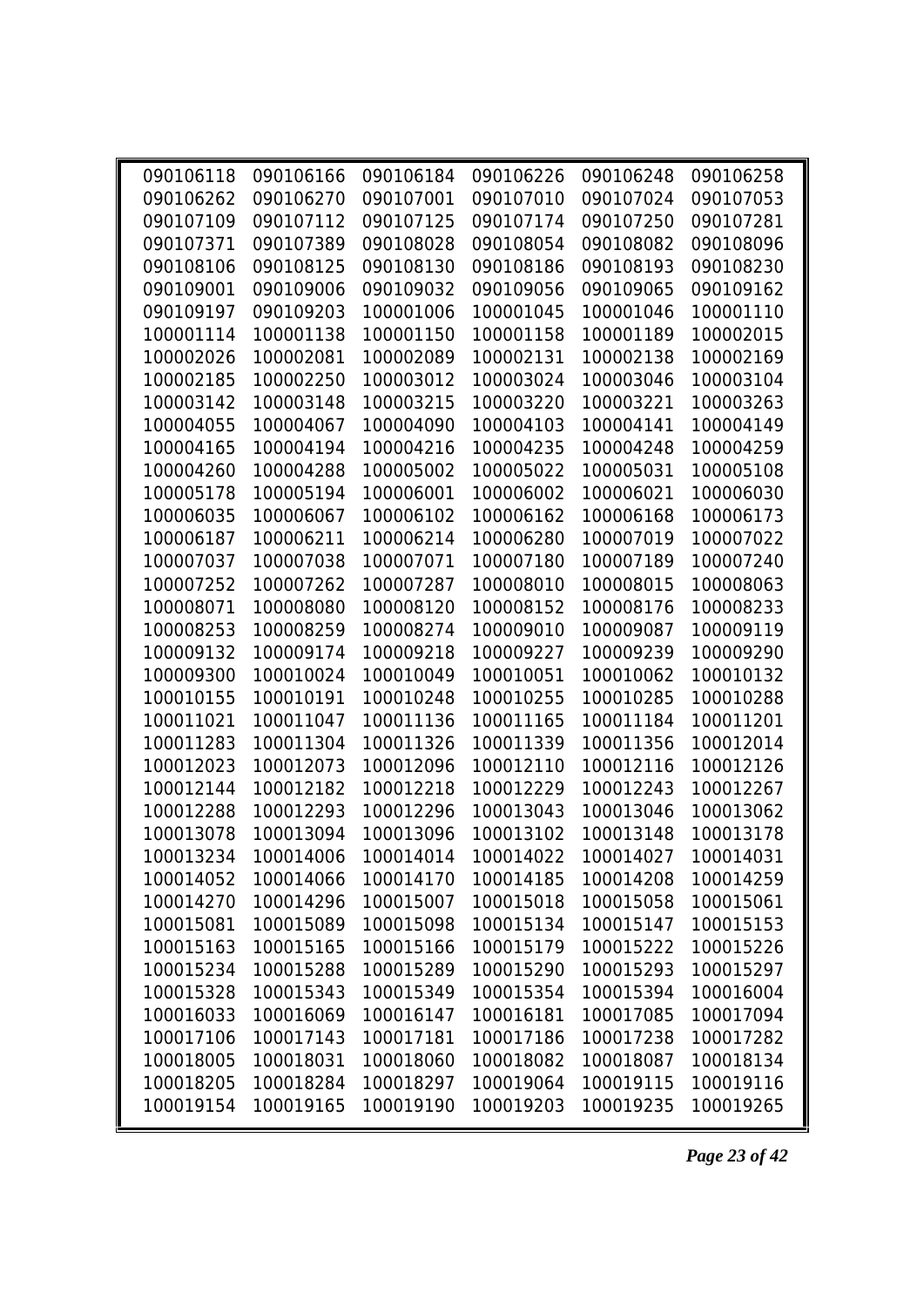| 100019269 | 100019297 | 100019299 | 100020003 | 100020066 | 100020083 |
|-----------|-----------|-----------|-----------|-----------|-----------|
| 100020130 | 100020136 | 100020167 | 100020186 | 100020241 | 100020242 |
| 100020254 | 100020293 | 100020310 | 100020327 | 100020342 | 100021002 |
| 100021018 | 100021020 | 100021057 | 100021107 | 100021113 | 100021184 |
| 100021200 | 100021230 | 100021231 | 100021257 | 100021297 | 100021298 |
| 100022024 | 100022026 | 100022029 | 100022091 | 100022097 | 100022116 |
| 100022123 | 100022140 | 100022142 | 100022152 | 100022166 | 100022197 |
| 100022219 | 100022221 | 100022239 | 100022250 | 100022275 | 100022278 |
| 100023015 | 100023019 | 100023024 | 100023081 | 100023082 | 100023091 |
| 100023128 | 100023131 | 100023145 | 100023158 | 100023162 | 100023178 |
| 100023209 | 100023237 | 100023248 | 100023268 | 100024027 | 100024061 |
| 100024064 | 100024085 | 100024118 | 100024181 | 100024193 | 100024198 |
| 100024300 | 100025004 | 100025005 | 100025011 | 100025067 | 100025096 |
| 100025138 | 100025176 | 100025185 | 100025233 | 100025235 | 100025288 |
| 100026029 | 100026050 | 100026053 | 100026067 | 100026084 | 100026090 |
| 100026091 | 100026105 | 100026112 | 100026132 | 100026150 | 100026174 |
| 100026195 | 100027006 | 100027046 | 100027062 | 100027090 | 100027104 |
| 100027128 | 100027140 | 100027173 | 100027269 | 100027273 | 100027282 |
| 100027316 | 100027349 | 100027379 | 100027381 | 100027386 | 100027389 |
| 100027391 | 100028004 | 100028009 | 100028043 | 100028063 | 100028071 |
| 100028100 | 100028121 | 100028139 | 100028176 | 100028194 | 100028211 |
| 100028213 | 100028220 | 100028223 | 100028246 | 100028247 | 100028259 |
| 100029009 | 100029012 | 100029027 | 100029036 | 100029102 | 100029123 |
| 100029158 | 100029166 | 100029190 | 100029201 | 100029219 | 100029282 |
| 100029292 | 100030006 | 100030008 | 100030009 | 100030011 | 100030170 |
| 100030186 | 100030199 | 100030265 | 100030293 | 100031006 | 100031026 |
| 100031037 | 100031047 | 100031051 | 100031103 | 100031104 | 100031109 |
| 100031152 | 100031230 | 100031285 | 100031292 | 100032046 | 100032059 |
| 100032075 | 100032078 | 100032115 | 100032122 | 100032211 | 100032223 |
| 100032257 | 100032281 | 100032284 | 100032297 | 100033075 | 100033140 |
| 100033164 | 100033227 | 100033260 | 100033278 | 100033288 | 100033291 |
| 100033351 | 100033360 | 100033365 | 100034007 | 100034009 | 100034082 |
| 100034093 | 100034107 | 100034135 | 100034139 | 100034145 | 100034153 |
| 100034170 | 100034222 | 100034250 | 100034287 | 100034351 | 100034358 |
| 100034389 | 100034394 | 100035038 | 100035039 | 100035049 | 100035079 |
| 100035112 | 100035140 | 100035163 | 100035168 | 100035173 | 100035212 |
| 100035238 | 100035239 | 100035259 | 100036030 | 100036038 | 100036102 |
| 100036109 | 100036110 | 100036119 | 100036125 | 100036128 | 100036131 |
| 100036159 | 100036190 | 100036203 | 100036283 | 100036289 | 100037003 |
| 100037007 | 100037019 | 100037023 | 100037028 | 100037073 | 100037089 |
| 100037145 | 100037156 | 100037180 | 100037193 | 100037214 | 100037231 |
| 100037273 | 100037309 | 100037357 | 100037388 | 100037397 | 100037427 |

*Page 24 of 42*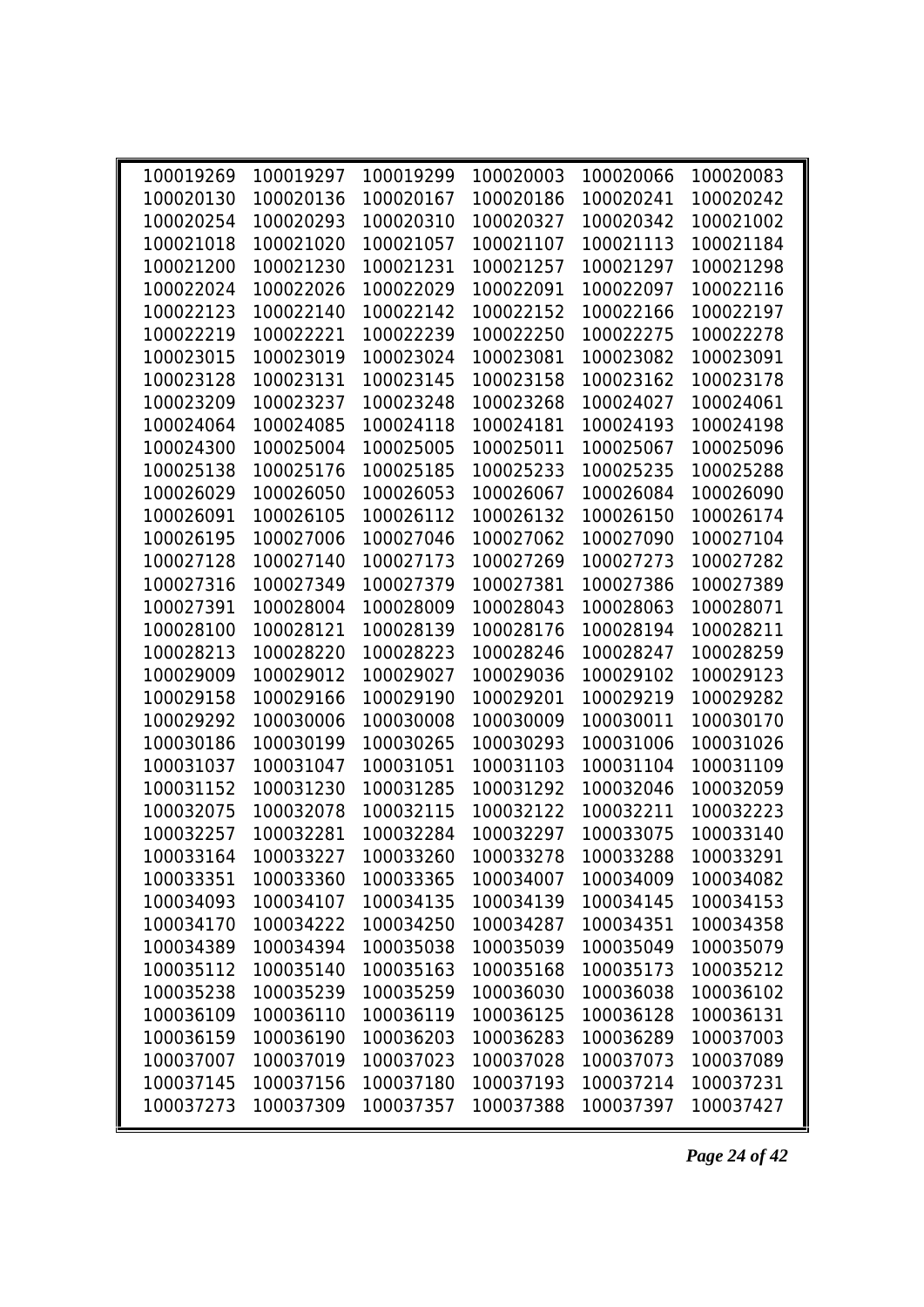| 100038017 | 100038041 | 100038049 | 100038050 | 100038098 | 100038105 |
|-----------|-----------|-----------|-----------|-----------|-----------|
| 100038110 | 100038129 | 100038164 | 100038165 | 100038176 | 100038190 |
| 100038203 | 100038213 | 100038228 | 100038240 | 100038250 | 100038283 |
| 100038289 | 100038365 | 100038366 | 100038377 | 100038401 | 100038425 |
| 100038426 | 100038445 | 100038449 | 100038488 | 100039002 | 100039003 |
| 100039033 | 100039037 | 100039051 | 100039127 | 100039180 | 100039187 |
| 100039217 | 100039222 | 100039230 | 100039237 | 100039270 | 100039285 |
| 100039303 | 100039311 | 100039323 | 100039360 | 100039378 | 100039391 |
| 100039398 | 100039406 | 100039439 | 100039455 | 100039487 | 100039490 |
| 100040007 | 100040024 | 100040041 | 100040046 | 100040090 | 100040136 |
| 100040147 | 100040156 | 100040211 | 100040240 | 100040248 | 100040277 |
| 100040284 | 100040297 | 100041011 | 100041017 | 100041032 | 100041043 |
| 100041044 | 100041050 | 100041079 | 100041114 | 100041163 | 100041191 |
| 100041225 | 100041249 | 100041256 | 100041261 | 100041265 | 100041284 |
| 100041293 | 100042068 | 100042075 | 100042076 | 100042129 | 100042169 |
| 100043011 | 100043023 | 100043121 | 100043159 | 100043163 | 100043207 |
| 100043219 | 100043220 | 100043259 | 100044017 | 100044046 | 100044093 |
| 100044136 | 100044176 | 100044203 | 100044209 | 100044252 | 100044259 |
| 100044270 | 100044272 | 100045008 | 100045104 | 100045164 | 100045199 |
| 100045215 | 100045228 | 100045235 | 100045274 | 100045277 | 100045295 |
| 100046005 | 100046018 | 100046063 | 100046071 | 100046074 | 100046083 |
| 100046091 | 100046093 | 100046118 | 100046138 | 100046170 | 100046173 |
| 100046187 | 100046204 | 100046219 | 100047017 | 100047023 | 100047067 |
| 100047108 | 100047112 | 100047129 | 100047132 | 100047144 | 100047162 |
| 100047212 | 110101018 | 110101097 | 110101117 | 110101174 | 110101175 |
| 110101196 | 110101252 | 110101302 | 110101307 | 110101308 | 110101313 |
| 110101315 | 110101318 | 110101395 | 110101397 | 110101427 | 110101459 |
| 110102037 | 110102166 | 110102192 | 110102249 | 110102250 | 110102253 |
| 110102307 | 110102354 | 110102368 | 110102423 | 110103006 | 110103007 |
| 110103090 | 110103305 | 110103365 | 110103375 | 110104037 | 110104105 |
| 110104184 | 110104296 | 110104329 | 120101006 | 120101010 | 120101012 |
| 120101019 | 120101020 | 120101051 | 120101072 | 120101073 | 120101078 |
| 120101094 | 120101152 | 120101163 | 120101165 | 120101178 | 120101229 |
| 120101291 | 120102061 | 120102067 | 120102069 | 120102212 | 120102215 |
| 120102218 | 120102237 | 120102295 | 120103030 | 120103035 | 120103038 |
| 120103089 | 120103101 | 120103120 | 120103155 | 120103189 | 120103214 |
| 120103220 | 120103231 | 120103267 | 120103284 | 120103382 | 120104015 |
| 120104018 | 120104026 | 120104047 | 120104092 | 120104110 | 120104142 |
| 120104150 | 120104155 | 120104190 | 120104221 | 120104258 | 120104277 |
| 120104291 | 120105078 | 120105085 | 120105112 | 120105132 | 120105143 |
| 120105151 | 120105159 | 120105172 | 120105219 | 120105229 | 120105254 |
| 120105269 | 120105278 | 120105289 | 120106011 | 120106017 | 120106020 |

*Page 25 of 42*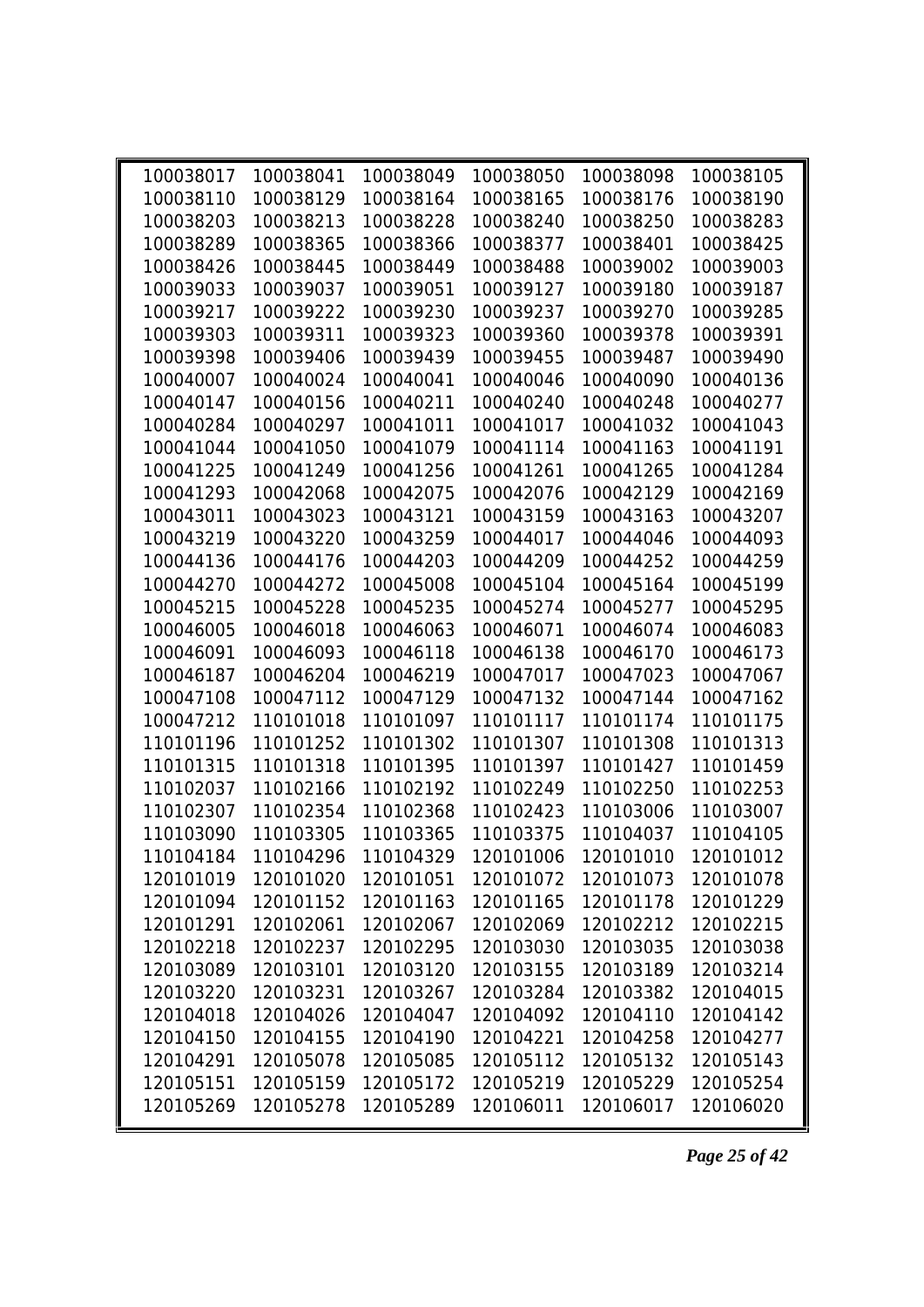| 120106030 | 120106041 |           | 120106114 120106121                               |           | 120106136 120106160 |  |
|-----------|-----------|-----------|---------------------------------------------------|-----------|---------------------|--|
| 120106174 | 120106243 | 120106245 | 120106261                                         | 120106270 | 120106286           |  |
| 120106302 | 120106308 | 120106345 | 120106389                                         | 120107002 | 120107029           |  |
| 120107085 | 120107105 | 120107126 | 120107146                                         | 120107180 | 120107188           |  |
| 120107247 | 120108002 | 120108012 | 120108020                                         | 120108029 | 120108045           |  |
| 120108058 | 120108063 | 120108081 | 120108084                                         | 120108106 | 120108114           |  |
| 120108165 | 120108177 | 120108185 | 120108202                                         | 120108205 | 120108206           |  |
| 120109007 | 120109016 | 120109054 | 120109074                                         | 120109086 | 120109120           |  |
| 120109123 | 120109171 | 120109177 | 120109223                                         | 120109258 | 120110034           |  |
| 120110044 | 120110062 | 120110076 | 120110109                                         | 120110121 | 120110123           |  |
| 120110134 | 120110163 | 120110177 | 120110185                                         | 120110188 | 120110278           |  |
| 120110288 | 120111010 | 120111033 | 120111061                                         | 120111091 | 120111103           |  |
| 120111112 | 120111115 | 120111118 | 120111137                                         | 120111149 | 120111157           |  |
| 120111160 | 120111163 | 120111169 | 120111187                                         | 120111217 | 120111276           |  |
| 120111300 | 120111309 | 120111317 | 120111336                                         | 120111344 | 120111348           |  |
| 120111352 | 120111386 | 120111391 | 120112020                                         | 120112069 | 120112134           |  |
| 120112161 | 120113031 | 120113047 | 120113108                                         | 120113138 | 120113154           |  |
| 120113172 | 120113195 | 120113197 | 120113203                                         | 120113207 | 120113215           |  |
| 120113222 | 120113263 | 120113272 | 120113286                                         | 120113291 | 120114017           |  |
| 120114051 | 120114053 | 120114103 | 120114120                                         | 120114142 | 120114145           |  |
| 120114189 | 120114214 | 120114217 | 120114242                                         | 120114247 | 120114254           |  |
| 120114259 | 120114281 | 120114287 | 120114296                                         | 120115019 | 120115025           |  |
| 120115038 | 120115043 | 120115106 | 120115136                                         | 120115139 | 120115150           |  |
| 120115160 | 120115167 | 120115178 | 120115205                                         | 120115213 | 120115224           |  |
| 120115231 | 120115242 | 120116106 | 120116152                                         | 120116176 | 120116182           |  |
| 120116190 | 120116209 | 120116220 | 120116221                                         | 120116241 | 120116257           |  |
| 120116265 | 120116296 | 120117014 | 120117033                                         | 120117047 | 120117064           |  |
| 120117081 | 120117109 | 120117130 | 120117132                                         | 120117151 | 120117156           |  |
| 120117170 | 120117179 | 120117183 | 120117204                                         | 120117205 | 120117218           |  |
| 120117228 | 120117240 | 120117245 | 120117249                                         | 120117283 | 120117285           |  |
| 120118011 |           |           | 120118014 120118019 120118027 120118048 120118067 |           |                     |  |
| 120118081 | 120118089 | 120118098 | 120118101                                         | 120118107 | 120118110           |  |
| 120118135 | 120118138 | 120118144 | 120118148                                         | 120118163 | 120119016           |  |
| 120119031 | 120119044 | 120119071 | 120119105                                         | 120119106 | 120119123           |  |
| 120119137 | 120119148 | 120119157 | 120119184                                         | 120119191 | 120119213           |  |
| 120120004 | 120120066 | 120120068 | 120120074                                         | 120120086 | 120120101           |  |
| 120120155 | 120120156 | 120120163 | 120120203                                         | 130101013 | 130101033           |  |
| 130101074 | 130101104 | 130101144 | 130101149                                         | 130101171 | 130101232           |  |
| 130101253 | 130101316 | 130101317 | 130101368                                         | 130102027 | 130102032           |  |
| 130102085 | 130102227 | 130102250 | 130102277                                         | 130102279 | 130102284           |  |
| 140101031 | 140101099 | 140101108 | 140101209                                         | 140102005 | 140102052           |  |
| 140102106 | 140102143 | 140102145 | 140102191                                         | 140102294 | 140103137           |  |

*Page 26 of 42*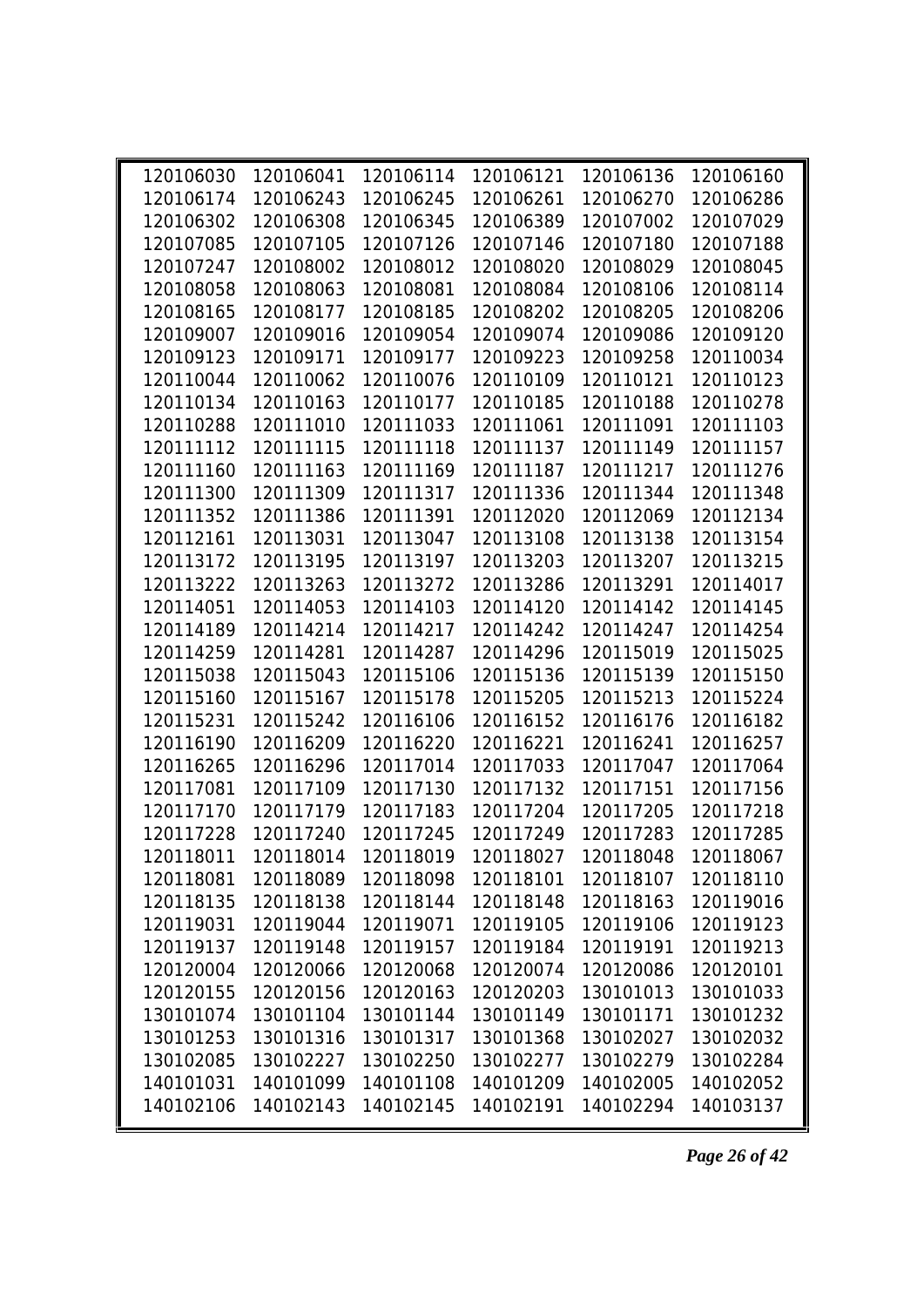| 140103141 |           |           | 140103150 140103159 140103161                     |           | 140103178 140103226 |
|-----------|-----------|-----------|---------------------------------------------------|-----------|---------------------|
| 140103268 | 140103277 | 140103278 | 140104021                                         | 140104063 | 140104102           |
| 140104118 | 140104247 | 140105067 | 140105087                                         | 140105091 | 140105113           |
| 140105152 | 140105157 | 140105193 | 140105245                                         | 140105280 | 140106063           |
| 140106193 | 140106298 | 140107007 | 140107130                                         | 140107154 | 140107175           |
| 140107205 | 140107212 | 140107265 | 140107296                                         | 140108005 | 140108020           |
| 140108097 | 150101041 | 150101061 | 150101091                                         | 150101101 | 150101136           |
| 150101142 | 150101146 | 150101147 | 150101163                                         | 150101166 | 150101214           |
| 150101253 | 150101278 | 150101297 | 150102057                                         | 150102059 | 150102083           |
| 150102089 | 150102092 | 150102135 | 150102187                                         | 150103025 | 150103083           |
| 150103128 | 150103155 | 150103161 | 150103228                                         | 150103252 | 150104003           |
| 150104021 | 150104025 | 150104027 | 150104034                                         | 150104035 | 150104037           |
| 150104100 | 150104109 | 150104139 | 150104174                                         | 150104178 | 150104181           |
| 150104197 | 150104199 | 150104203 | 150104236                                         | 150105022 | 150105054           |
| 150105080 | 150105145 | 150105154 | 150105207                                         | 150105217 | 150106003           |
| 150106022 | 150106029 | 150106045 | 150106047                                         | 150106096 | 150106144           |
| 150106156 | 150106203 | 150106222 | 150106235                                         | 150106237 | 150106277           |
| 150107003 | 150107035 | 150107078 | 150107079                                         | 150107095 | 150107107           |
| 150107131 | 150107156 | 150107185 | 150107187                                         | 150107188 | 150108018           |
| 150108029 | 150108058 | 150108127 | 150108183                                         | 150108208 | 150108223           |
| 150108266 | 150108288 | 150109041 | 150109054                                         | 150109060 | 150109085           |
| 150109217 | 150109220 | 150109273 | 150109298                                         | 150110052 | 150110155           |
| 150110159 | 150110195 | 150110238 | 150111015                                         | 150111023 | 150111071           |
| 150111089 | 150111093 | 150111106 | 150111113                                         | 150111130 | 150111188           |
| 150111201 | 150111235 | 150111251 | 150111261                                         | 150112036 | 150112083           |
| 150112125 | 150112129 | 150112177 | 150112189                                         | 150112231 | 150113025           |
| 150113107 | 150113110 | 150113132 | 150113156                                         | 150113157 | 160101026           |
| 160101035 | 160101044 | 160101050 | 160101056                                         | 160101064 | 160101069           |
| 160101076 | 160101078 | 160101086 | 160101090                                         | 160101092 | 160101156           |
| 160101172 | 160102022 | 160102034 | 160102046                                         | 160102059 | 160102073           |
|           |           |           | 160102078 160102086 160102128 160102179 160102223 |           | 160102243           |
| 160102261 | 160102267 | 160102272 | 160103021                                         | 160103029 | 160103039           |
| 160103053 | 160103076 | 160103090 | 160103146                                         | 160103195 | 160103239           |
| 160103252 | 160104012 | 160104063 | 160104086                                         | 160104104 | 160104122           |
| 160104128 | 160104175 | 160104189 | 160104202                                         | 160104225 | 160104226           |
| 160104291 | 160104294 | 160105006 | 160105050                                         | 160105085 | 160105099           |
| 160105130 | 160105166 | 160105245 | 160105258                                         | 160106002 | 160106024           |
| 160106038 | 160106068 | 160106079 | 160106135                                         | 160106162 | 160106174           |
| 160106177 | 160106195 | 160106201 | 160106206                                         | 160106210 | 160106225           |
| 160106233 | 160106263 | 160106288 | 160107070                                         | 160107076 | 160107080           |
| 160107100 | 160107102 | 160107167 | 160107175                                         | 160107176 | 160107200           |
| 160107236 | 160107257 | 160107273 | 160107275                                         | 160108016 | 160108044           |

*Page 27 of 42*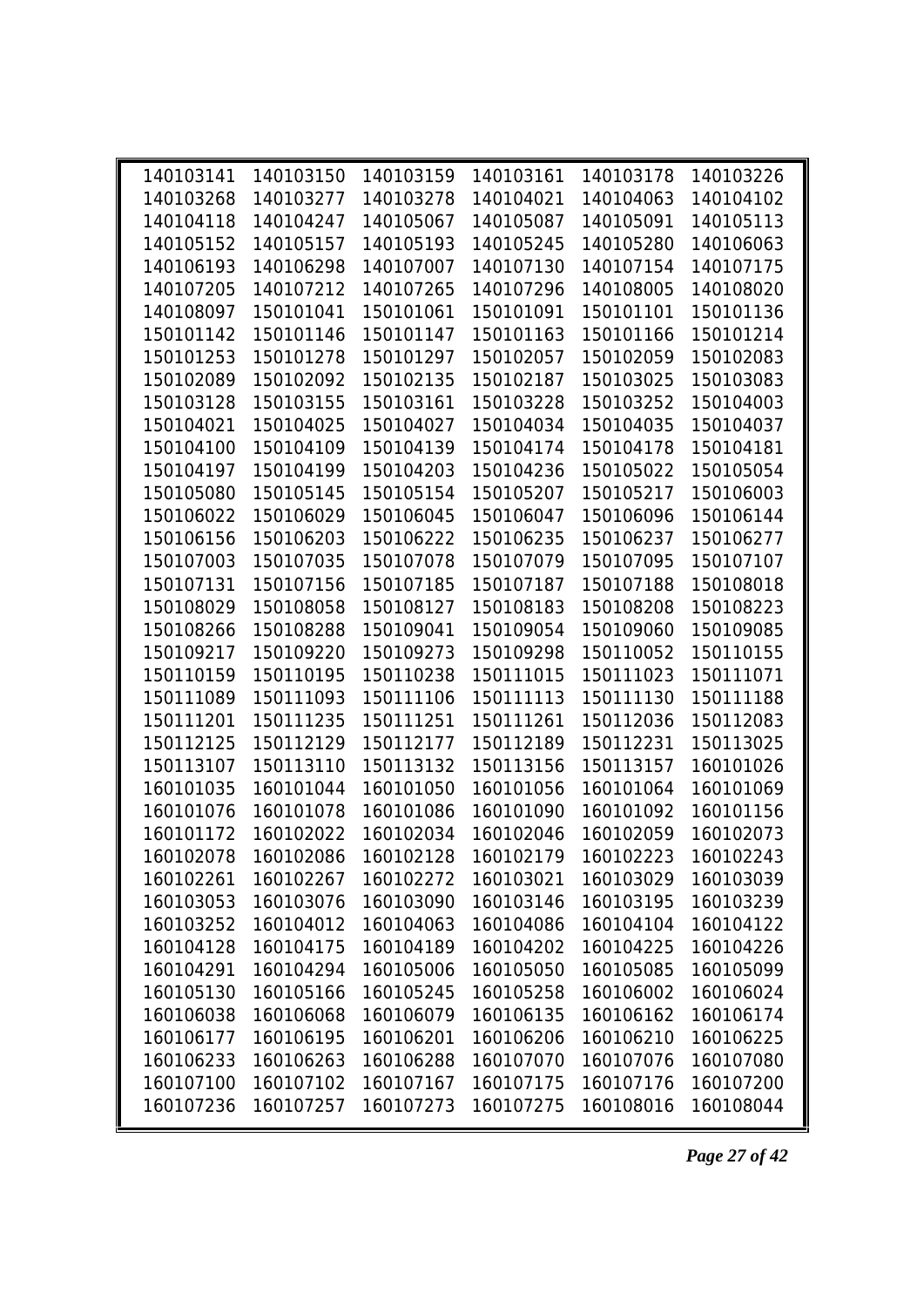| 160108050 | 160108066 | 160108151 | 160108164                               | 160108172 | 160108184 |  |
|-----------|-----------|-----------|-----------------------------------------|-----------|-----------|--|
| 160108189 | 160108199 | 160109005 | 160109006                               | 160109009 | 160109037 |  |
| 160109068 | 160109070 | 160109081 | 160109092                               | 160109114 | 160109116 |  |
| 160109122 | 160109141 | 160109151 | 160109160                               | 160109180 | 160109201 |  |
| 160109203 | 160109246 | 160110005 | 160110006                               | 160110046 | 160110052 |  |
| 160110072 | 160110079 | 160110173 | 160110181                               | 160110202 | 160110228 |  |
| 160110234 | 160110239 | 160110277 | 160111008                               | 160111051 | 160111079 |  |
| 160111175 | 160111197 | 160112026 | 160112047                               | 160112063 | 160112065 |  |
| 160112070 | 160112073 | 160112074 | 160112083                               | 160112099 | 160112102 |  |
| 160112122 | 160112137 | 160113038 | 160113085                               | 160113130 | 160113138 |  |
| 160113146 | 160113156 | 160113185 | 160114034                               | 160114035 | 160114069 |  |
| 160114099 | 160114118 | 160114162 | 160114171                               | 160114173 | 160115001 |  |
| 160115022 | 160115032 | 160115051 | 160115068                               | 160115078 | 160115107 |  |
| 160115165 | 160115168 | 160115176 | 160115178                               | 160115201 | 170101005 |  |
| 170101022 | 170101077 | 170101081 | 170101174                               | 170101178 | 170101205 |  |
| 170101209 | 170101227 | 170101266 | 170101296                               | 170102029 | 170102046 |  |
| 170102100 | 170102131 | 170102252 | 170102282                               | 170103015 | 170103020 |  |
| 170103037 | 170103098 | 170103127 | 170103146                               | 170103165 | 170103176 |  |
| 170103219 | 170103229 | 170103232 | 170103258                               | 170104014 | 170104040 |  |
| 170104050 | 170104077 | 170104113 | 170104115                               | 170104124 | 170104200 |  |
| 170104247 | 170104274 | 170105017 | 170105024                               | 170105133 | 170105144 |  |
| 170105168 | 170105230 | 170105255 | 170105270                               | 170105300 | 170106022 |  |
| 170106053 | 170106085 | 170106129 | 170106151                               | 170106159 | 170106207 |  |
| 170106242 | 170106245 | 170106257 | 170107017                               | 170107053 | 170107058 |  |
| 170107066 | 170107068 | 170107077 | 170107093                               | 170107132 | 170107143 |  |
| 170107168 | 170107180 | 170107182 | 170107201                               | 170107205 | 170107208 |  |
| 170107227 | 170107262 | 170107284 | 170108002                               | 170108074 | 170108098 |  |
| 170108135 | 170108143 | 170108162 | 170108187                               | 170108192 | 170108216 |  |
| 170108230 | 170108260 | 170108269 | 170109077                               | 170109089 | 170109145 |  |
| 170109176 | 170109177 | 170109196 | 170109204                               | 170109249 | 170109260 |  |
| 170109297 |           |           | 170110007 170110082 170110087 170110096 |           | 170110109 |  |
| 170110131 | 170110143 | 170110163 | 170110176                               | 170110178 | 170110204 |  |
| 170110207 | 170110214 | 170110224 | 170110228                               | 170110231 | 170110234 |  |
| 170110257 | 170111027 | 170111121 | 170111129                               | 170111187 | 170111203 |  |
| 170111220 | 170111229 | 170111233 | 170111248                               | 170112004 | 170112044 |  |
| 170112067 | 170112069 | 170112075 | 170112180                               | 170112192 | 170112206 |  |
| 170112226 | 170112261 | 170112275 | 170113044                               | 170113080 | 170113088 |  |
| 170113151 | 170113177 | 170113178 | 170113179                               | 170113216 | 170113255 |  |
| 170113264 | 170114007 | 170114011 | 170114044                               | 170114062 | 170114068 |  |
| 170114122 | 170114145 | 170114175 | 170114196                               | 170114208 | 170114251 |  |
| 170114257 | 170114267 | 170115080 | 170115116                               | 170115168 | 170115217 |  |
| 170115227 | 170115241 | 170115292 | 170116021                               | 170116043 | 170116047 |  |

*Page 28 of 42*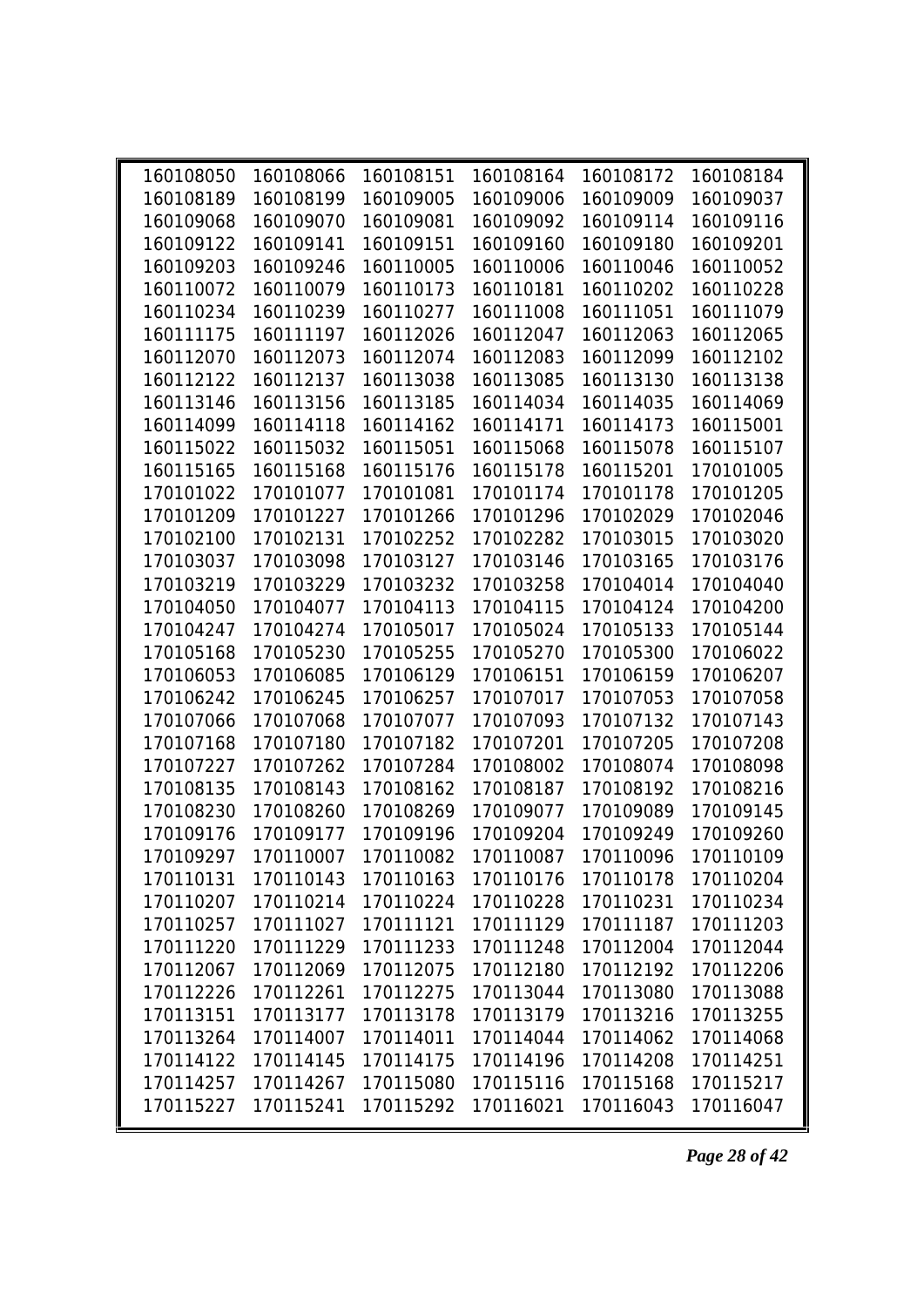| 170116091 | 170116101 |           |           | 170116129 170116134 170116169 170116186           |           |  |
|-----------|-----------|-----------|-----------|---------------------------------------------------|-----------|--|
| 170116252 | 170116295 | 170116302 | 170117044 | 170117046                                         | 170117048 |  |
| 170117080 | 170117092 | 170117096 | 170117120 | 170117125                                         | 170117140 |  |
| 170117184 | 170117187 | 170117189 | 170117269 | 170117294                                         | 170118004 |  |
| 170118075 | 170118107 | 170118112 | 170118118 | 170118139                                         | 170118140 |  |
| 170118142 | 170118194 | 170118213 | 170118214 | 170118215                                         | 170118241 |  |
| 170118270 | 170119005 | 170119029 | 170119044 | 170119062                                         | 170119068 |  |
| 170119079 | 170119114 | 170119122 | 170119153 | 170119171                                         | 170119208 |  |
| 170119209 | 170119219 | 170119259 | 170119277 | 170119300                                         | 170120002 |  |
| 170120021 | 170120132 | 170120147 | 170120163 | 170120173                                         | 170120184 |  |
| 170120202 | 170121026 | 170121063 | 170121184 | 170121201                                         | 170121255 |  |
| 170122016 | 170122077 | 170122109 | 170122117 | 170122129                                         | 170122174 |  |
| 170122187 | 170122188 | 170122200 | 170122210 | 170122214                                         | 170122240 |  |
| 170122253 | 170122274 | 170122285 | 170123008 | 170123054                                         | 170123090 |  |
| 170123096 | 170123143 | 170123158 | 170123168 | 170123178                                         | 170123208 |  |
| 170123234 | 170123274 | 170123282 | 170123288 | 170123293                                         | 170123295 |  |
| 170124004 | 170124011 | 170124044 | 170124068 | 170124078                                         | 170124133 |  |
| 170124177 | 170124215 | 170124247 | 170124272 | 170124274                                         | 170125122 |  |
| 170125185 | 170125239 | 170125261 | 170126008 | 170126012                                         | 170126025 |  |
| 170126051 | 170126061 | 170126124 | 170126208 | 170126257                                         | 170126258 |  |
| 170126297 | 170127032 | 170127049 | 170127050 | 170127058                                         | 170127082 |  |
| 170127133 | 170127145 | 170127158 | 170127165 | 170127201                                         | 170127214 |  |
| 170127229 | 170127240 | 170127268 | 170128021 | 170128046                                         | 170128076 |  |
| 170128082 | 170128091 | 170128123 | 170128151 | 170128161                                         | 170128257 |  |
| 170128267 | 170128280 | 170128287 | 170129006 | 170129065                                         | 170129070 |  |
| 170129083 | 170129101 | 170129187 | 170129195 | 170129249                                         | 170129269 |  |
| 170129273 | 170129295 | 170130017 | 170130031 | 170130058                                         | 170130066 |  |
| 170130092 | 170130206 | 170130250 | 170130281 | 170130282                                         | 170130291 |  |
| 170130296 | 170131004 | 170131094 | 170131120 | 170131121                                         | 170131180 |  |
| 170131218 | 170131241 | 170131248 | 170131249 | 170131264                                         | 170132025 |  |
| 170132106 |           |           |           | 170132117 170132150 170132156 170132178 170132206 |           |  |
| 170132224 | 170132246 | 170132247 | 170132268 | 170132270                                         | 170132295 |  |
| 170133048 | 170133059 | 170133068 | 170133105 | 170133196                                         | 170133208 |  |
| 170133240 | 170133244 | 170134006 | 170134014 | 170134034                                         | 170134038 |  |
| 170134065 | 170134095 | 170134146 | 170134174 | 170134188                                         | 170134221 |  |
| 170134228 | 170134237 | 170134265 | 170134279 | 170134285                                         | 170134291 |  |
| 170135064 | 170135104 | 170135136 | 170135139 | 170135145                                         | 170135163 |  |
| 170135165 | 170135176 | 170135195 | 170135198 | 170135200                                         | 170135214 |  |
| 170135234 | 170135246 | 170135268 | 170136009 | 170136017                                         | 170136020 |  |
| 170136021 | 170136084 | 170136085 | 170136104 | 170136179                                         | 170136192 |  |
| 170136196 | 170136258 | 170136262 | 170136296 | 170137012                                         | 170137019 |  |
| 170137020 | 170137051 | 170137070 | 170137087 | 170137099                                         | 170137108 |  |
|           |           |           |           |                                                   |           |  |

*Page 29 of 42*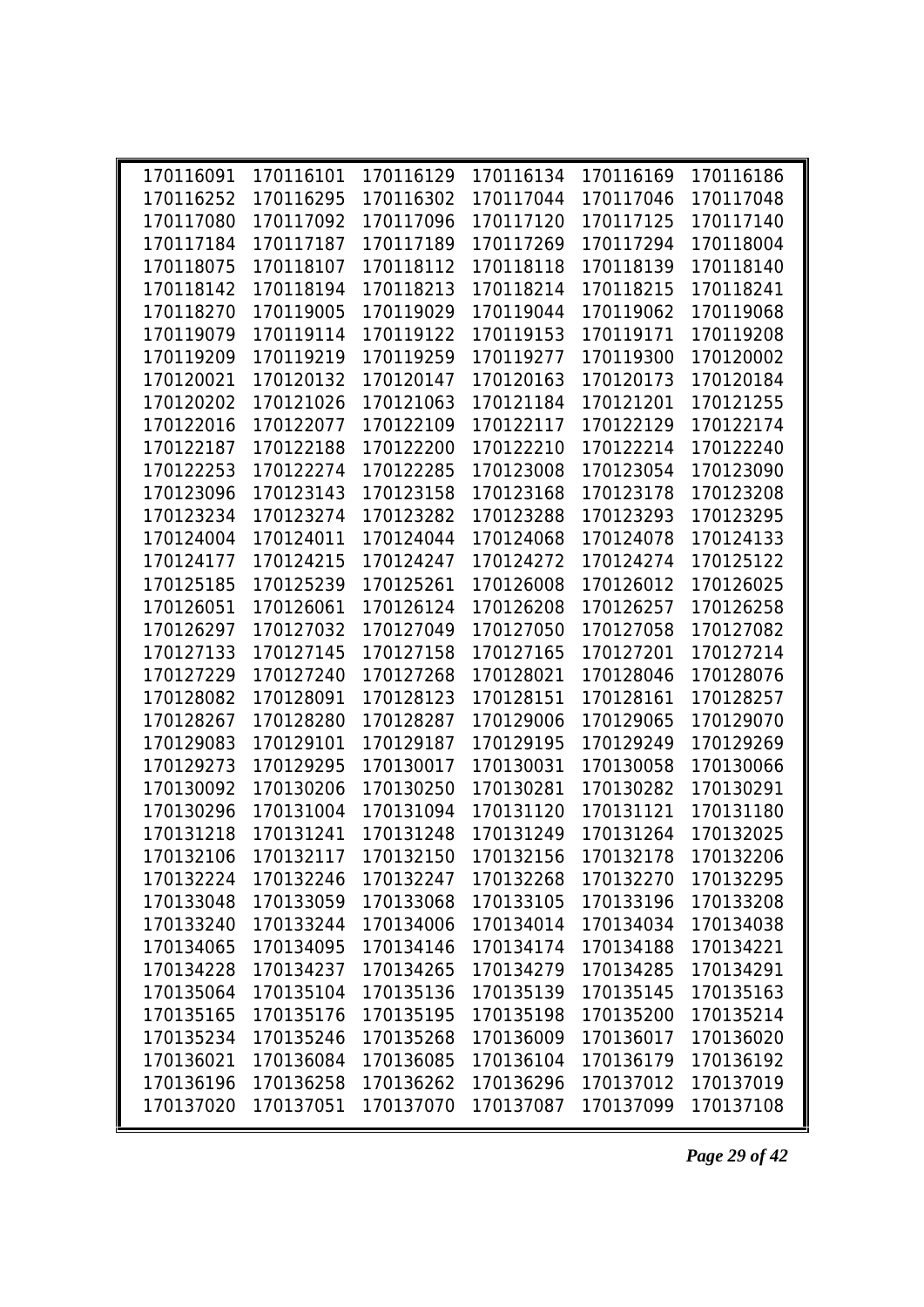| 170137139 | 170137149 | 170137208 | 170137219 | 170137242 | 170137258 |  |
|-----------|-----------|-----------|-----------|-----------|-----------|--|
| 170138025 | 170138088 | 170138091 | 170138106 | 170138113 | 170138115 |  |
| 170138124 | 170138245 | 170138291 | 170139003 | 170139029 | 170139053 |  |
| 170139065 | 170139074 | 170139106 | 170139118 | 170139125 | 170139135 |  |
| 170139185 | 170139289 | 170140049 | 170140096 | 170140134 | 170140163 |  |
| 170140174 | 170140194 | 170140216 | 170140230 | 170140248 | 170141038 |  |
| 170141103 | 170141122 | 170141163 | 170141180 | 170141226 | 170141285 |  |
| 170142011 | 170142017 | 170142026 | 170142038 | 170142061 | 170142073 |  |
| 170142081 | 170142082 | 170142087 | 170142095 | 170142099 | 170142106 |  |
| 170142141 | 170142166 | 170142171 | 170143013 | 170143020 | 170143051 |  |
| 170143080 | 170143082 | 170143088 | 170143111 | 170143186 | 170143239 |  |
| 170143245 | 170143254 | 170143269 | 170143281 | 170144005 | 170144077 |  |
| 170144150 | 170144158 | 170144160 | 170144190 | 170144196 | 170144215 |  |
| 170144223 | 170144280 | 170145023 | 170145052 | 170145080 | 170145133 |  |
| 170145141 | 170145164 | 170145187 | 170145202 | 170145223 | 180401015 |  |
| 180401063 | 180401095 | 180401101 | 180401131 | 180401185 | 180401195 |  |
| 180401226 | 180402006 | 180402009 | 180402222 | 180402277 | 180403021 |  |
| 180403056 | 180403079 | 180403133 | 180403206 | 180403210 | 180404041 |  |
| 180404094 | 180404196 | 180404201 | 180404215 | 180404244 | 180404258 |  |
| 180404270 | 180405030 | 180405132 | 180405139 | 180405281 | 180405289 |  |
| 180406066 | 180406098 | 180406103 | 180406183 | 180407027 | 180407041 |  |
| 180407133 | 180407193 | 180407278 | 180408005 | 180408143 | 190101011 |  |
| 190101033 | 190101058 | 190101092 | 190101137 | 190101197 | 190101202 |  |
| 190101247 | 190101259 | 190101273 | 190101298 | 190102002 | 190102034 |  |
| 190102050 | 190102092 | 190102225 | 190103019 | 190103044 | 190103109 |  |
| 190103129 | 190103165 | 190104009 | 190104035 | 190104043 | 190104071 |  |
| 190104085 | 190104098 | 190104107 | 190104183 | 190104193 | 190104241 |  |
| 190104242 | 190104263 | 190104266 | 190104273 | 190104286 | 190104288 |  |
| 190104293 | 190105045 | 190105115 | 190105118 | 190105140 | 190105146 |  |
| 190105173 | 190105188 | 190105219 | 190105240 | 190106015 | 190106018 |  |
| 190106021 | 190106022 | 190106051 | 190106053 | 190106055 | 190106090 |  |
| 190106091 | 190106146 | 190106155 | 190106194 | 190106215 | 190106236 |  |
| 190106265 | 190106276 | 190107041 | 190107045 | 190107059 | 190107085 |  |
| 190107110 | 190107146 | 190107166 | 190107217 | 190107238 | 190107282 |  |
| 190108075 | 190108123 | 190108168 | 190108201 | 190109003 | 190109045 |  |
| 190109067 | 190109077 | 190109105 | 190109146 | 190109162 | 190109177 |  |
| 190109214 | 190109274 | 190110008 | 190110028 | 190110041 | 190110056 |  |
| 190110067 | 190110105 | 190110126 | 190110139 | 190110157 | 190110286 |  |
| 190111002 | 190111005 | 190111030 | 190111115 | 190111183 | 190112007 |  |
| 190112031 | 190112056 | 190112095 | 190112100 | 190112158 | 190112206 |  |
| 190113044 | 190113066 | 190113073 | 190113083 | 190113085 | 190113101 |  |
| 190113108 | 190114010 | 190114060 | 190114064 | 190114082 | 190114086 |  |

*Page 30 of 42*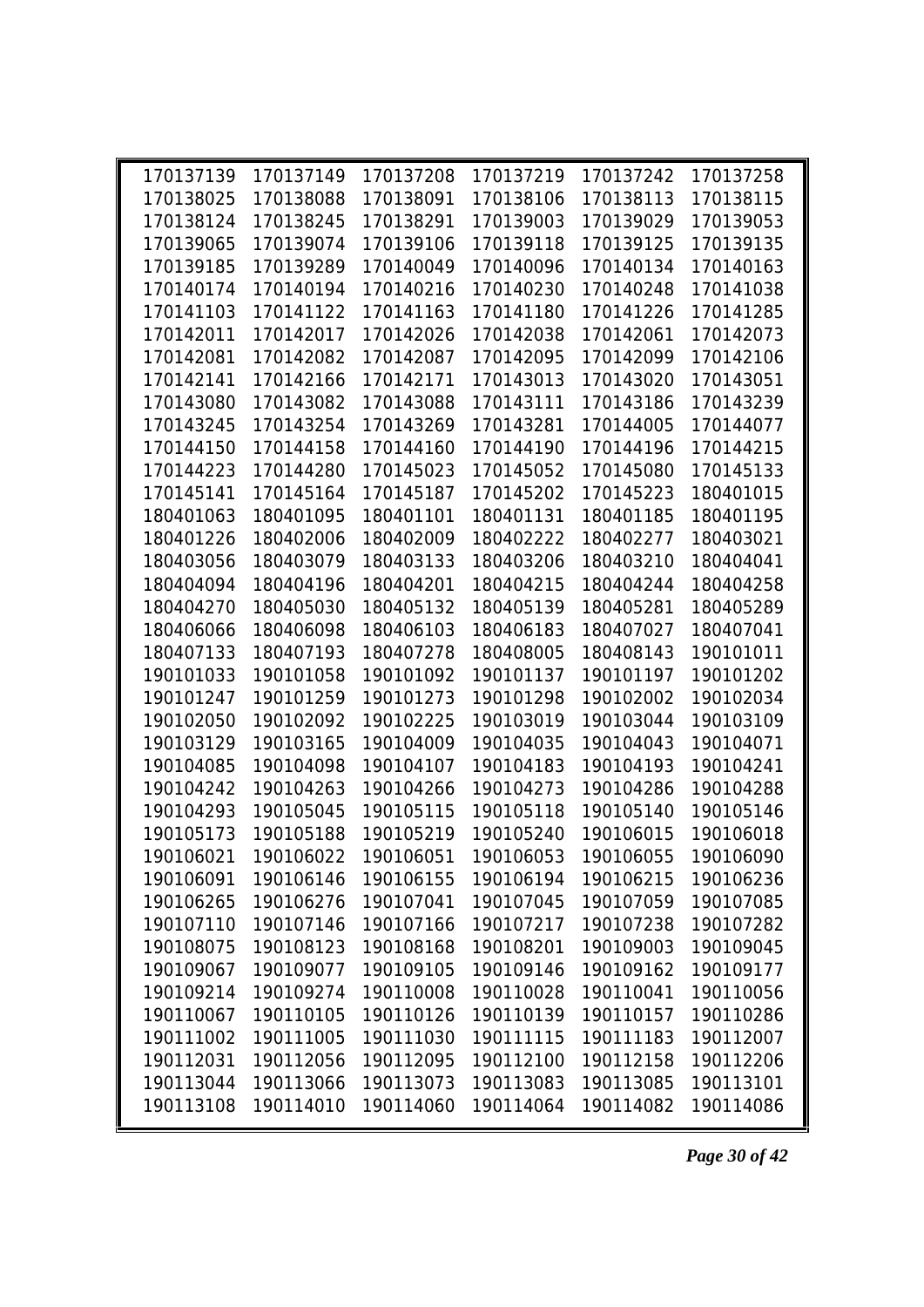| 190114098 | 190114114 |           | 190114116 190114120 | 190114129 190114171 |           |  |
|-----------|-----------|-----------|---------------------|---------------------|-----------|--|
| 190114184 | 190114189 | 190114190 | 190114265           | 190115019           | 190115059 |  |
| 190115100 | 190115162 | 190115163 | 190115193           | 190116002           | 190116010 |  |
| 190116090 | 190116113 | 190116197 | 190116248           | 190116252           | 190116265 |  |
| 190117088 | 190117092 | 190117093 | 190117237           | 190118041           | 190118056 |  |
| 190118087 | 190118119 | 190118120 | 190118135           | 190118154           | 190118171 |  |
| 190118214 | 190118266 | 190118290 | 190118294           | 190119013           | 190119071 |  |
| 190119139 | 190119146 | 190119205 | 190119247           | 190119249           | 190119265 |  |
| 190120008 | 190120014 | 190120039 | 190120095           | 190120170           | 190120201 |  |
| 200101042 | 200101067 | 200101087 | 200101092           | 200101116           | 200101123 |  |
| 200101140 | 200101144 | 200101157 | 200101164           | 200101178           | 200101186 |  |
| 200101198 | 200101214 | 200101223 | 200101235           | 200101241           | 200102149 |  |
| 200102177 | 200102202 | 200102210 | 200102246           | 200102253           | 200102285 |  |
| 200103001 | 200103003 | 200103013 | 200103022           | 200103034           | 200103086 |  |
| 200103132 | 200103146 | 200103150 | 200103171           | 200103175           | 200103185 |  |
| 200103197 | 200103262 | 200104002 | 200104104           | 200104106           | 200104158 |  |
| 200104178 | 200104205 | 200104211 | 200104220           | 200104294           | 200105002 |  |
| 200105016 | 200105030 | 200105046 | 200105047           | 200105089           | 200105119 |  |
| 200105123 | 200105164 | 200105175 | 200105179           | 200105201           | 200105230 |  |
| 200105244 | 200106004 | 200106030 | 200106038           | 200106103           | 200106157 |  |
| 200106191 | 200106243 | 200106291 | 200107074           | 200107081           | 200107088 |  |
| 200107106 | 200107112 | 200107139 | 200107162           | 200107165           | 200107193 |  |
| 200107224 | 200107267 | 200108047 | 200108120           | 200108255           | 200109016 |  |
| 200109023 | 200109069 | 200109074 | 200109085           | 200109118           | 200109139 |  |
| 200109167 | 200109173 | 200109212 | 200109249           | 200110111           | 200110134 |  |
| 200110188 | 200110194 | 200110214 | 200110274           | 200110296           | 200111023 |  |
| 200111041 | 200111139 | 200111142 | 200112011           | 200112023           | 200112034 |  |
| 200112067 | 200112076 | 200112079 | 200112148           | 200112155           | 200112179 |  |
| 200112196 | 200112197 | 200112202 | 200112208           | 200112209           | 200112220 |  |
| 200112277 | 200112287 | 200112291 | 200113066           | 200113067           | 210101014 |  |
| 210101050 | 210101051 | 210101062 | 210101069           | 210101092           | 210101112 |  |
| 210101134 | 210101149 | 210101155 | 210101202           | 210101220           | 210101225 |  |
| 210101228 | 210102003 | 210102018 | 210102019           | 210102030           | 210102036 |  |
| 210102070 | 210102117 | 210102118 | 210102127           | 210102129           | 210102200 |  |
| 210102207 | 210102261 | 210103002 | 210103008           | 210103009           | 210103274 |  |
| 210104007 | 210104024 | 210104038 | 210104138           | 210104169           | 210104224 |  |
| 210104246 | 210104270 | 210104278 | 210104337           | 210105083           | 210105121 |  |
| 210105145 | 210105149 | 210105264 | 210105290           | 210106014           | 210106017 |  |
| 210106066 | 210106101 | 210106145 | 210106154           | 210106162           | 210106179 |  |
| 210106224 | 210106249 | 210106322 | 210107028           | 210107038           | 210107117 |  |
| 210107146 | 210107154 | 210107177 | 210107239           | 210107246           | 210107272 |  |
| 210107290 | 210107317 | 210107325 | 210107343           | 210107354           | 210107360 |  |

*Page 31 of 42*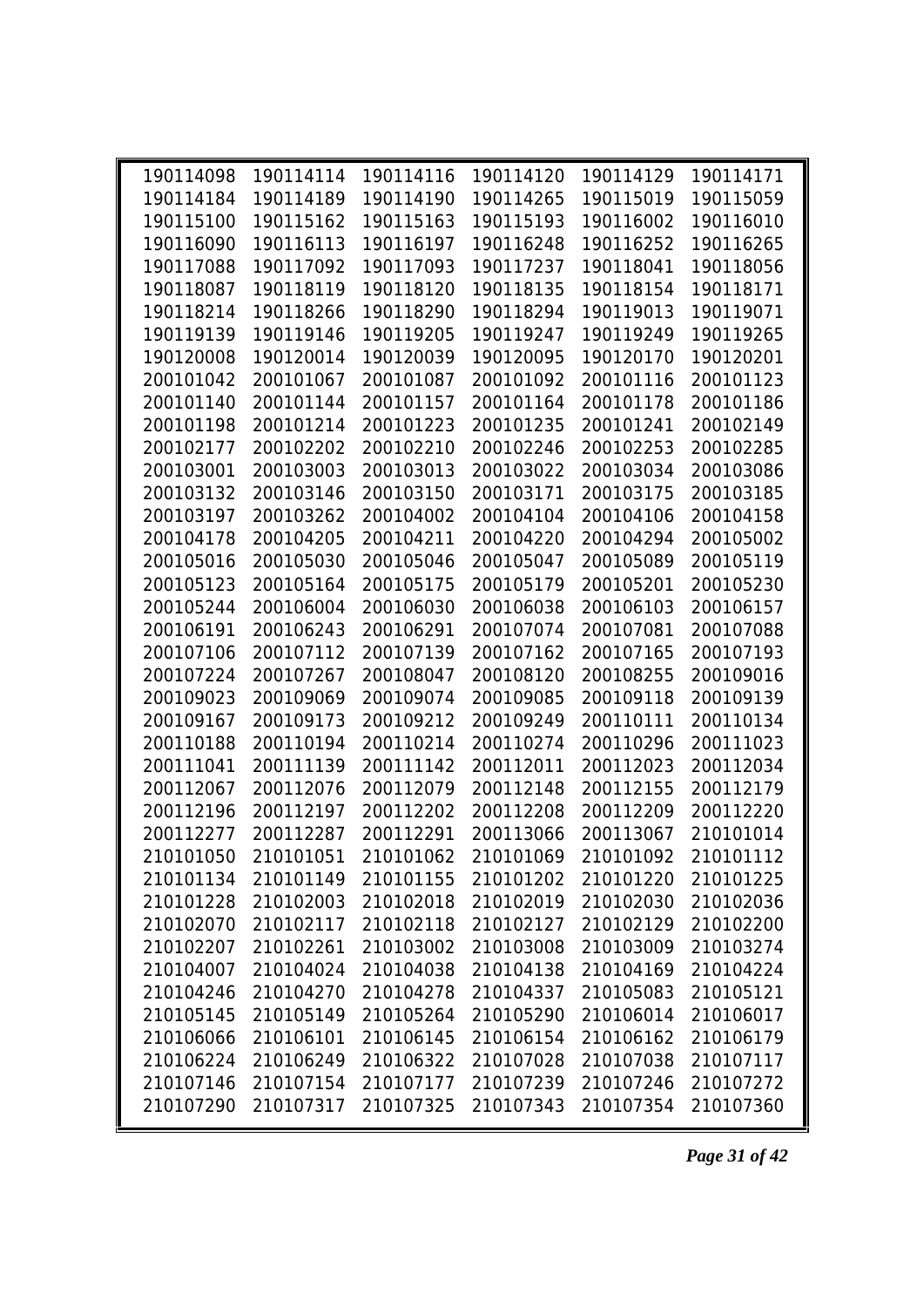| 210107367 | 210108022           |           | 210108048 210108081 |                     | 210108089 210108169 |  |
|-----------|---------------------|-----------|---------------------|---------------------|---------------------|--|
| 210108178 | 210108185           | 210108215 | 210108262           | 210108272           | 210108274           |  |
| 210108281 | 210108299           | 210109013 | 210109079           | 210109114           | 210109133           |  |
| 210109149 | 210109159           | 210109167 | 210109212           | 210109262           | 210110023           |  |
| 210110063 | 210110082           | 210110101 | 210110118           | 210110170           | 210110171           |  |
| 210110224 | 210110380           | 210110392 | 210111043           | 210111120           | 210111127           |  |
| 210111136 | 210111171           | 210111244 | 210111250           | 210111295           | 210112016           |  |
| 210112029 | 210112035           | 210112095 | 210112096           | 210112126           | 210112129           |  |
| 210112160 | 210112181           | 210112260 | 210113005           | 210113017           | 210113149           |  |
| 210113172 | 220101109           | 220101111 | 220101152           | 220101217           | 220101219           |  |
| 220101244 | 220101285           | 220102051 | 220102075           | 220102108           | 220102135           |  |
| 220102143 | 220102183           | 220102223 | 220102263           | 220102278           | 220103004           |  |
| 220103059 | 220103102           | 220103106 | 220103119           | 220103244           | 220104070           |  |
| 220104096 | 220104130           | 220104146 | 220104180           | 220104181           | 220104250           |  |
| 220105026 | 220105102           | 220105165 | 220105174           | 220105181           | 220105297           |  |
| 220106025 | 220106046           | 220106053 | 220106055           | 220106072           | 220106155           |  |
| 220106217 | 220107056           | 220107168 | 220107178           | 220107205           | 220107235           |  |
| 220108007 | 220108018           | 220108048 | 220108053           | 220108099           | 220108100           |  |
| 220108103 | 220108115           | 220108128 | 220108160           | 220108195           | 220108249           |  |
| 220108271 | 220109017           | 220109063 | 220109069           | 220109149           | 220109189           |  |
| 220109196 | 220109234           | 220110004 | 220110039           | 220110094           | 220110119           |  |
| 220110131 | 220110177           | 220110198 | 220110207           | 220111048           | 220111125           |  |
| 220111126 | 220111145           | 220111165 | 220111168           | 220111213           | 220111252           |  |
| 220111284 | 220112028           | 220112085 | 220112088           | 220112228           | 220112245           |  |
| 220112249 | 220112294           | 220113065 | 220113104           | 220113127           | 220113135           |  |
| 220113146 | 220113159           | 220113163 | 220113189           | 220113206           | 220113253           |  |
| 220113264 | 220113270           | 220114030 | 220114071           | 220114096           | 220114153           |  |
| 220114162 | 220114164           | 220114183 | 220114190           | 220114198           | 220114208           |  |
| 220114221 | 230101069           | 230101075 | 230101117           | 230101185           | 230101235           |  |
| 230101237 | 230101282           | 230101290 | 230102005           | 230102016           | 230102023           |  |
|           | 230102045 230102141 | 230102186 | 230102205           | 230102217 230103002 |                     |  |
| 230103031 | 230103058           | 230103067 | 230103094           | 230103117           | 230103189           |  |
| 230103221 | 230104042           | 230104198 | 230104209           | 230104221           | 230104237           |  |
| 230104259 | 230105009           | 230105010 | 230105036           | 230105058           | 230105077           |  |
| 230105101 | 230105122           | 230105135 | 230105145           | 230105154           | 230105168           |  |
| 230105199 | 230105218           | 230105243 | 230105259           | 230105274           | 230106044           |  |
| 230106079 | 230106132           | 230106135 | 230106147           | 230106150           | 230106238           |  |
| 230106253 | 230107002           | 230107017 | 230107032           | 230107113           | 230107144           |  |
| 230107172 | 230107185           | 230107199 | 240101031           | 240101150           | 240101166           |  |
| 240101173 | 240101228           | 240101255 | 240101288           | 240101294           | 240101298           |  |
| 240102002 | 240102015           | 240102036 | 240102039           | 240102055           | 240102101           |  |
| 240102103 | 240102190           | 240102268 | 240102300           | 240102305           | 240103035           |  |

*Page 32 of 42*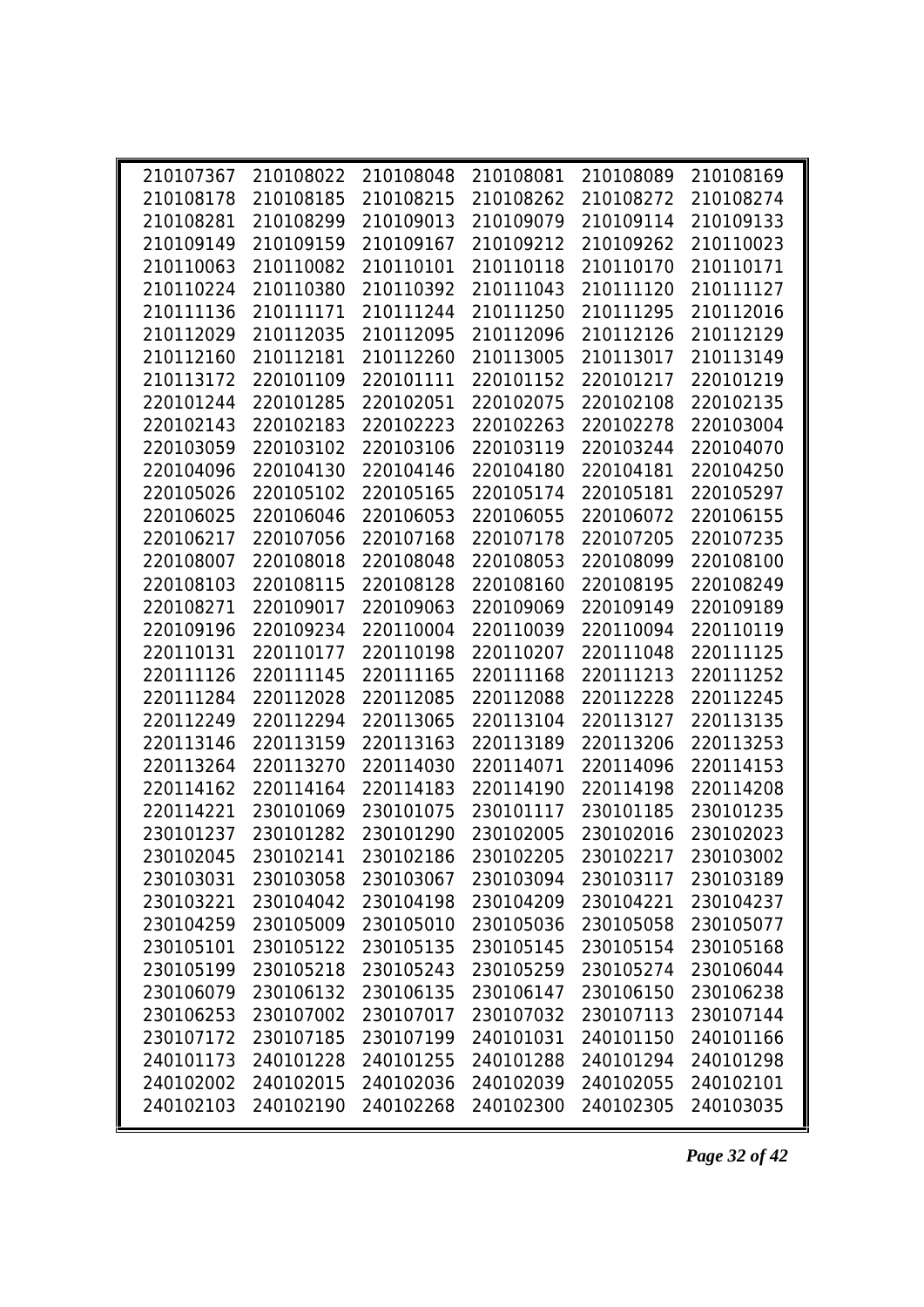| 240103120 | 240103126                     |           | 240103158 240103179 | 240103274                     | 240103282 |  |
|-----------|-------------------------------|-----------|---------------------|-------------------------------|-----------|--|
| 240104023 | 240104051                     | 240104107 | 240104158           | 240104161                     | 240104212 |  |
| 240104236 | 240104284                     | 240104290 | 240104319           | 240104336                     | 240105015 |  |
| 240105097 | 240105134                     | 240105138 | 240105283           | 240105292                     | 240105293 |  |
| 240106015 | 240106065                     | 240106066 | 240106067           | 240106102                     | 240106229 |  |
| 240106235 | 240106260                     | 240106262 | 240106292           | 240107053                     | 240107084 |  |
| 240107085 | 240107086                     | 240107117 | 240107138           | 240107157                     | 240107158 |  |
| 240107213 | 240107220                     | 240107244 | 240107259           | 240107267                     | 240107275 |  |
| 240107280 | 240107286                     | 240108025 | 240108070           | 240108087                     | 240108208 |  |
| 240108220 | 240108227                     | 240108260 | 240109024           | 240109131                     | 240109203 |  |
| 240109207 | 240110008                     | 240110016 | 240110058           | 240110099                     | 240110101 |  |
| 240110114 | 240110137                     | 240110161 | 240110187           | 240110226                     | 240110256 |  |
| 240110276 | 240110290                     | 240111033 | 240111074           | 240111110                     | 240111119 |  |
| 240111201 | 240111212                     | 240111241 | 240111278           | 240111279                     | 240111284 |  |
| 240111293 | 240111310                     | 240111313 | 240111315           | 240112020                     | 240112068 |  |
| 240112074 | 240112087                     | 240112095 | 240112137           | 240112167                     | 240112181 |  |
| 240112195 | 240112271                     | 240112295 | 240113004           | 240113079                     | 240113094 |  |
| 240113140 | 240113170                     | 240113192 | 240113197           | 240113204                     | 240113211 |  |
| 240113212 | 240113222                     | 240113296 | 240114033           | 240114042                     | 240114063 |  |
| 240114112 | 240114136                     | 240114168 | 240114188           | 240114248                     | 240114273 |  |
| 240114278 | 240114282                     | 240114283 | 240114299           | 240115011                     | 240115025 |  |
| 240115042 | 240115110                     | 240115147 | 240115189           | 240115229                     | 240115230 |  |
| 240115234 | 240115318                     | 240116017 | 240116084           | 240116176                     | 240116186 |  |
| 240116201 | 240116209                     | 240116216 | 240116217           | 240116241                     | 240116255 |  |
| 240116295 | 240116296                     | 240117020 | 240117080           | 240117087                     | 240117116 |  |
| 240117118 | 240117170                     | 240117179 | 240117196           | 240117216                     | 240117221 |  |
| 240117268 | 240117275                     | 240117277 | 250101001           | 250101011                     | 250101013 |  |
| 250101019 | 250101022                     | 250101023 | 250101037           | 250101091                     | 250101107 |  |
| 250101150 | 250101173                     | 250101189 | 250102039           | 250102046                     | 250102059 |  |
| 250102107 | 250102158                     | 250102168 | 250103003           | 250103015                     | 250103034 |  |
|           | 250103047 250103048 250103051 |           |                     | 250103059 250103069 250103076 |           |  |
| 250103090 | 250103096                     | 250103185 | 250103198           | 250103206                     | 250103271 |  |
| 250104025 | 250104039                     | 250104055 | 250104060           | 250104075                     | 250104139 |  |
| 250104166 | 250104221                     | 250104236 | 250104298           | 250105030                     | 250105034 |  |
| 250105046 | 250105060                     | 250105085 | 250105121           | 250105133                     | 250105137 |  |
| 250105168 | 250105211                     | 250105220 | 250105234           | 250105249                     | 250105298 |  |
| 250106023 | 250106030                     | 250106034 | 250106045           | 250106060                     | 250106089 |  |
| 250106128 | 250106132                     | 250106133 | 250106142           | 250106155                     | 250106163 |  |
| 250106189 | 250106200                     | 250106223 | 250106279           | 250107001                     | 250107057 |  |
| 250107064 | 250107077                     | 250107122 | 250107172           | 250107213                     | 250107229 |  |
| 250107232 | 250108004                     | 250108079 | 250108106           | 250108161                     | 250108183 |  |
| 250108184 | 250108201                     | 250108226 | 250108231           | 250108275                     | 250109011 |  |
|           |                               |           |                     |                               |           |  |

*Page 33 of 42*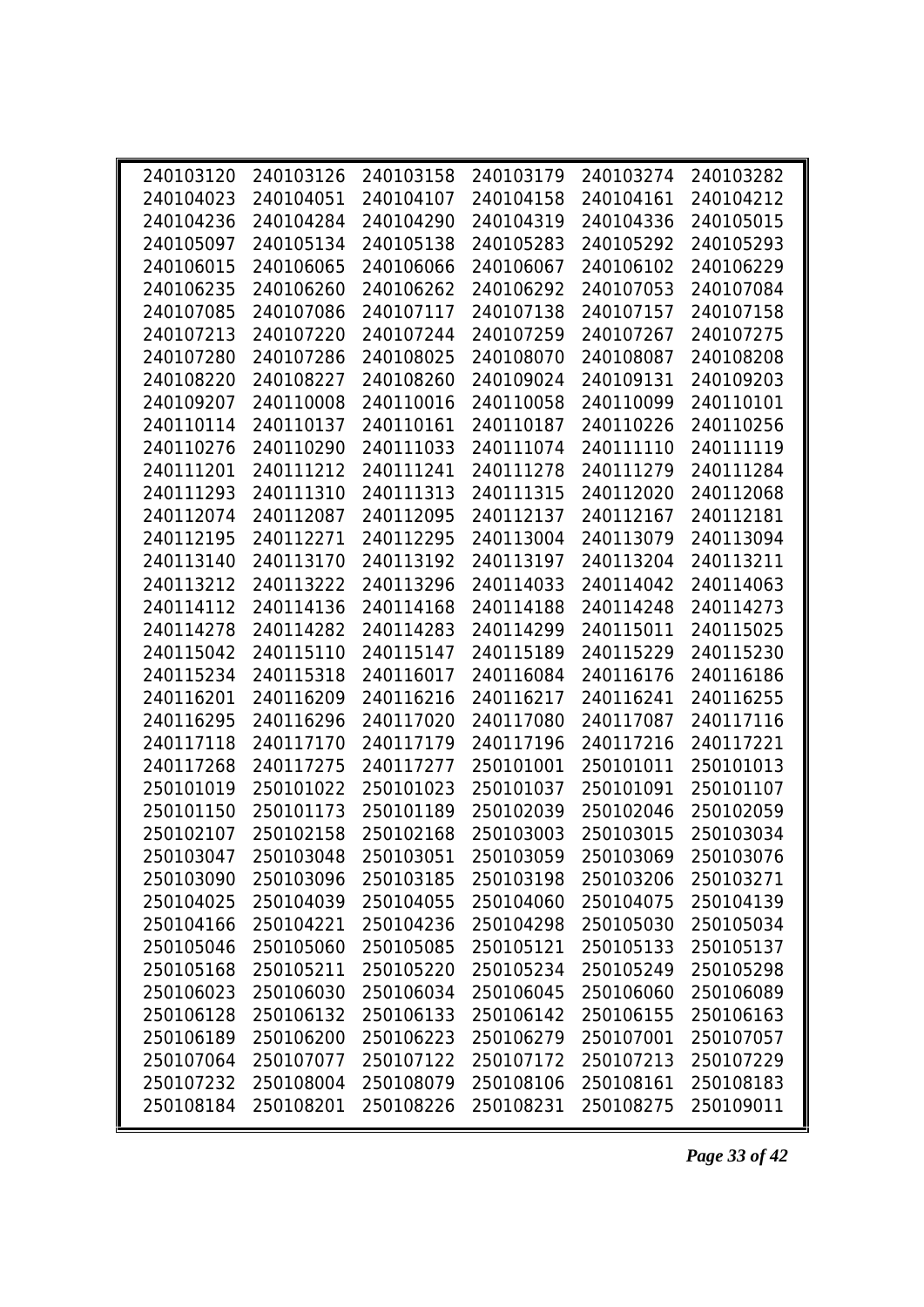| 250109021 | 250109037           | 250109044 | 250109155 | 250109180 | 250109184 |  |
|-----------|---------------------|-----------|-----------|-----------|-----------|--|
| 250109221 | 250109228           | 250109293 | 250109294 | 250110029 | 250110064 |  |
| 250110068 | 250110088           | 250110109 | 250110113 | 250110130 | 250110132 |  |
| 250110135 | 250110141           | 250110142 | 250110157 | 250110160 | 250110194 |  |
| 250110198 | 250110240           | 250111034 | 250111042 | 250111045 | 250111094 |  |
| 250111118 | 250111145           | 250111147 | 250111158 | 250111217 | 250111232 |  |
| 250111236 | 250111245           | 250111246 | 250111298 | 250112080 | 250112096 |  |
| 250112099 | 250112100           | 250112115 | 250112118 | 250112146 | 250112154 |  |
| 250112168 | 250112169           | 250112236 | 250112237 | 250112249 | 250112275 |  |
| 250113002 | 250113015           | 250113053 | 250113057 | 250113066 | 250113103 |  |
| 250113116 | 250113136           | 250113148 | 250113187 | 250113205 | 250113229 |  |
| 250113287 | 250114012           | 250114034 | 250114114 | 250114144 | 250114152 |  |
| 250114157 | 250114177           | 250114202 | 250114208 | 250114213 | 250114220 |  |
| 250115004 | 250115014           | 250115094 | 250115095 | 250115099 | 250115104 |  |
| 250115123 | 250115146           | 250115147 | 250115163 | 250115169 | 250115178 |  |
| 250116003 | 250116017           | 250116023 | 250116030 | 250116166 | 250116186 |  |
| 250116198 | 250117020           | 250117038 | 250117078 | 250118028 | 250118037 |  |
| 250118070 | 250118124           | 250118162 | 250118164 | 250118165 | 250119145 |  |
| 250119185 | 250120025           | 250120045 | 250120087 | 250120104 | 250120106 |  |
| 250120110 | 250120117           | 250120208 | 250120242 | 250120258 | 250121031 |  |
| 250121033 | 250121036           | 250121042 | 250121043 | 250121085 | 250121113 |  |
| 250121163 | 250121168           | 250121182 | 250121207 | 250121210 | 250121228 |  |
| 250121257 | 250122012           | 250122015 | 250122040 | 250122053 | 250122098 |  |
| 250122106 | 250122109           | 250122162 | 250122168 | 250122174 | 250122178 |  |
| 250123020 | 250123028           | 250123050 | 250123069 | 250123110 | 250123126 |  |
| 250123135 | 250123138           | 250123182 | 250123210 | 250123223 | 250123272 |  |
| 250123296 | 250123298           | 250124087 | 250124107 | 250124122 | 250124160 |  |
| 250124164 | 250124172           | 250124185 | 250124201 | 250124209 | 250124232 |  |
| 250124251 | 250124296           | 250125006 | 250125080 | 250125098 | 250125127 |  |
| 250125161 | 250125168           | 250125182 | 250125194 | 250125236 | 250126003 |  |
|           | 250126015 250126021 | 250126061 | 250126095 | 250126202 | 250126211 |  |
| 250126224 | 250126299           | 250127032 | 250127064 | 250127072 | 250127088 |  |
| 250127152 | 250127209           | 250128106 | 250128146 | 250128169 | 250128186 |  |
| 250128199 | 250128213           | 250128221 | 250128224 | 250128225 | 250128230 |  |
| 250128240 | 250128274           | 250128296 | 250128297 | 250129018 | 250129040 |  |
| 250129056 | 250129062           | 250129096 | 250129102 | 250129160 | 250129164 |  |
| 250129165 | 250129170           | 250129214 | 250129222 | 250129252 | 250129279 |  |
| 250130022 | 250130070           | 250130171 | 250130172 | 250131039 | 250131040 |  |
| 250131042 | 250131136           | 250131137 | 250131146 | 250131150 | 250131168 |  |
| 250131183 | 250131211           | 250131214 | 250131294 | 250132003 | 250132004 |  |
| 250132023 | 250132038           | 250132053 | 250132056 | 250132058 | 250132121 |  |
| 250132123 | 250132132           | 250132149 | 250132191 | 250132207 | 250132214 |  |
|           |                     |           |           |           |           |  |

*Page 34 of 42*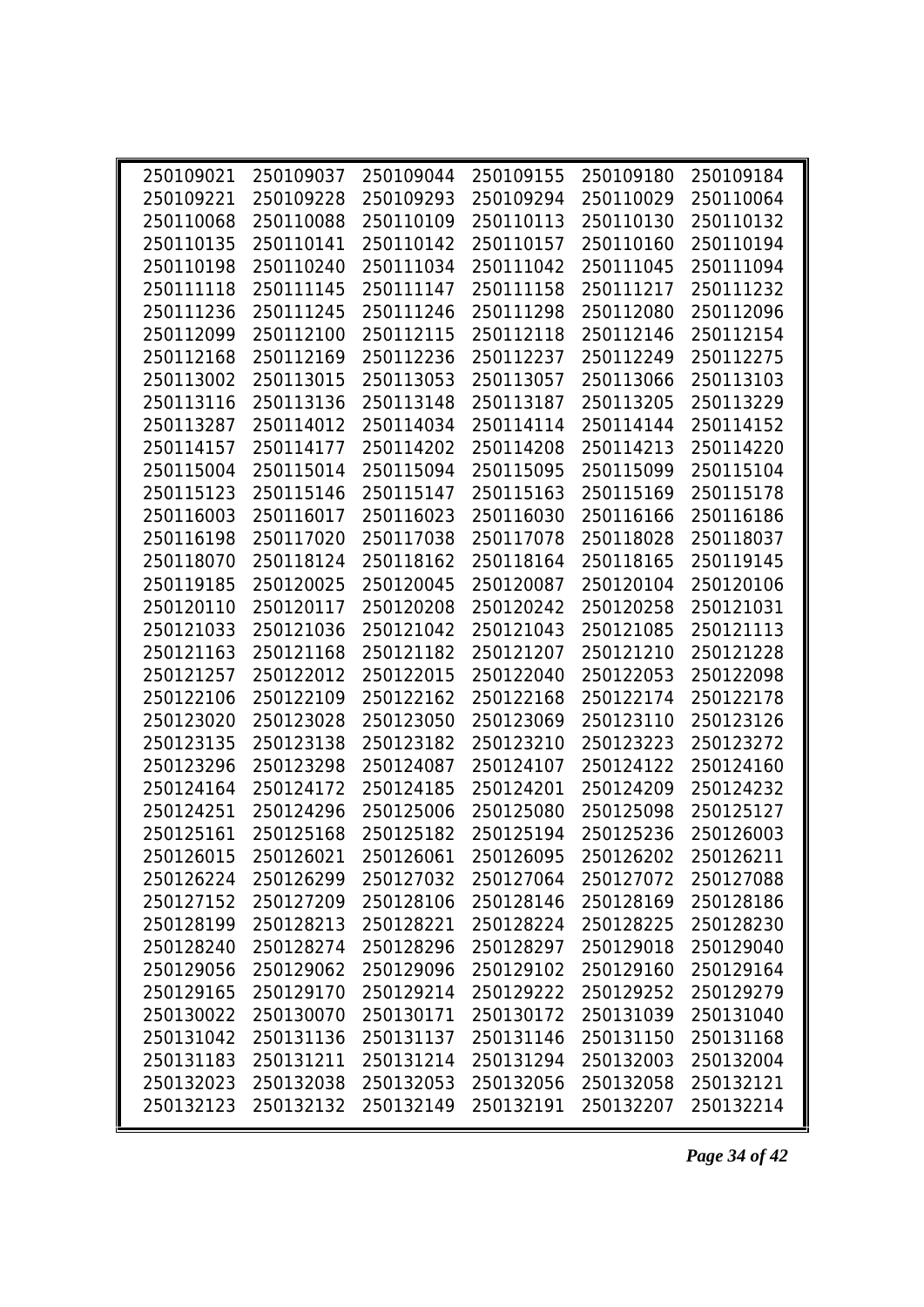| 250132230 | 250132272 | 250132284 | 250132300 | 250133003 | 250133007 |  |
|-----------|-----------|-----------|-----------|-----------|-----------|--|
| 250133046 | 250133049 | 250133057 | 250133072 | 250133083 | 250133088 |  |
| 250133117 | 250133181 | 250133230 | 250133237 | 250133239 | 250133288 |  |
| 250134065 | 250134078 | 250134145 | 250134150 | 250134199 | 250134200 |  |
| 250134235 | 250134253 | 250135002 | 250135017 | 250135052 | 250135084 |  |
| 250135093 | 250135112 | 250135113 | 250135118 | 250135119 | 250135138 |  |
| 250135163 | 250135237 | 250135262 | 250135263 | 250135269 | 250135270 |  |
| 250136035 | 250136047 | 250136129 | 250136140 | 250136160 | 250136167 |  |
| 250136174 | 250136176 | 250136191 | 250136235 | 250136260 | 250136264 |  |
| 250137038 | 250137048 | 250137054 | 250137079 | 250137091 | 250137098 |  |
| 250137099 | 250137126 | 250137191 | 250138001 | 250138003 | 250138122 |  |
| 250138164 | 250138221 | 260101010 | 260101026 | 260101037 | 260101074 |  |
| 260101166 | 260101188 | 260101209 | 260101230 | 260101242 | 260101297 |  |
| 260101298 | 260102004 | 260102017 | 260102040 | 260102098 | 260102123 |  |
| 260102127 | 260102134 | 260102189 | 260102201 | 260102225 | 260102233 |  |
| 260102275 | 260102298 | 260103018 | 260103071 | 260103104 | 260103113 |  |
| 260103168 | 260103195 | 260103220 | 260103253 | 260103260 | 260103263 |  |
| 260103289 | 260104003 | 260104041 | 260104048 | 260104071 | 260104083 |  |
| 260104095 | 260104104 | 260104192 | 260104212 | 260104214 | 260104258 |  |
| 260104259 | 260104284 | 260105082 | 260105090 | 260105103 | 260105163 |  |
| 260105210 | 260105278 | 260105298 | 260106063 | 260106070 | 260106088 |  |
| 260106092 | 260106172 | 260106205 | 260106209 | 260106222 | 260106226 |  |
| 260106229 | 260107006 | 260107033 | 260107176 | 260107206 | 260107210 |  |
| 260107223 | 260107235 | 260107238 | 260108086 | 260108093 | 260108119 |  |
| 260108134 | 260108196 | 260108256 | 260108280 | 260108291 | 260109044 |  |
| 260109104 | 260109139 | 260109167 | 260109192 | 260109239 | 260109247 |  |
| 260110100 | 260110194 | 260110265 | 260110277 | 260111003 | 260111039 |  |
| 260111103 | 260111120 | 260111171 | 260111177 | 260111195 | 260111216 |  |
| 260111218 | 260111225 | 260111240 | 260111273 | 260111300 | 260112023 |  |
| 260112064 | 260112230 | 260112242 | 260112260 | 260112277 | 260112283 |  |
| 260113061 | 260113079 | 260113122 | 260113161 | 260113242 | 260113277 |  |
| 260114005 | 260114006 | 260114032 | 260114033 | 260114047 | 260114049 |  |
| 260114057 | 260114118 | 260114121 | 260114162 | 260114171 | 260114186 |  |
| 260114198 | 260114228 | 260114239 | 260114253 | 260114258 | 260114297 |  |
| 260115002 | 260115126 | 260115150 | 260115162 | 260115236 | 260115276 |  |
| 260116016 | 260116034 | 260116056 | 260116070 | 260116076 | 260116115 |  |
| 260116160 | 260116180 | 260116188 | 260117021 | 260117066 | 260117068 |  |
| 260117077 | 260117078 | 260117124 | 260117145 | 260117187 | 260117188 |  |
| 260118027 | 260118032 | 260118076 | 260118079 | 260118080 | 260118081 |  |
| 260118106 | 260118114 | 260118126 | 260118127 | 260118151 | 260118160 |  |
| 260118170 | 260118220 | 260118230 | 260118257 | 260118262 | 260119013 |  |
| 260119023 | 260119122 | 260119130 | 260119145 | 260119154 | 260119213 |  |
|           |           |           |           |           |           |  |

*Page 35 of 42*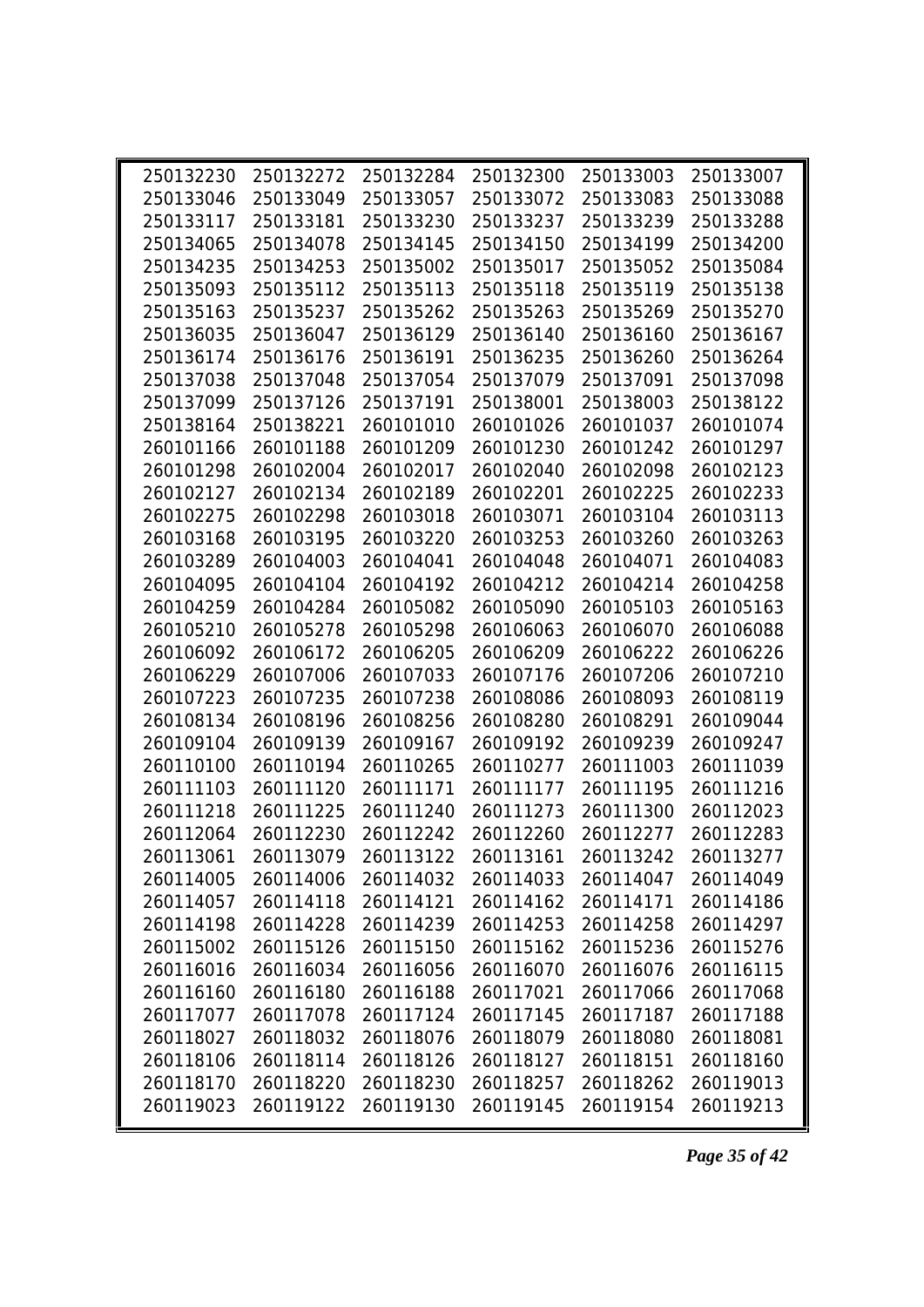| 260119239 | 260119267 |                                                             | 260119269 260120003 | 260120005 | 260120010 |  |
|-----------|-----------|-------------------------------------------------------------|---------------------|-----------|-----------|--|
| 260120034 | 260120035 | 260120097                                                   | 260120121           | 260120176 | 260120235 |  |
| 260120256 | 260120264 | 260120276                                                   | 260120297           | 260121004 | 260121036 |  |
| 260121064 | 260121080 | 260121087                                                   | 260121148           | 260121172 | 260122016 |  |
| 260122036 | 260122049 | 260122082                                                   | 260122117           | 260122142 | 260122153 |  |
| 260122154 | 260122174 | 260122240                                                   | 260122243           | 260122340 | 260122380 |  |
| 260122396 | 260123009 | 260123014                                                   | 260123044           | 260123060 | 260123100 |  |
| 260123101 | 260123120 | 260123144                                                   | 260123226           | 260124019 | 260124082 |  |
| 260124085 | 260124121 | 260124133                                                   | 260124134           | 260124165 | 260124176 |  |
| 260124262 | 260124267 | 260125001                                                   | 260125102           | 260125103 | 260125113 |  |
| 260125126 | 260125171 | 260125178                                                   | 260125180           | 260125186 | 260125196 |  |
| 260126013 | 260126045 | 260126049                                                   | 260126078           | 260126097 | 260126100 |  |
| 260126143 | 260126181 | 260126186                                                   | 260126217           | 260127044 | 260127153 |  |
| 260127163 | 260127177 | 260127185                                                   | 260128019           | 260128020 | 260128031 |  |
| 260128049 | 260128178 | 260128216                                                   | 260128242           | 260129015 | 260129032 |  |
| 260129037 | 260129039 | 260129056                                                   | 260129060           | 260129063 | 260129076 |  |
| 260129114 | 260129116 | 260129132                                                   | 260129133           | 260129137 | 260129156 |  |
| 260129157 | 260129186 | 260129195                                                   | 260129222           | 260129230 | 260129258 |  |
| 260130001 | 260130033 | 260130051                                                   | 260130061           | 260130084 | 260130105 |  |
| 260130112 | 260130113 | 260130160                                                   | 260130163           | 260130177 | 260130195 |  |
| 260131002 | 260131054 | 260131084                                                   | 260131146           | 260131163 | 260131171 |  |
| 260131180 | 260131211 | 260131216                                                   | 260131225           | 260131280 | 260132010 |  |
| 260132054 | 260132081 | 260132131                                                   | 260132192           | 260132205 | 260133006 |  |
| 260133012 | 260133040 | 260133132                                                   | 260133140           | 260133154 | 260133209 |  |
| 260133218 | 260133223 | 260134008                                                   | 260134022           | 260134050 | 260134069 |  |
| 260134095 | 260134097 | 260134102                                                   | 260134164           | 260135007 | 260135014 |  |
| 260135030 | 260135112 | 260135124                                                   | 260135140           | 260136053 | 260136094 |  |
| 260136108 | 260136216 | 260136241                                                   | 260136266           | 260136289 | 260137022 |  |
| 260137078 | 260137087 | 260137100                                                   | 260137139           | 260137184 | 260137198 |  |
| 260137241 | 260137264 | 260137282                                                   | 260137283           | 260137296 | 260137300 |  |
|           |           | 260138019 260138032 260138106 260138124 260138137 260138212 |                     |           |           |  |
| 260138233 | 260139020 | 260139058                                                   | 260139083           | 260139118 | 260139120 |  |
| 260139126 | 260139152 | 260139164                                                   | 260139186           | 260139190 | 260140004 |  |
| 260140021 | 260140031 | 260140137                                                   | 260140153           | 260140160 | 260140199 |  |
| 260140219 | 260140246 | 260140253                                                   | 260140266           | 260140272 | 260140299 |  |
| 260140342 | 260140344 | 260141001                                                   | 260141011           | 260141014 | 260141022 |  |
| 260141025 | 260141046 | 260141079                                                   | 260141135           | 260141164 | 260141174 |  |
| 260141196 | 260141209 | 260141242                                                   | 260141290           | 260141304 | 260141327 |  |
| 260142028 | 260142088 | 260142102                                                   | 260142111           | 260142113 | 260142148 |  |
| 260142206 | 260142222 | 260142243                                                   | 260142251           | 260142261 | 270101011 |  |
| 270101012 | 270101209 | 270101217                                                   | 270101229           | 270101231 | 270101238 |  |
| 270101277 | 270102009 | 270102018                                                   | 270102088           | 270102146 | 270102154 |  |
|           |           |                                                             |                     |           |           |  |

*Page 36 of 42*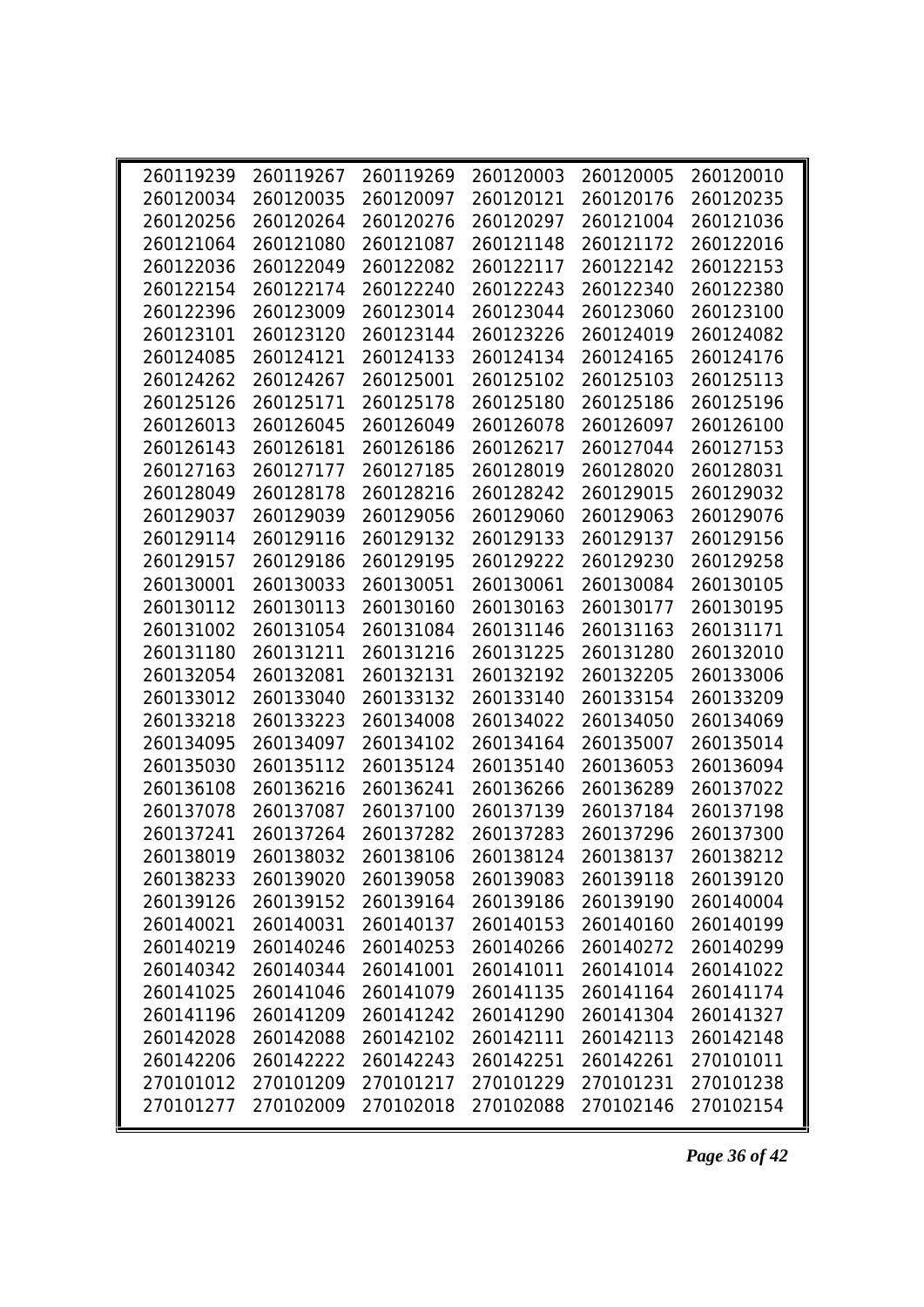|           | 270102187 270102191 |           | 270102205 270102229 270102276 270102279                     |           |           |
|-----------|---------------------|-----------|-------------------------------------------------------------|-----------|-----------|
| 270102291 | 270102292           | 270103019 | 270103023                                                   | 270103111 | 270103118 |
| 270103141 | 270103152           | 270103252 | 270103268                                                   | 270103300 | 270104032 |
| 270104056 | 270104070           | 270104122 | 270104129                                                   | 270104150 | 270104155 |
| 270104192 | 270104193           | 270104228 | 270104264                                                   | 270105123 | 270105159 |
| 270105228 | 270105293           | 270106020 | 270106035                                                   | 270106044 | 270106053 |
| 270106067 | 270106084           | 270106108 | 270106117                                                   | 270106137 | 270106192 |
| 270106205 | 270107039           | 270107050 | 270107057                                                   | 270107161 | 270107199 |
| 270107230 | 270107257           | 270107262 | 270107271                                                   | 270108058 | 270108085 |
| 270108089 | 270108108           | 270108135 | 270108139                                                   | 270108153 | 270108261 |
| 270108271 | 270108295           | 270109061 | 270109111                                                   | 270109119 | 270109132 |
| 270109155 | 270109174           | 270109179 | 270109195                                                   | 270109230 | 270109251 |
| 270109252 | 270109266           | 270110052 | 270110057                                                   | 270110060 | 270110211 |
| 270110250 | 270110270           | 270111009 | 270111081                                                   | 270111109 | 270111226 |
| 270112012 | 270112035           | 270112090 | 270112131                                                   | 270112193 | 270112198 |
| 270112298 | 270113005           | 270113025 | 270113054                                                   | 270113061 | 270114017 |
| 270114034 | 270114035           | 270114060 | 270114143                                                   | 270114146 | 270114160 |
| 270114174 | 270114202           | 270114224 | 270114266                                                   | 270115012 | 270115026 |
| 270115043 | 270115070           | 270115178 | 270115202                                                   | 270115253 | 270115282 |
| 270116024 | 270116057           | 270116089 | 270116090                                                   | 270116128 | 270116133 |
| 270116145 | 270116262           | 270117012 | 270117020                                                   | 270117081 | 270117102 |
| 270117111 | 270117139           | 270117185 | 270117191                                                   | 270117226 | 270117239 |
| 270117257 | 270117271           | 270118074 | 270118093                                                   | 270118118 | 270118132 |
| 270118146 | 270118199           | 270118209 | 270118221                                                   | 270118225 | 270118253 |
| 270119017 | 270119160           | 270119179 | 270119248                                                   | 270119251 | 270119329 |
| 270119349 | 270120016           | 270120135 | 270120139                                                   | 270120147 | 270120165 |
| 270120168 | 270120200           | 270120205 | 270120234                                                   | 270120247 | 270120307 |
| 270120336 | 270121206           |           | 270121238 270121282                                         | 270121299 | 270122004 |
| 270122038 | 270122052           | 270122076 | 270122080                                                   | 270122106 | 270122166 |
| 270122211 | 270122258           | 270122278 | 270122280                                                   | 270122289 | 270123035 |
|           |                     |           | 270123050 270123051 270123102 270123155 270123176 270123213 |           |           |
| 270123224 | 270123283           | 270124026 | 270124035                                                   | 270124042 | 270124084 |
| 270124119 | 270124124           | 270124152 | 270124167                                                   | 270124185 | 270124196 |
| 270124232 | 270124253           | 270124300 | 270125012                                                   | 270125017 | 270125038 |
| 270125062 | 270125067           | 270125096 | 270125131                                                   | 270125159 | 270125162 |
| 270125205 | 270125260           | 270126027 | 270126081                                                   | 270126090 | 270126121 |
| 270126166 | 270126169           | 270126175 | 270126178                                                   | 270126182 | 280101010 |
| 280101094 | 280101115           | 280101119 | 280101147                                                   | 280101153 | 280101218 |
| 280101227 | 280101229           | 280101236 | 280101253                                                   | 280101271 | 280101284 |
| 280101292 | 280102050           | 280102078 | 280102108                                                   | 280102113 | 280102148 |
| 280102160 | 280102174           | 280102182 | 280102222                                                   | 280102257 | 280103021 |
| 280103028 | 280103033           | 280103090 | 280103102                                                   | 280103152 | 280103170 |

*Page 37 of 42*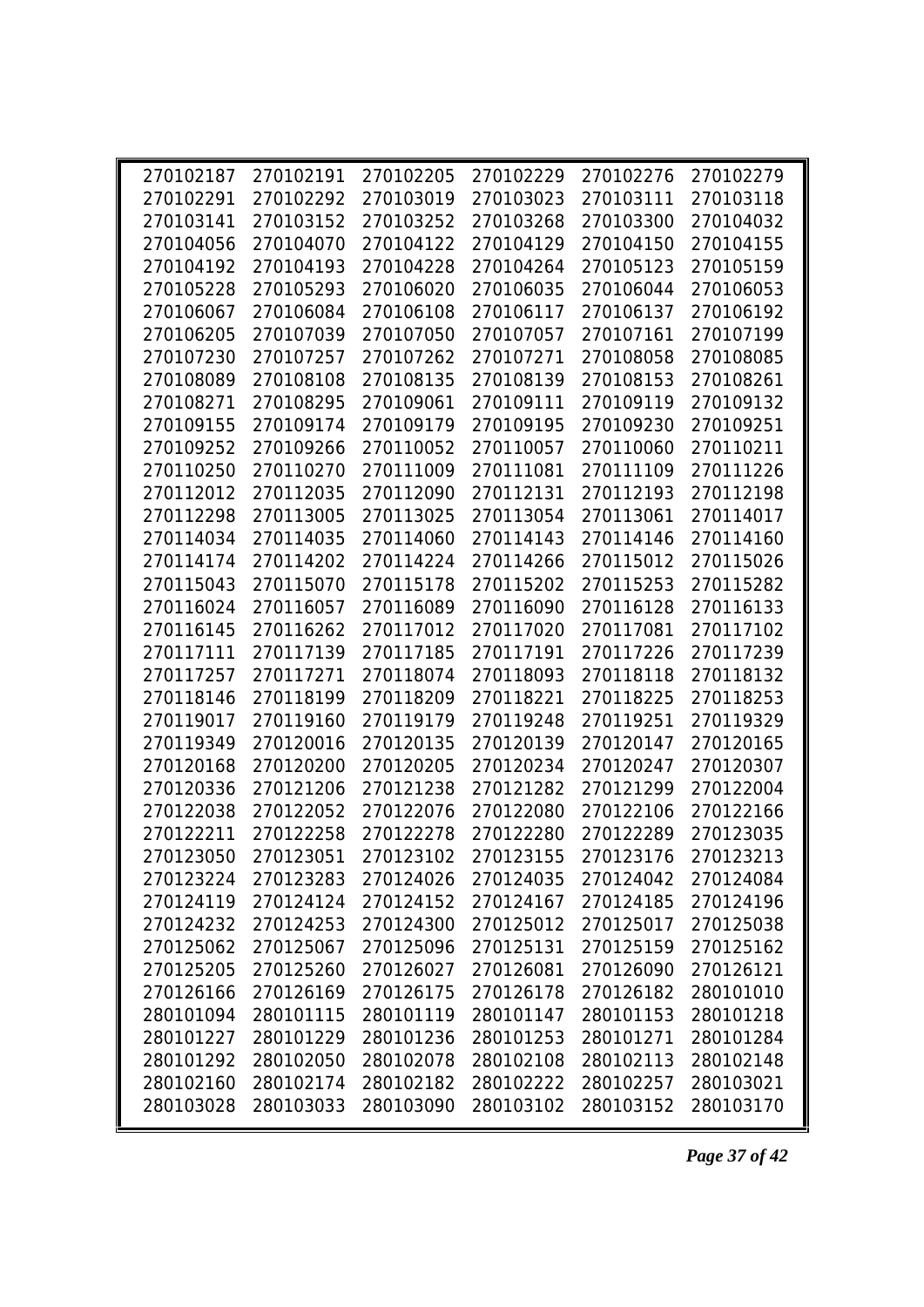| 280104014 | 280104062 | 280104073 | 280104089 | 280104091 | 280104287 |  |
|-----------|-----------|-----------|-----------|-----------|-----------|--|
| 280104292 | 280105021 | 280105042 | 280105103 | 280105117 | 280105225 |  |
| 280105244 | 280105279 | 280105289 | 280106009 | 280106080 | 280106087 |  |
| 280106148 | 280106163 | 280107020 | 280107035 | 280107040 | 280107043 |  |
| 280107068 | 280107118 | 280107130 | 280107137 | 280107193 | 280107234 |  |
| 280107263 | 280107276 | 280107286 | 280108012 | 280108019 | 280108021 |  |
| 280108067 | 280108089 | 280108102 | 280108143 | 280108154 | 280108180 |  |
| 280108232 | 280108250 | 280108251 | 280108257 | 280108297 | 280109011 |  |
| 280109072 | 280109120 | 280109163 | 280109169 | 280110041 | 280110057 |  |
| 280110177 | 280110190 | 280110215 | 280110262 | 280111004 | 280111116 |  |
| 280111133 | 280111154 | 280111202 | 280111203 | 280111204 | 280111210 |  |
| 280111224 | 280111261 | 280112034 | 280112040 | 280112054 | 280112058 |  |
| 280112093 | 280112114 | 280112154 | 280112193 | 280112199 | 280112265 |  |
| 280112268 | 280113004 | 280113025 | 280113094 | 280113168 | 280113177 |  |
| 280113297 | 280113300 | 280114147 | 280114153 | 280114259 | 280114264 |  |
| 280115013 | 280115018 | 280115023 | 280115036 | 280115039 | 280115040 |  |
| 280115050 | 280115078 | 280115098 | 280115129 | 280115154 | 280115179 |  |
| 280115195 | 280115289 | 280116006 | 280116030 | 280116033 | 280116059 |  |
| 280116061 | 280116075 | 280116111 | 280116121 | 280116136 | 280116147 |  |
| 280116182 | 280116198 | 280116219 | 280116234 | 280116243 | 280117060 |  |
| 280117141 | 280117258 | 280117259 | 280117265 | 280117290 | 280117299 |  |
| 280118042 | 280118093 | 280118097 | 280118170 | 280118182 | 280118191 |  |
| 280119029 | 280119121 | 280119187 | 280119193 | 280119221 | 280120020 |  |
| 280120072 | 280120109 | 280120132 | 280120195 | 280120221 | 280120222 |  |
| 280120255 | 280120271 | 280120300 | 280121114 | 280121121 | 280121128 |  |
| 280121164 | 280121239 | 280122089 | 280122113 | 280122171 | 280122188 |  |
| 280122194 | 280122243 | 280123001 | 280123016 | 280123034 | 280123088 |  |
| 280123151 | 280123161 | 280123200 | 280123238 | 280123258 | 280123263 |  |
| 280123266 | 280123276 | 280123288 | 280123290 | 280124022 | 280124030 |  |
| 280124033 | 280124054 | 280124061 | 280124153 | 280124178 | 280124212 |  |
| 280124247 | 280124255 | 280125086 | 280125094 | 280125109 | 280125121 |  |
| 280125145 | 280125197 | 280126027 | 280126040 | 280126114 | 280126244 |  |
| 280126272 | 280126279 | 280126295 | 280127121 | 280127133 | 280127166 |  |
| 280127240 | 280127273 | 280127295 | 280127298 | 280128065 | 280128093 |  |
| 280128114 | 280128179 | 280129077 | 280129121 | 280129122 | 280129127 |  |
| 280129209 | 280129291 | 280129293 | 280130035 | 280130088 | 280130107 |  |
| 280130129 | 280130132 | 280130133 | 280130147 | 280130153 | 280130166 |  |
| 280130256 | 280131101 | 280131104 | 280131108 | 280131120 | 280131189 |  |
| 280131208 | 280131273 | 280131275 | 280132020 | 280132147 | 280132173 |  |
| 280132258 | 280132267 | 280132269 | 280132289 | 280133007 | 280133051 |  |
| 280133095 | 280133163 | 280133183 | 280133189 | 280133190 | 280133214 |  |
| 280133219 | 280133248 | 290101018 | 290101093 | 290101107 | 290101161 |  |
|           |           |           |           |           |           |  |

*Page 38 of 42*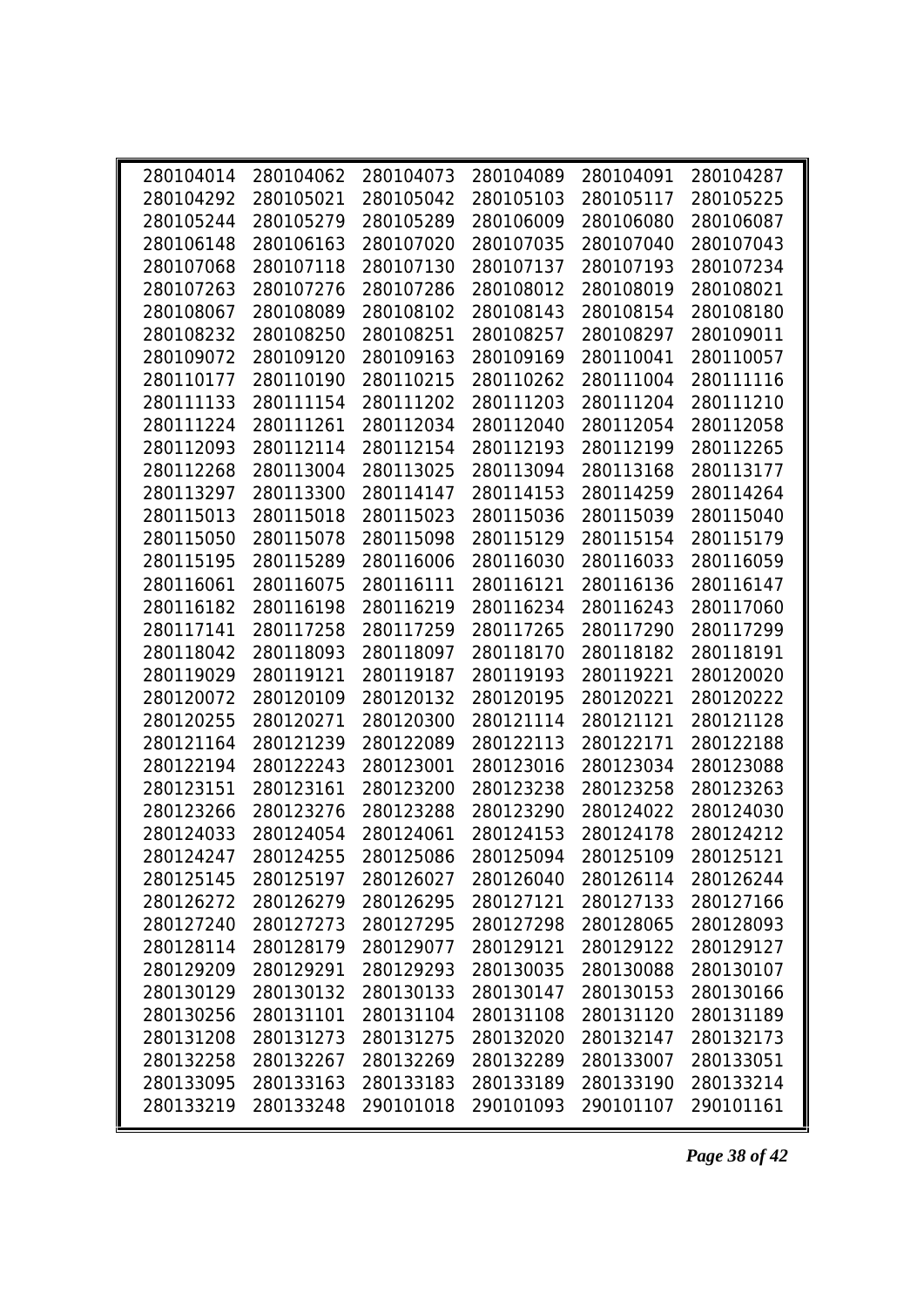| 290101172 | 290101223           | 290101224 | 290101225 | 290101234                     | 290101244 |
|-----------|---------------------|-----------|-----------|-------------------------------|-----------|
| 290101247 | 290101254           | 290101292 | 290102051 | 290102058                     | 290102100 |
| 290102239 | 290102278           | 290102294 | 290103013 | 290103063                     | 290103102 |
| 290103175 | 290103202           | 290103220 | 290103298 | 290104059                     | 290104097 |
| 290104186 | 290104243           | 290104255 | 290104298 | 290105051                     | 290105059 |
| 290105105 | 290105126           | 290105172 | 290105196 | 290105200                     | 290105214 |
| 290105268 | 290106011           | 290106040 | 290106049 | 290106066                     | 290106096 |
| 290106142 | 290106150           | 290106191 | 290106229 | 290106232                     | 290107026 |
| 290107041 | 290107104           | 290107122 | 290107204 | 290107229                     | 290107269 |
| 290107288 | 290108012           | 290108054 | 290108126 | 290108210                     | 290108252 |
| 290108258 | 290108267           | 290108288 | 290109130 | 290109179                     | 290109183 |
| 290109231 | 290109251           | 290109255 | 290109286 | 290110009                     | 290110098 |
| 290110104 | 290110110           | 290110149 | 290110215 | 290110222                     | 290110261 |
| 290110298 | 290111032           | 290111063 | 290111172 | 290111196                     | 290111201 |
| 290112037 | 290112038           | 290112057 | 290112082 | 290112113                     | 290112132 |
| 290112134 | 290112146           | 290112158 | 290112187 | 290112188                     | 290112207 |
| 290112251 | 290112276           | 290112279 | 290113029 | 290113127                     | 290113129 |
| 290113194 | 290113224           | 290113239 | 290113249 | 290113254                     | 290113285 |
| 290113290 | 290114025           | 290114067 | 290114106 | 290114110                     | 290114157 |
| 290114160 | 290114175           | 290114181 | 290114201 | 290114236                     | 290115052 |
| 290115084 | 290115185           | 290115241 | 290115269 | 290115297                     | 290116071 |
| 290116094 | 290116100           | 290116166 | 290116177 | 290116191                     | 290116234 |
| 290116254 | 290116261           | 290116278 | 290117004 | 290117020                     | 290117052 |
| 290117081 | 290117118           | 290117153 | 290117154 | 290117228                     | 290117270 |
| 290117288 | 290117291           | 290118049 | 290118084 | 290118108                     | 290118109 |
| 290118135 | 290118138           | 290118223 | 290118255 | 290118261                     | 290119008 |
| 290119015 | 290119034           | 290119051 | 290119074 | 290119136                     | 290119158 |
| 290119177 | 290119193           | 290119208 | 290119211 | 290119227                     | 290119246 |
| 290119248 | 290119256           | 290119274 | 290119292 | 290120005                     | 290120007 |
| 290120105 | 290120128           | 290120135 | 290120142 | 290120181                     | 290120194 |
|           | 290120265 290121014 | 290121025 |           | 290121029 290121050 290121065 |           |
| 290121224 | 290121239           | 290121257 | 290121264 | 290121271                     | 290122066 |
| 290122107 | 290122128           | 290122215 | 300101012 | 300101025                     | 300101026 |
| 300101032 | 300101046           | 300101049 | 300101066 | 300101094                     | 300101120 |
| 300101123 | 300101177           | 300101211 | 300101216 | 300101250                     | 300102012 |
| 300102014 | 300102038           | 300102077 | 300102079 | 300102103                     | 300102116 |
| 300102139 | 300102237           | 300102254 | 300102277 | 300103053                     | 300103084 |
| 300103095 | 300103099           | 300103161 | 300103191 | 300103219                     | 300103247 |
| 300103265 | 300104024           | 300104052 | 300104064 | 300104066                     | 300104084 |
| 300104107 | 300104154           | 300104175 | 300104200 | 300105022                     | 300105028 |
| 300105080 | 300105092           | 300105137 | 300105143 | 300105177                     | 300105188 |
| 300105191 | 300105199           | 300105213 | 300105254 | 300105279                     | 300105285 |

*Page 39 of 42*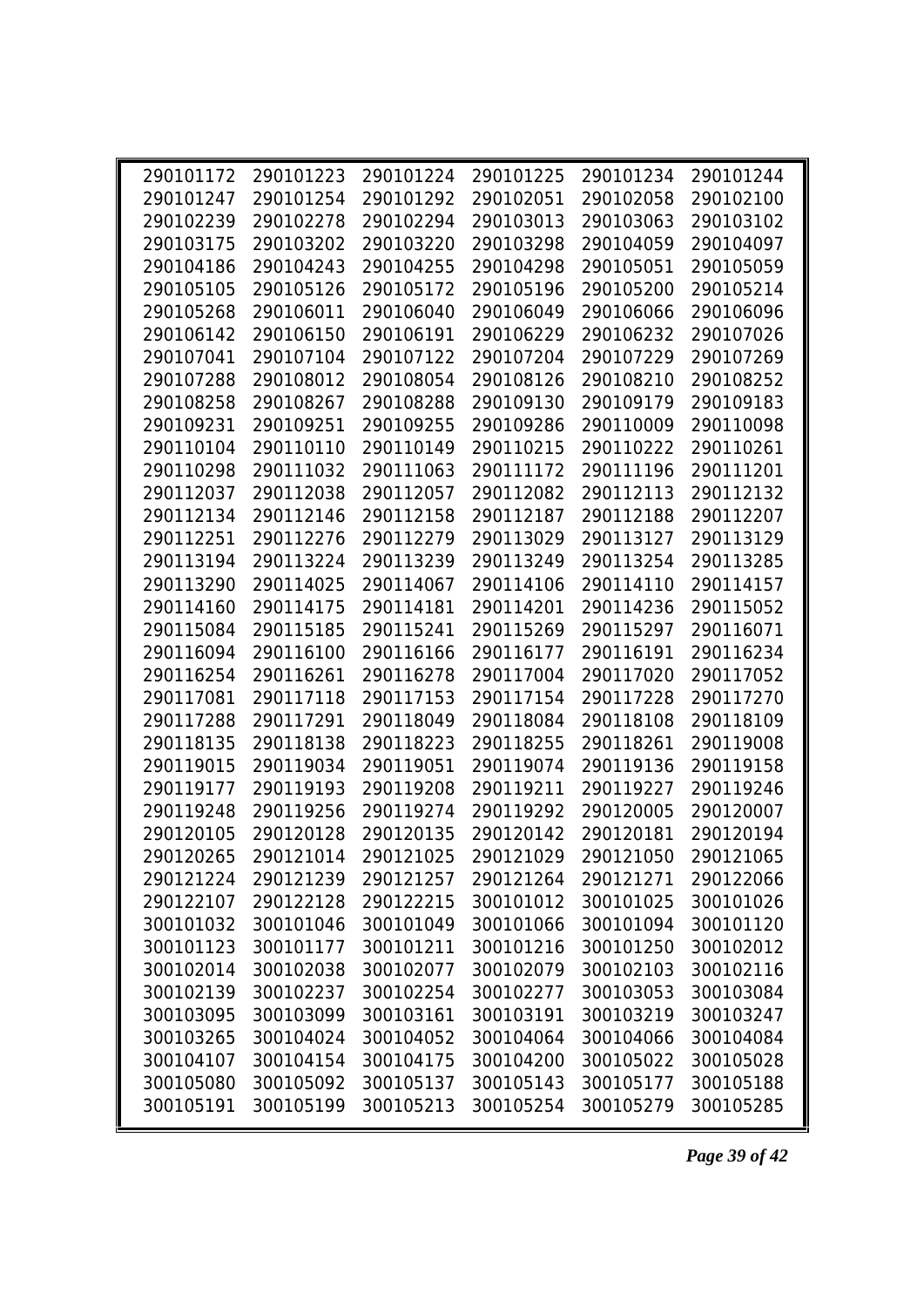| 300106001 | 300106008 |           | 300106066 300106109 | 300106130 | 300106204 |  |
|-----------|-----------|-----------|---------------------|-----------|-----------|--|
| 300106224 | 300106235 | 300106237 | 300106243           | 300106249 | 300106283 |  |
| 300106285 | 300107001 | 300107023 | 300107043           | 300107044 | 300107050 |  |
| 300107051 | 300107070 | 300107071 | 300107099           | 300107135 | 300107142 |  |
| 300107161 | 300107164 | 300107170 | 300107173           | 300107174 | 310101033 |  |
| 310101110 | 310101134 | 310101139 | 310101162           | 310101191 | 310101192 |  |
| 310101225 | 310101244 | 310102021 | 310102088           | 310102099 | 310102105 |  |
| 310102156 | 310103022 | 310103029 | 310103038           | 310103045 | 310103108 |  |
| 310103111 | 310103194 | 310103203 | 310103217           | 310103252 | 310103263 |  |
| 310103295 | 310104017 | 310104030 | 310104168           | 310104176 | 310104197 |  |
| 310104234 | 310104249 | 310104265 | 310104297           | 310105021 | 310105044 |  |
| 310105075 | 310105096 | 310105101 | 310105114           | 310105141 | 310105154 |  |
| 310105155 | 310105178 | 310105202 | 310105209           | 310105216 | 310105223 |  |
| 310105226 | 310105228 | 310106002 | 310106026           | 310106039 | 310106047 |  |
| 310106091 | 310106103 | 310106118 | 310106128           | 310106129 | 310106146 |  |
| 310106147 | 310106255 | 310106268 | 310106296           | 310107032 | 310107039 |  |
| 310107058 | 310107075 | 310108173 | 310108175           | 310108197 | 310108295 |  |
| 310109021 | 310109048 | 310109097 | 310109099           | 310109132 | 310109200 |  |
| 310110131 | 310110234 | 310111033 | 310111081           | 310111085 | 310111168 |  |
| 310111192 | 310111220 | 310111252 | 310111281           | 310112001 | 310112103 |  |
| 310112110 | 310112122 | 310112171 | 310112220           | 310112288 | 310113099 |  |
| 310113128 | 310113141 | 310113218 | 310113265           | 310114003 | 310114068 |  |
| 310114078 | 310114088 | 310114187 | 310115010           | 310115040 | 310115077 |  |
| 310115088 | 310115118 | 310115176 | 310115184           | 310115195 | 310115275 |  |
| 310116015 | 310116022 | 310116027 | 310116231           | 310116238 | 310116241 |  |
| 320101011 | 320101017 | 320101039 | 320101064           | 320101090 | 320101092 |  |
| 320101101 | 320101152 | 320101167 | 320101222           | 320101233 | 320101237 |  |
| 320101296 | 320101298 | 320101311 | 320101328           | 320101334 | 320101338 |  |
| 320101340 | 320101378 | 320102031 | 320102037           | 320102039 | 320102057 |  |
| 320102062 | 320102078 | 320102095 | 320102099           | 320102134 | 320102166 |  |
| 320102188 | 320102222 | 320102271 | 320102319           | 320102360 | 320102387 |  |
| 320103006 | 320103020 | 320103039 | 320103054           | 320103161 | 320103169 |  |
| 320103178 | 320103279 | 320104016 | 320104020           | 320104050 | 320104070 |  |
| 320104090 | 320104117 | 320104133 | 320104174           | 320104191 | 320104199 |  |
| 320104213 | 320104276 | 320104288 | 320105082           | 320105093 | 320105100 |  |
| 320105113 | 320105132 | 320105168 | 320105183           | 320105187 | 320106032 |  |
| 320106056 | 320106058 | 320106070 | 320106089           | 320106108 | 320106126 |  |
| 320106140 | 320106207 | 320106212 | 320106250           | 320106258 | 320106260 |  |
| 320106280 | 320106282 | 320106289 | 320106290           | 320106330 | 320106360 |  |
| 320106376 | 320106386 | 320106441 | 320106476           | 320107005 | 320107024 |  |
| 320107034 | 320107082 | 320107101 | 320107126           | 320107129 | 320107180 |  |
| 320107197 | 320107240 | 320107243 | 320107320           | 320107323 | 320107345 |  |

*Page 40 of 42*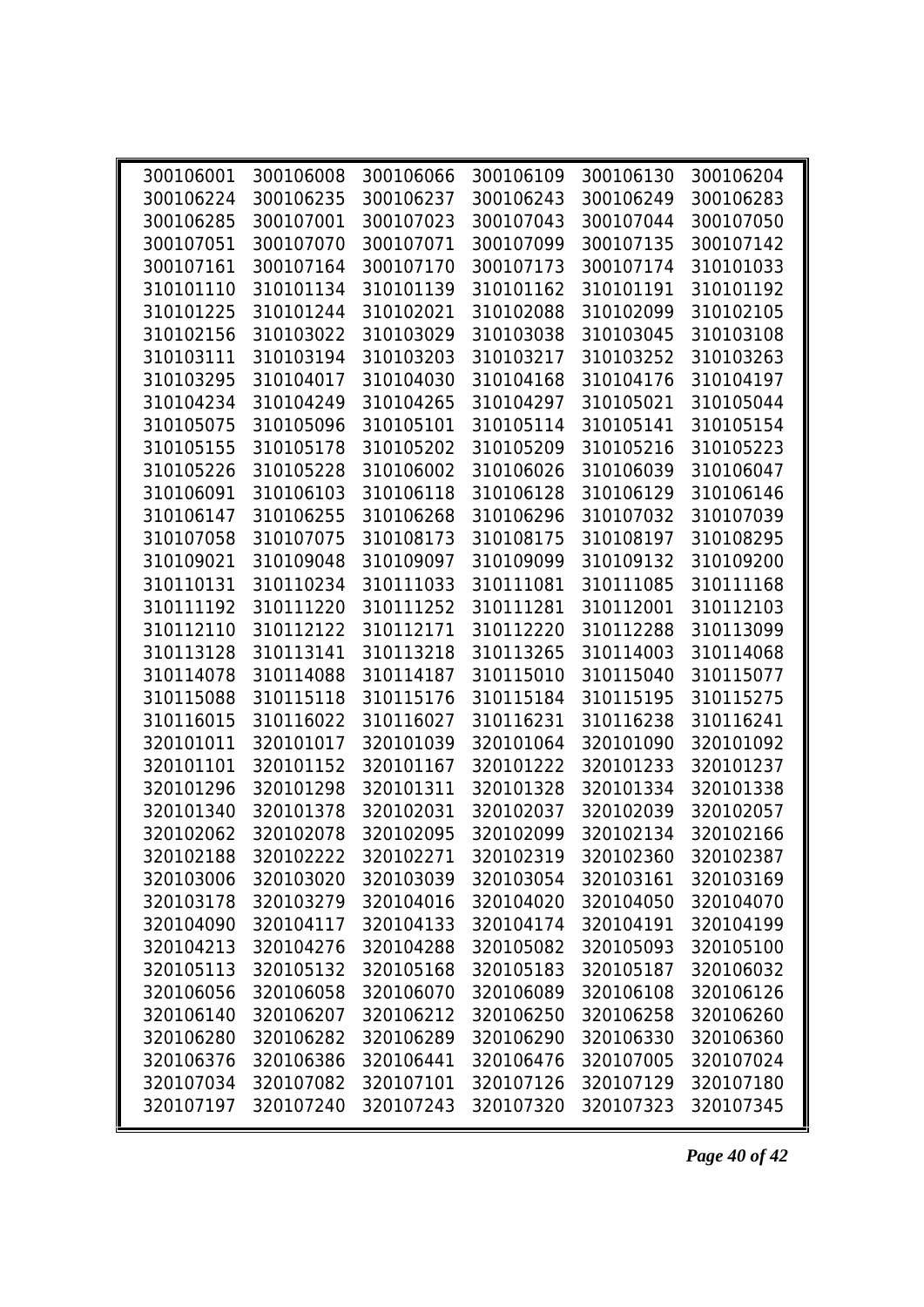|  |                               | 320107360 320107391 320108045 320108081 320108104 320108176 |           |  |
|--|-------------------------------|-------------------------------------------------------------|-----------|--|
|  |                               |                                                             |           |  |
|  |                               | 320109076 320109163 320109167 320109202 320109234 320109246 |           |  |
|  | 320110003 320110057 320110097 | AND                                                         | 320110111 |  |

**Notes:**

- 1. Mere inclusion of the Register Numbers of candidates will not imply that his / her candidature has been fully considered for the Main Written Examination.
- 2. The candidates whose Register Numbers are found in the above list have been admitted provisionally to the Main Written Examination based on the marks obtained by them in the Preliminary Examination and with reference to the Rule of Reservation of appointments in 1:50 ratio. However, with reference to para 10 of the Commission's notification dated 01.01.2019 and para 23(a) of the Instructions to Applicants, the candidates who have secured the same marks as that of the cut-off marks of their respective reservation groups have also been admitted provisionally to the Main Written Examination though the number of candidates exceed 1:50 ratio in the reservation group concerned.
- 3. The admission of the candidates to the Main Written Examination is provisional subject to the verification and acceptance of their claim in their online applications towards Age, Educational Qualification, Communal Category, Differently Abled Category, PSTM Status etc., If any of their claims are found to be false or incorrect, their candidature is liable for rejection at any point of time.
- 4. The candidates who have appeared for the Preliminary Examination and whose Register Numbers are not found in the above list have not been admitted to the Main Written Examination. Separate communication in this regard will not be sent to those candidates.